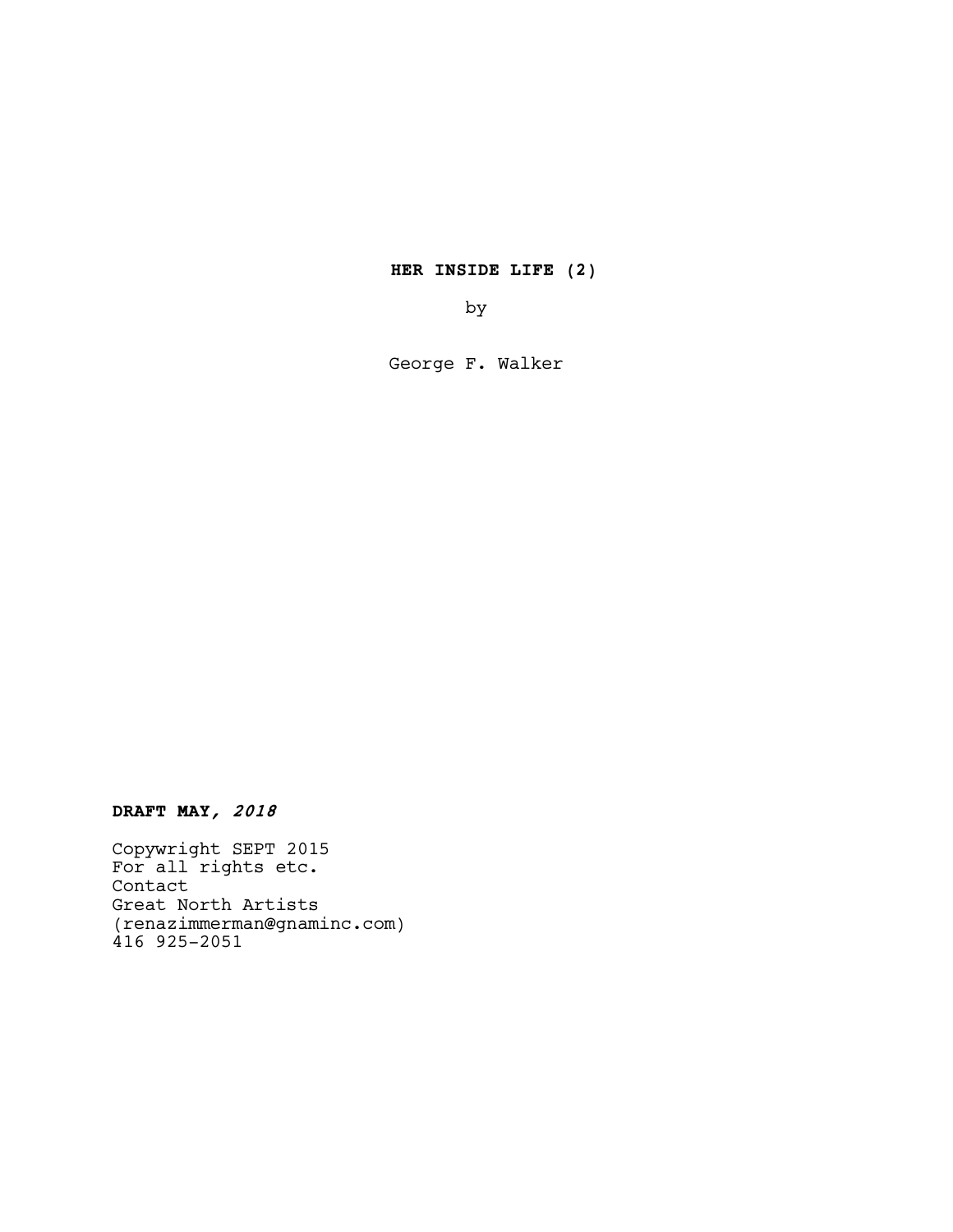SCENE 1

LOW INCOME FIVE STOREY APARTMENT BUILDING

A small two bedroom apartment. Simply furnished. Reasonably tidy.

IN THE DARKNESS WE HEAR THE BUILDING'S FIRE ALARM AND SEVERAL SIRENS DOWN ON THE STREET.

Violet, early 50s, is sitting on her couch and seems to be trying to block out the sound by humming to herself.

Suddenly she stands, goes into the kitchen, checks all the burners and the oven. Nothing on.

She returns to the couch. Sits. Stands. Returns to the kitchen and checks the oven and burners again. Still nothing wrong.

She returns to the couch.

A knock on the door.

She ignores it.

Another knock. Louder.

She tries to ignore this one too. But it's harder.

CATHY (from the hall)) Violet! (she knocks) Violet!... (she knocks) Vi! Open the door! You have to let me in. There's a fire in the building. You have to leave. Did you hear me?! There's a fire!

VIOLET (to herself) Well it's not in here. (to Cathy) I checked my stove! It's fine! CATHY (off) Let me in!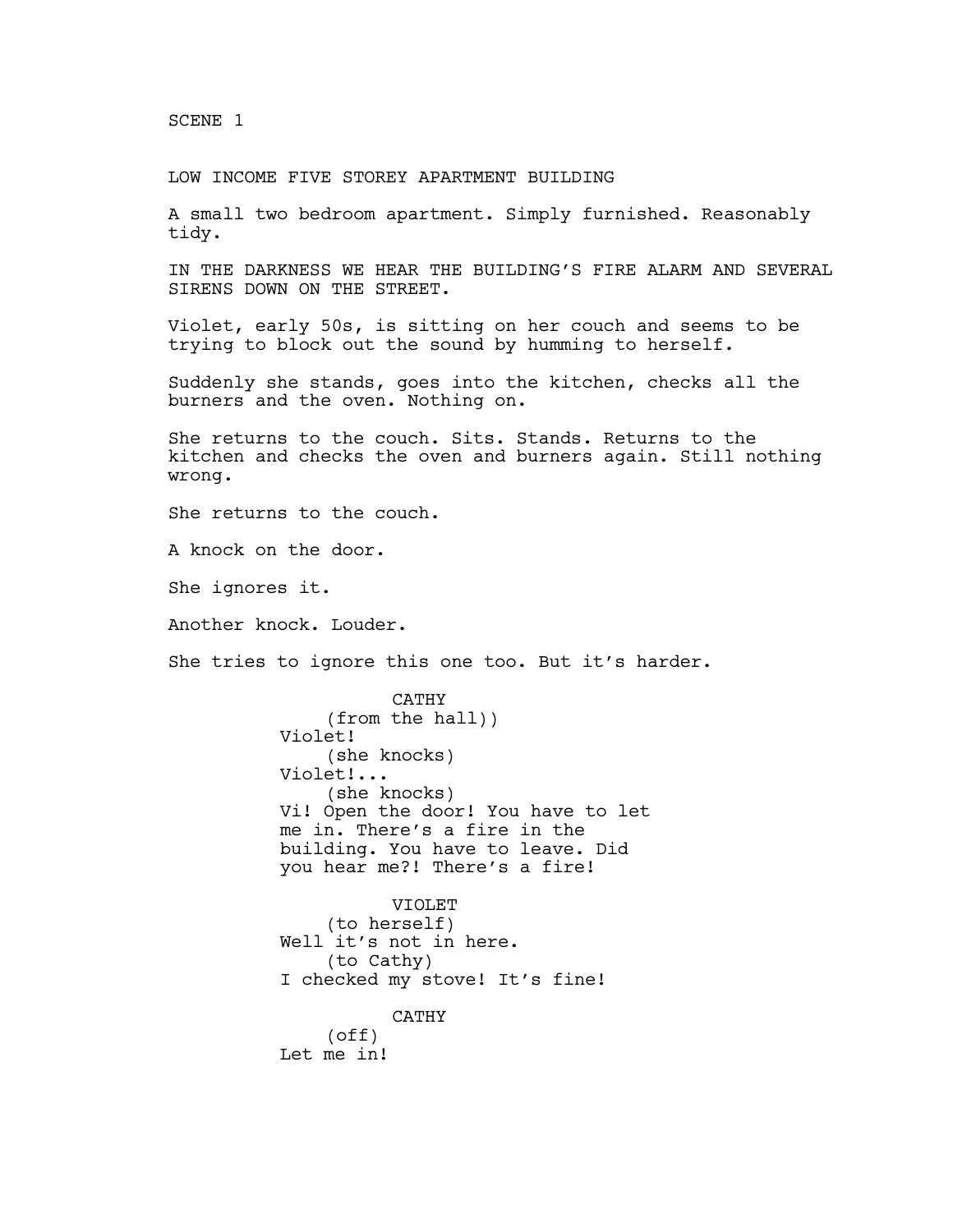VIOLET No. Go away. You're making me nervous. CATHY (off) I mean it, Vi. If you don't let me in, you're not going to be allowed to stay here. VIOLET You mean while the fire is still going? CATHY (off) I mean ever. You'll have to go back to the hospital. VIOLET That's out of the question. CATHY (off) No! It's not. Now let me in. VIOLET Okay but you'll have to calm down a little. Like I said, you're making me nervous. CATHY (off) Jesus. There's a fire in the building, Violet!! VIOLET Okay. But how is getting so upset about it going to help? CATHY (more calmly) Vi. Please. Will you please just let me in? VIOLET Well there you go. (starting to the door)

She unlocks and opens the door. Cathy, late 30s, enters and follows Violet back to her couch.

Just asking nicely changes the

whole situation.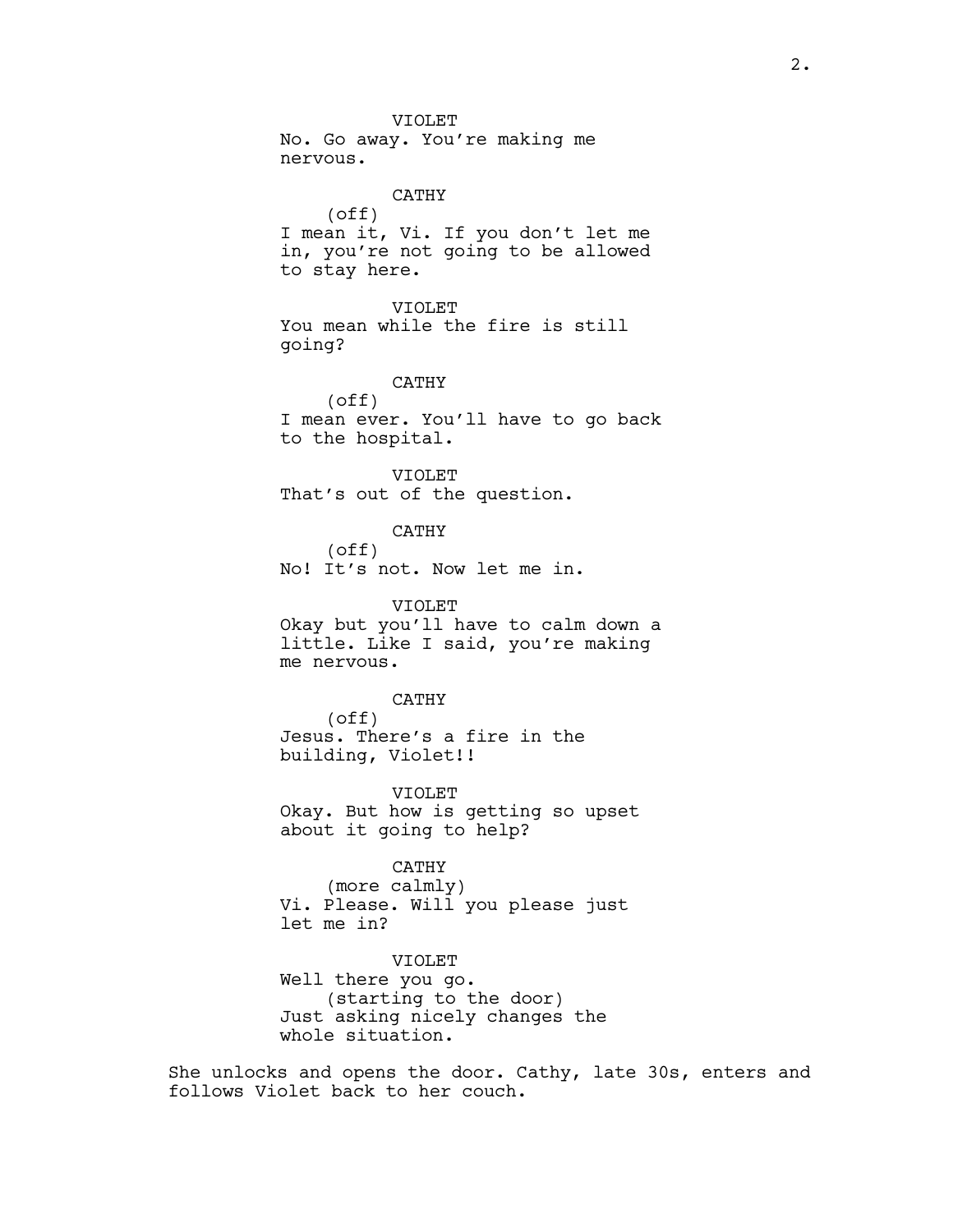Vi. What are you...?

Violet sits down.

CATHY (CONT'D) No no don't do that. We have to leave. They're evacuating the building.

VIOLET

Why?

CATHY Because there's a fire!

VIOLET Well that's not my fault. Check the stove yourself if you don't believe me.

CATHY Violet. Please listen to me.

VIOLET I am. I am listening to you.

Sirens stop.

VIOLET (CONT'D) Well there you go. It's all over, whatever it was. You can leave now.

CATHY Did you take your medication this morning?

VIOLET Of course.

CATHY Are you sure?

VIOLET

Absolutely.

CATHY Can I see the pill bottle?

VIOLET Why? Do you think I'm lying?

CATHY No I think you might be mistaken.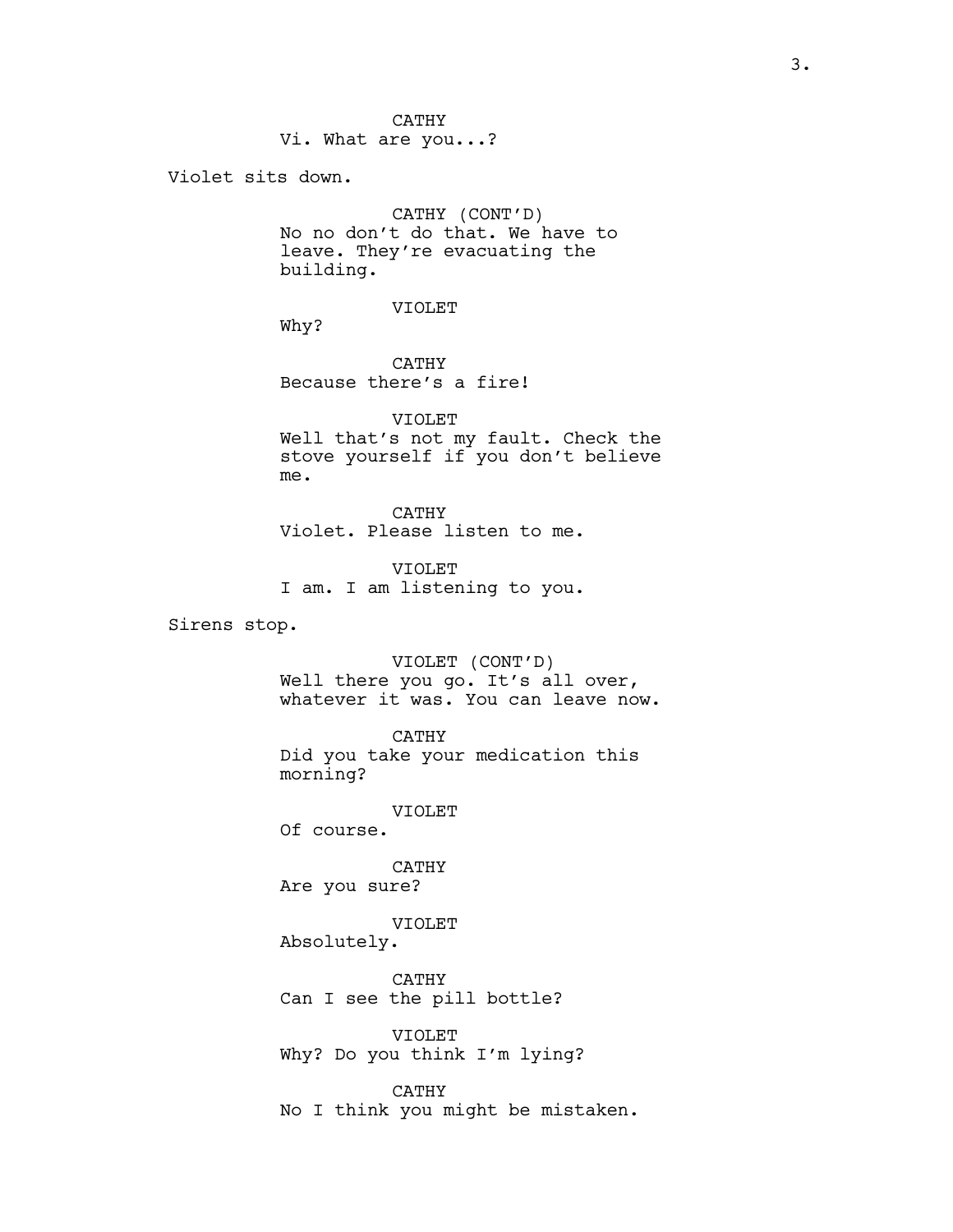VIOLET Well even if I am, how could you tell?

CATHY You mean other than from your behaviour.

VIOLET Whatever that means. It's not like you count the pills, is it? Or do you? Do you come here every day and count my pills?

Cathy heads for the bathroom.

VIOLET (CONT'D) It's not in there.

Sounds of Cathy going through the medicine chest.

VIOLET (CONT'D) I said, it's not in there!

Cathy comes out of the bathroom

CATHY So where is it then?

VIOLET

I'm not sure. But it's definitely not in the bathroom. I keep it separate.

CATHY Separate from what?

VIOLET From all the things that don't hurt me.

CATHY Your medication doesn't hurt you.

VIOLET That's what you think, is it? Do you want to try it sometime?

CATHY Tell me where your medication is, or I'm taking you back to the hospital.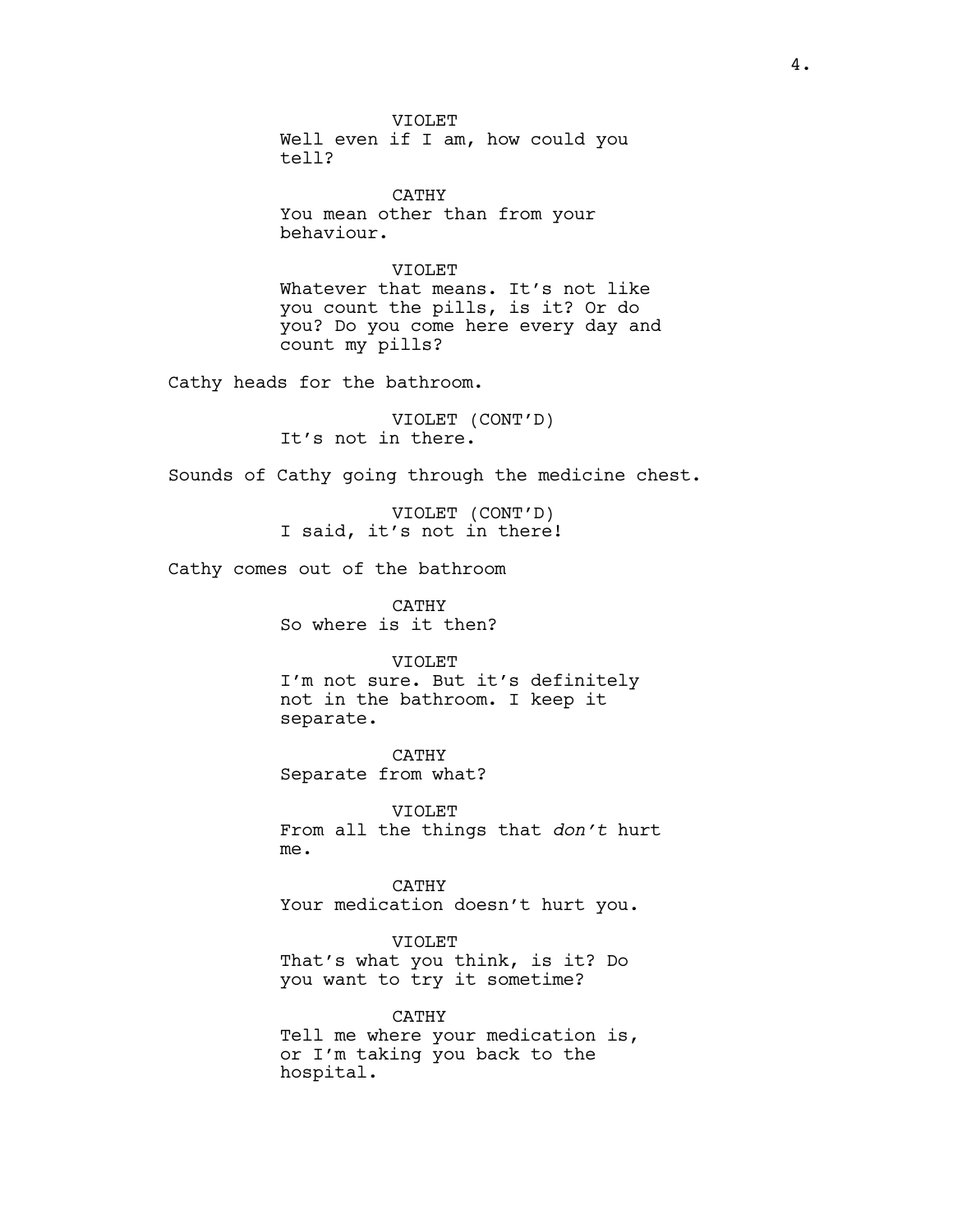### VIOLET

You'll have to say that again. You didn't phrase it right.

CATHY

Sorry?

# VIOLET

You're not supposed to say things that imply that you have control over me. Instead of saying "you're taking me" you should have said "we're going." You know... like it's my idea too. You're supposed to know better, Cathy. You're not all that new at this.

### CATHY

No. I'm not. And you're right. So tell me where you keep your medication, or we're going back to the hospital.

VIOLET On whose authority?

# CATHY

Mine.

#### VIOLET

There you go again. We both know you can't initiate that action without getting authorization from your superiors.

CATHY And who are they?

### VIOLET

That team of doctors who've been running my life for several years now.

CATHY

They're not my superiors. We're a team.

#### VIOLET

Sure you are. You know, Cathy sometimes you talk to me like you think I'm not very smart,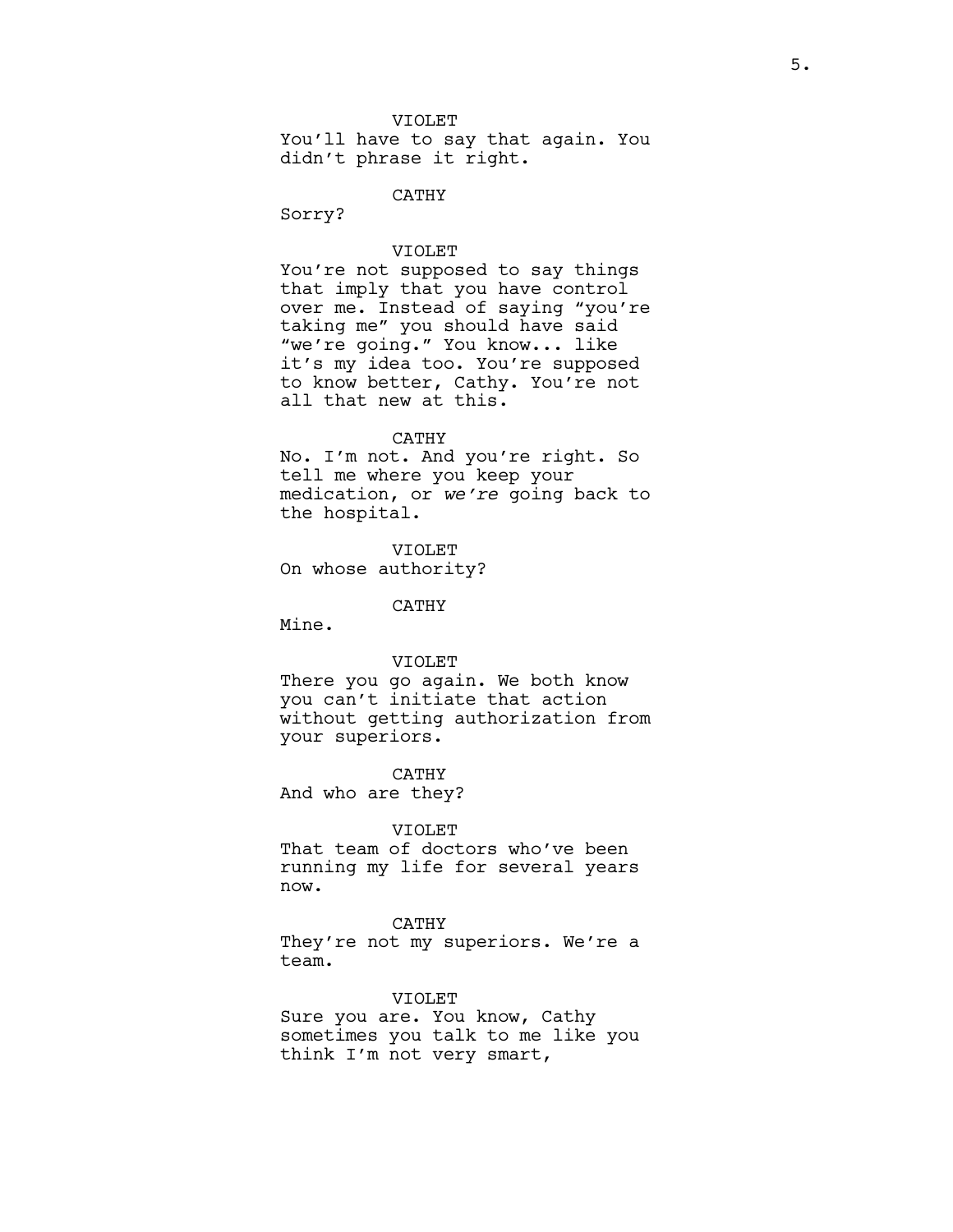CATHY I know you're smart, Vi. Believe me.

VIOLET I taught school for almost twenty years.

# CATHY

I know that.

# VIOLET

English literature. Dickens, Shakespeare, Jane Austen, Graham Greene... Did I say Dickens?

CATHY Yes. But you left out Dylan Thomas.

#### VIOLET

That Welsh fraud? Why would I include him?

CATHY Well you liked him up until last week.

### VIOLET

I think you're very wrong about that. But I'm used to you being wrong so--

### CATHY

Are you going to make me search the whole apartment?

#### VIOLET

For what?

### CATHY

I'm onto you, Vi. You try to divert me by changing the subject, and you do it very well. But making sure you take your medication is an important part of my job so--

# VIOLET

Still on about that, are you?

# CATHY

(sitting next to her) Have you stopped taking it all together. Or have you just cut back? (MORE)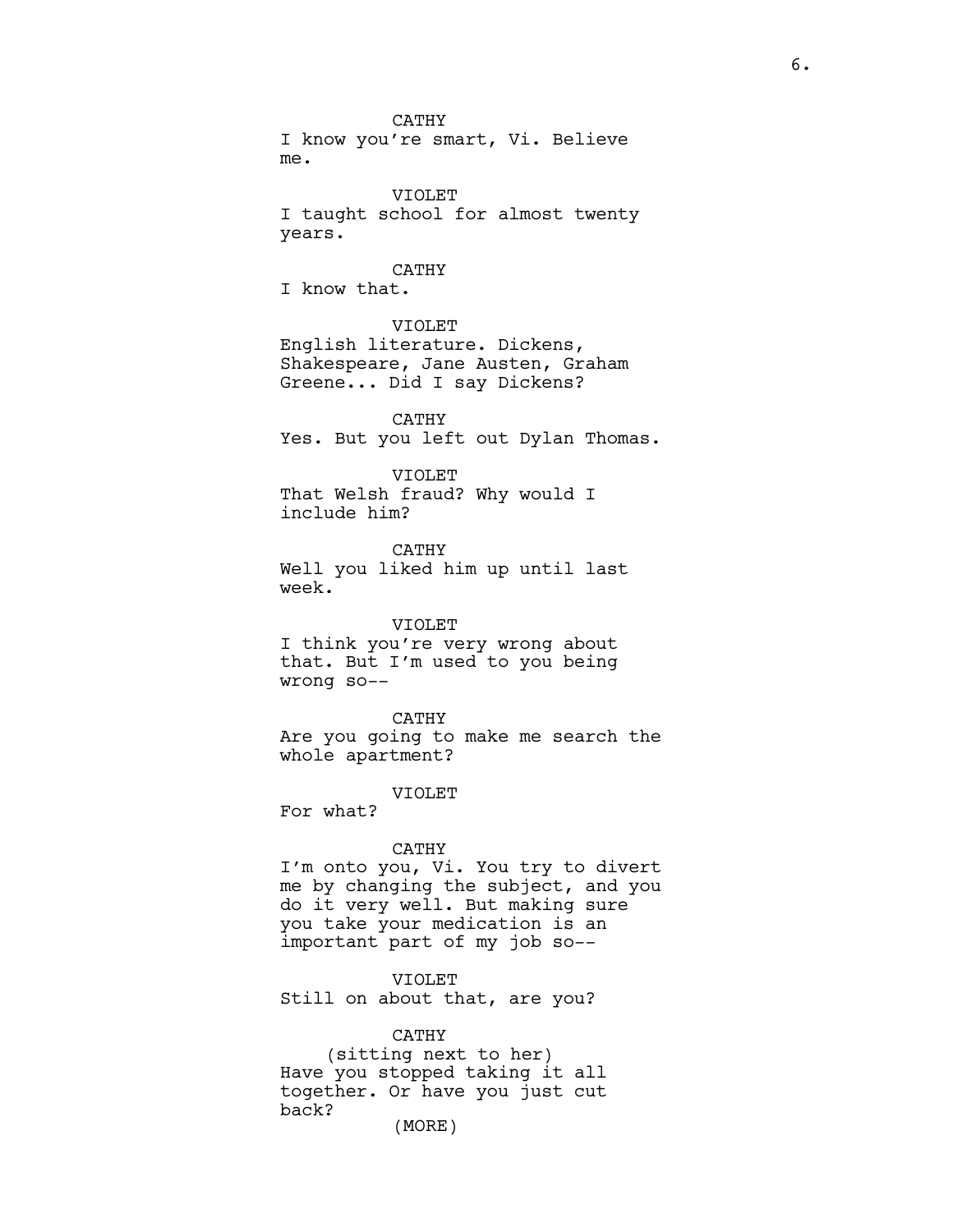7.

(off her blank stare) Violet? CATHY (CONT'D)

VIOLET

Cut back.

CATHY To what? Every second day?

VIOLET Something like that?

CATHY

Meaning?

VIOLET

Occasionally.

CATHY (exasperated now) Which is?

VIOLET

When I think I need it. Okay? I take a goddamn pill when I think I need one.

# CATHY

And what determines that. What is it that makes you think it might be a good idea for you to take one of your pills?

VIOLET

When I think I might be losing touch with reality.

CATHY Okay. Give me an example of that.

### VIOLET

When?

CATHY Now. I want you to give me one right now.

VIOLET I can't remember one at the moment. It hasn't happened for awhile.

CATHY It just did. Sirens were blaring down on the street. (MORE)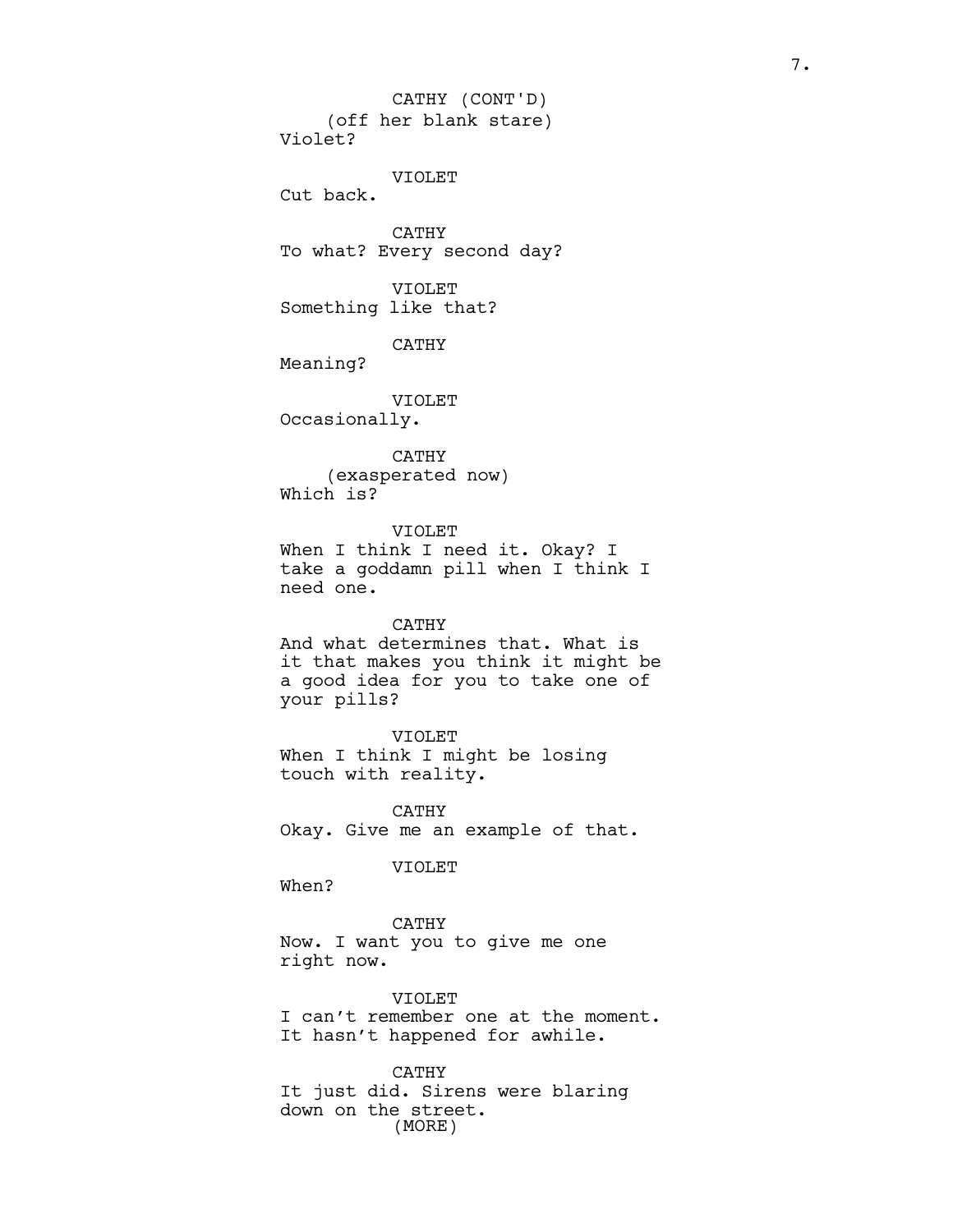### CATHY (CONT'D)

The building's fire alarm was going off. And you just checked your stove.

VIOLET What else should I have done?

# CATHY

Remember all those safety procedures we went over when I first moved you in?

VIOLET You mean when you helped me move in.

### CATHY

Yes. Sorry. When I helped you move in we went through a list of things to do when the fire alarm sounds. The first and most important one is that you go to a stairwell and... get the hell out of the building!

VIOLET Shhh. Too much. Too upset. Too loud.

#### CATHY

You're right. Sorry. But do remember me telling you that? If the fire alarm goes off, you leave.

# VIOLET

Yes. I do remember. I know I should do that. But I have... I have...

CATHY

You have what?

#### VIOLET

Well you're the expert, so you know what I have. Or hasn't this come up?

# CATHY

Hasn't what come up?

VIOLET The problem I have with leaving the building.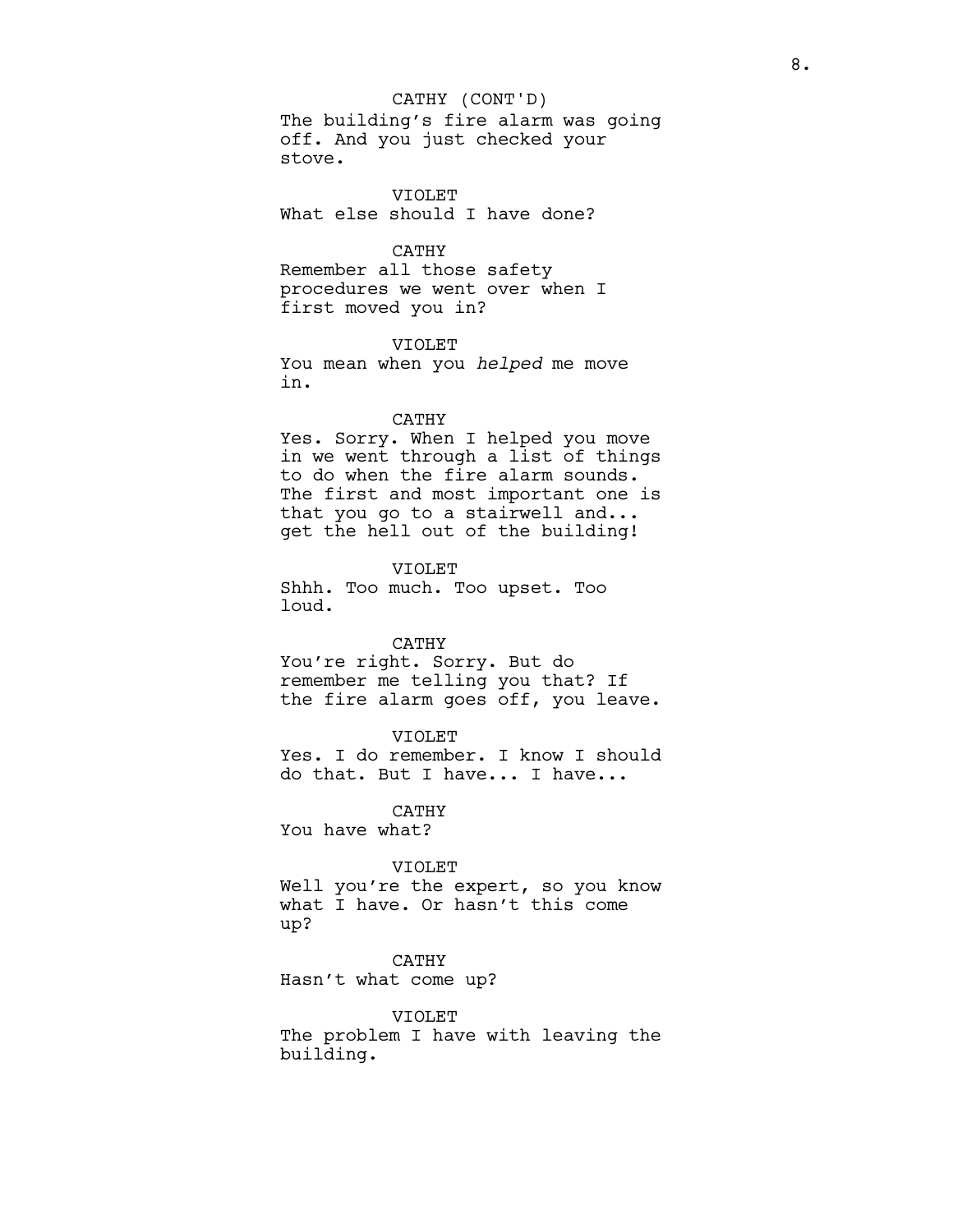### CATHY

You're always allowed to leave the building to go sit in the garden. And you're definitely allowed to leave it if it's on fire.

### VIOLET

That's not the problem I'm referring to. I'm talking about the problem I've developed recently with it.

# CATHY

How recently?

# VIOLET

Well a few minutes ago apparently. I mean leaving the apartment is hard enough. Just getting to the garbage chute... But when I heard all that noise--

## CATHY

That noise being the alarm and the sirens.

#### VIOLET

Which was still noise, so I don't understand your need to interrupt me just so you could say that again.

#### CATHY

Okay. I get that. So you heard all that... noise and...

#### VIOLET

And I knew I'd be required to leave the building. That's when it hit me that I had a serious issue with doing that.

# CATHY

Okay.

VIOLET Which I suppose is something else we have to "deal" with now.

# CATHY

Yes. Right. But in the meantime you can probably deal with it yourself.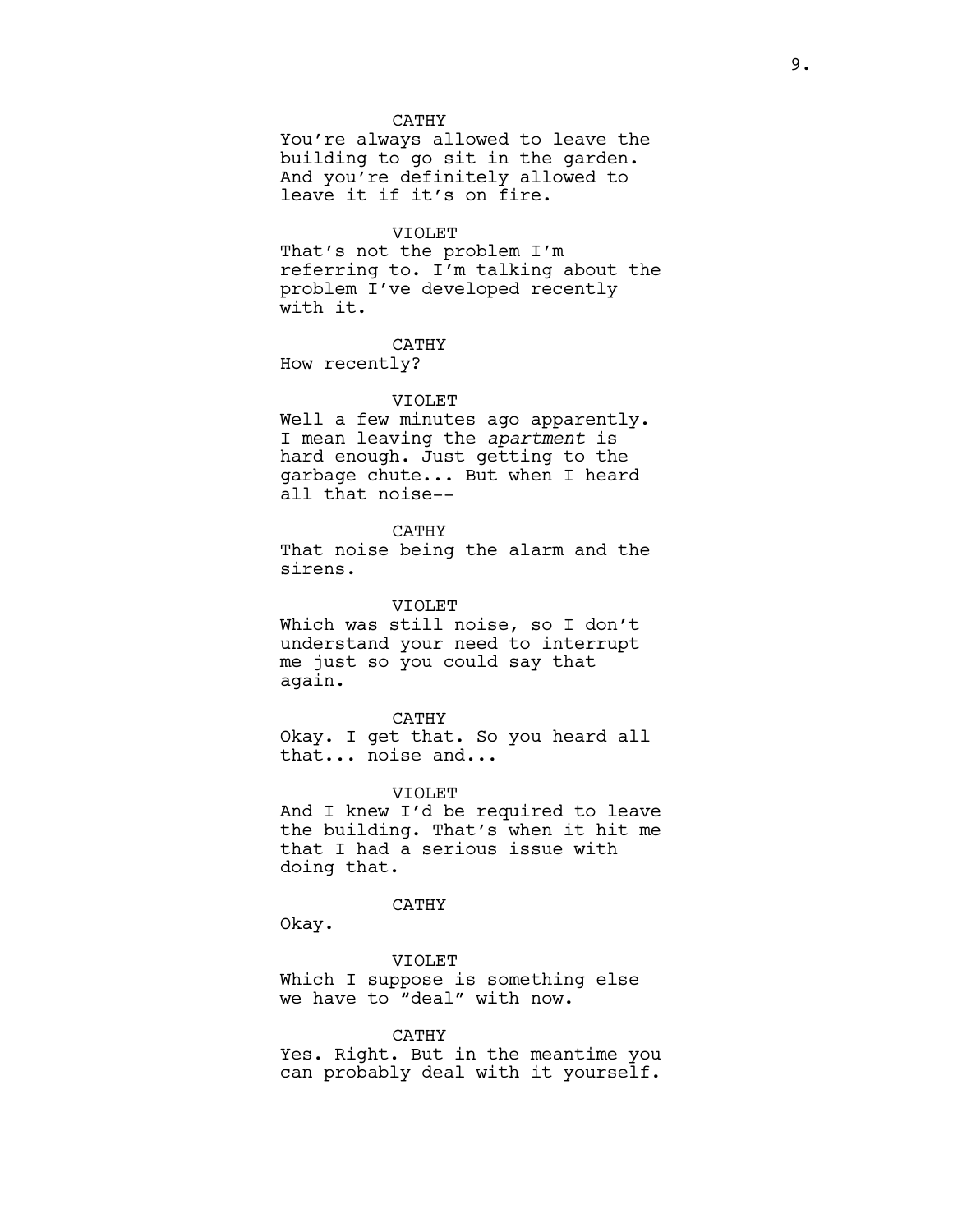VIOLET

Myself? Really?

CATHY

To some extent, yes. With some help from your meds.

#### VIOLET

Well that's new. Are you saying I won't have to have a meeting with my doctors for a re-evaluation?

CATHY

I'm saying it will be easier if you're on your meds. And I'm also saying that even if it isn't easier or easy enough, it's still something you have to make yourself overcome in an emergency.

### VIOLET

Wow. Well as they used to say on the commune..."that's some heavy shit."

CATHY (standing) What commune?

VIOLET

I think I'll make tea. (heads for kitchen) Would you like a cup of tea, Cathy?

CATHY

When were you were on a commune? In your teens? For how long?

# VIOLET

Long enough to experience some of things being offered in an alternative life style.

### CATHY

What's that mean? Did you take drugs when you were there? Did you ever take LSD, Violet.

Violet is exiting the kitchen.

CATHY (CONT'D) Because there are numerous studies tying schizophrenia to--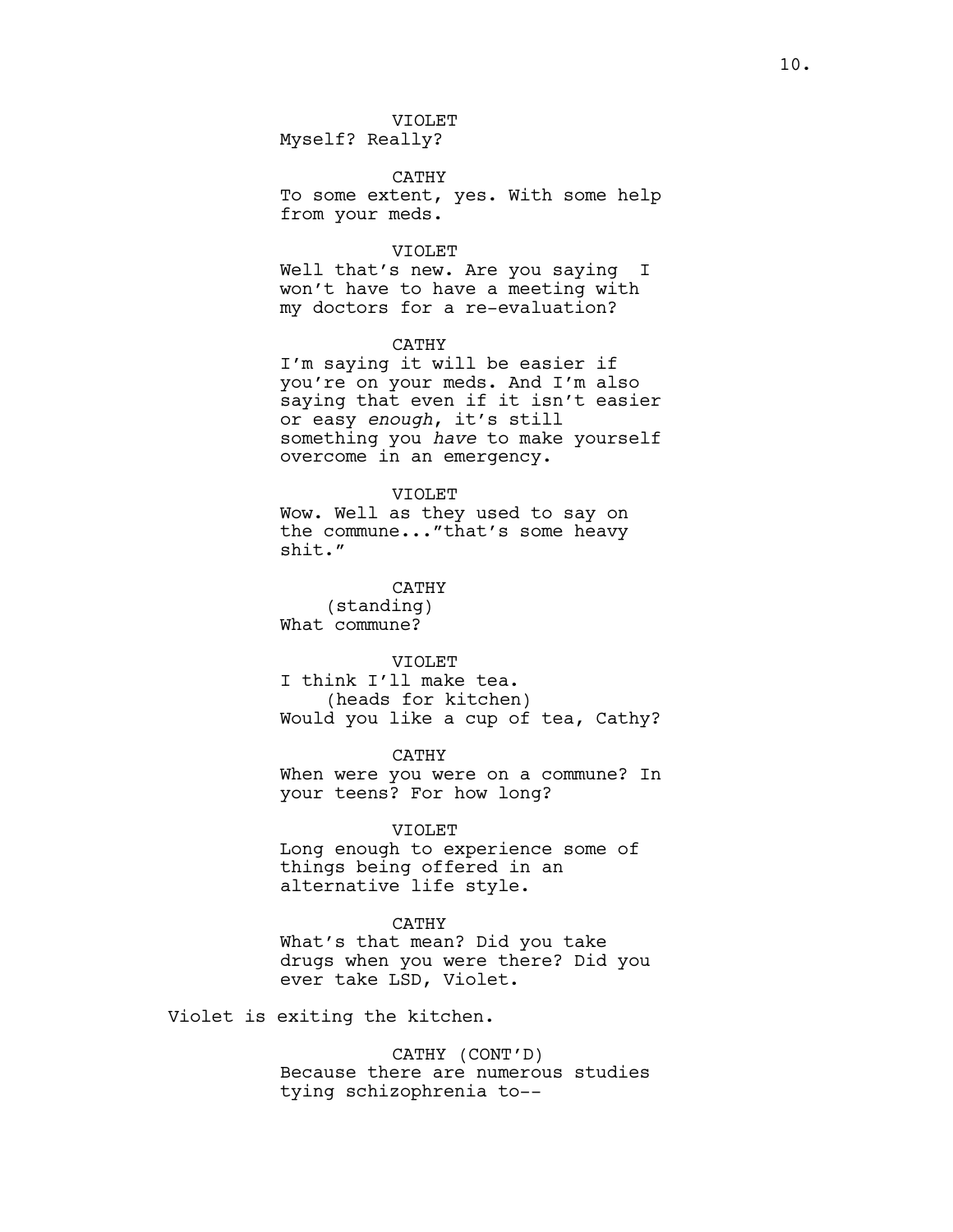### VIOLET

Relax. I was messing with you. I've never been anywhere near a commune. And by the way, doctors have been asking me for years if I ever took LSD. So I know al about those "studies." Kettle' boiling.

Violet starts back to the kitchen.

CATHY I need a key to your apartment.

VIOLET (from kitchen) No you don't.

Kettle is off.

# CATHY

If you're going to stay here, yes I do. I want you to give me a key, so I can get a copy made.

VIOLET How about if I promise to leave every time that stupid alarm goes off... (exiting kitchen) ... which is sometimes five times a day because a few of the teenagers

in here are idiots.

CATHY

People do.

VIOLET People do what?

### CATHY

They leave. When they hear the alarm and the fire engines, they leave the building.

### VIOLET

Every time?

CATHY Jesus weeps. Yes! Every time.

VIOLET

(shrugs) Okay. If that's the way they choose to lead their lives, but I--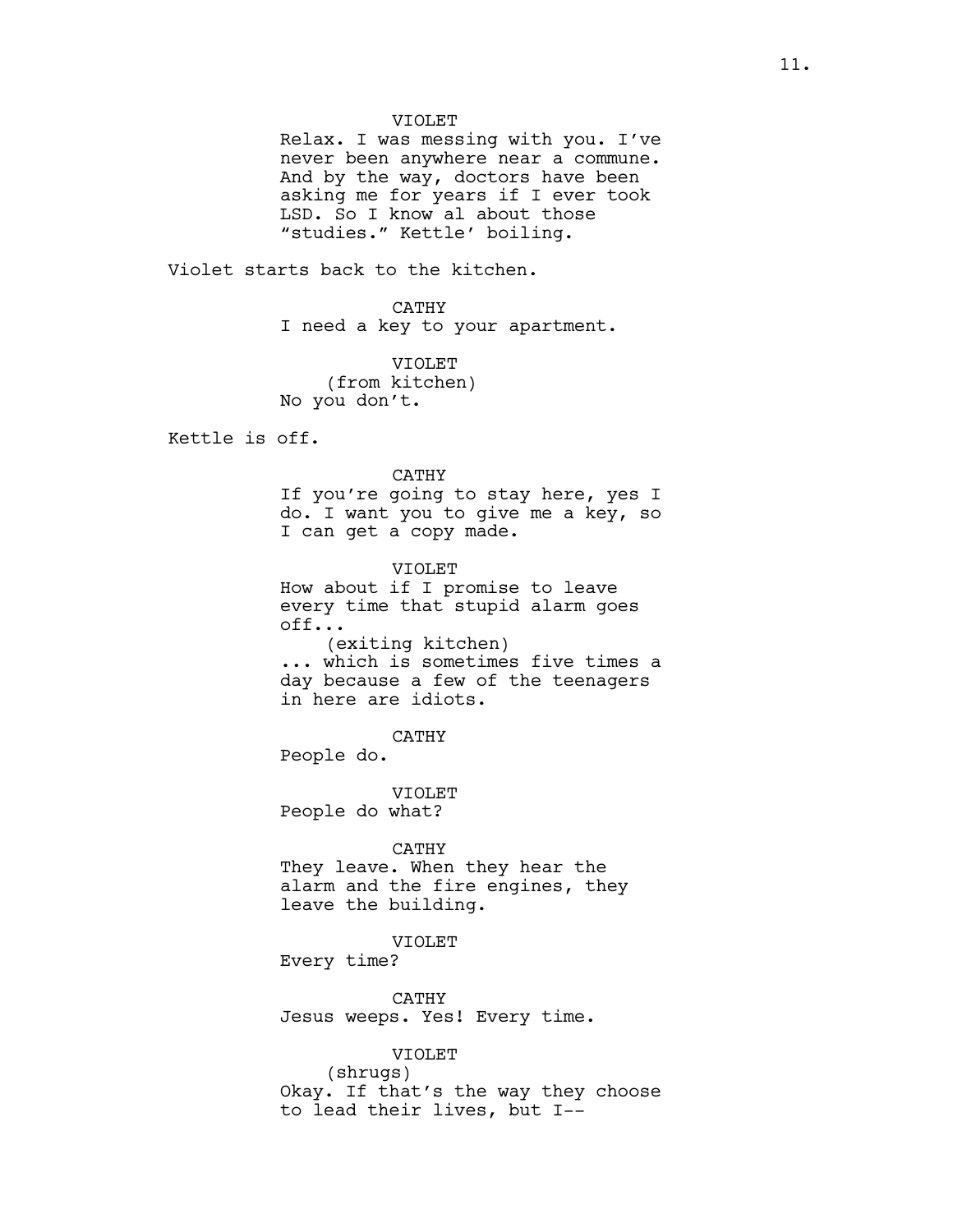CATHY

I'm getting your key copied.

VIOLET I think that's a contravention of my legal and constitutional rights.

CATHY

It's not actually. You have almost no rights now.

# VIOLET

How can that be true?

### CATHY

We've been over this several times. The court found you not criminally responsible but also still a potential danger to society. And that means--

VIOLET I've got you in my life forever.

CATHY

It... means you are to be monitored closely, and you are required to be on medication until such time as you are--

#### VIOLET

Dead.

CATHY

No. Ready.

VIOLET

Ready to die?

CATHY

No ready... and capable of showing us that-

### VIOLET

I can make my own decisions? But I can't, can I? Not really. I can't be who I want to be. Live where I want to live. Decide not to put certain substances into my body. None of those things. And all because of what? Something I've done in the past.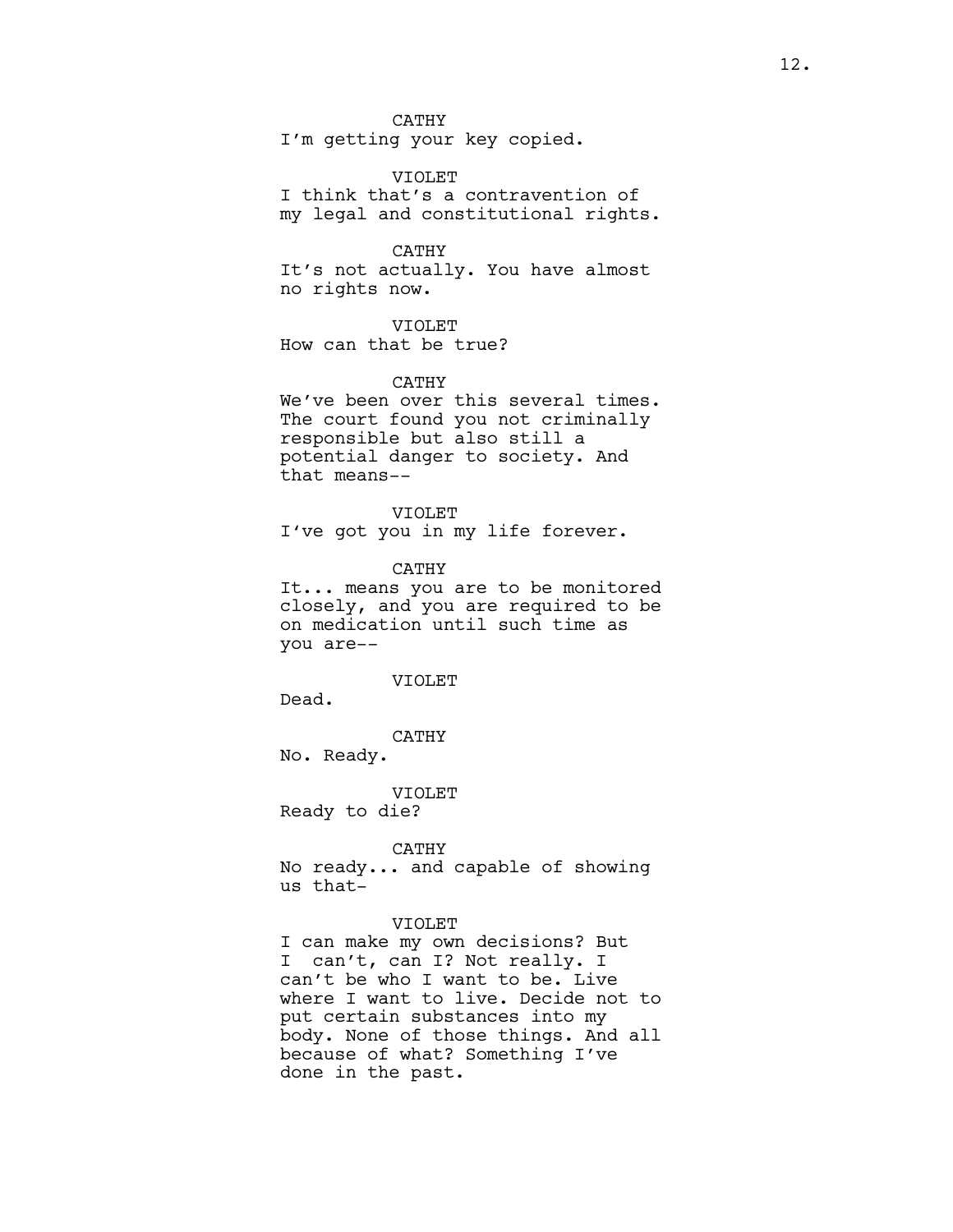### CATHY

And you know what that was, don't you. You haven't forgotten.

### VIOLET

Of course not. And I had very good reasons for taking that action, as you well know. Reasons that were never given the weight they deserved by your precious court.

# CATHY

I know you think that but--

# VIOLET

Well would you kill your husband and your brother-in-law without having a reason to justify what you'd done?

# CATHY

I need your key.

They look at each other.

CATHY (CONT'D) I mean it, Vi. I need it.

VIOLET

Okay...

Violet takes a key on a chain out of her pocket. Hands it to Cathy.

> CATHY Just promise me you won't abuse the privilege.

Cathy smiles. Leaves.

Violet seems very worried.

She looks around.

Moves in a circle.

Stops.

Sits on the couch.

Blackout.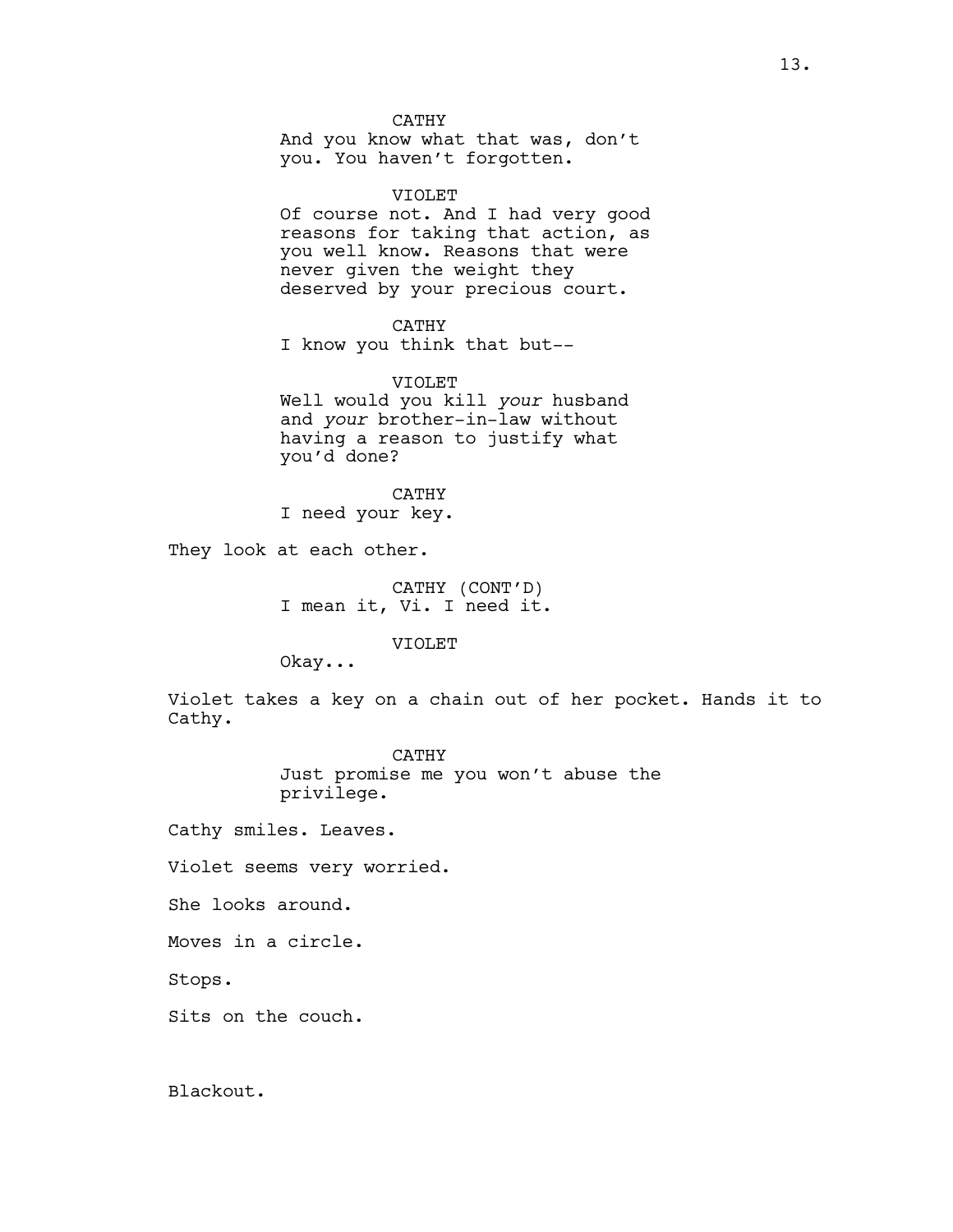Scene 2

Violet's daughter Maddy, late 20s, is looking around the apartment. Violet is in the kitchen.

> VIOLET (from kitchen) I control what I can control. I control my stove, so I won't start a fire in here. (exits kitchen with spray cleaner and sponge) I control the water temperature in my shower so I don't scald myself. I check my thermostat to maintain a moderate temperature in my environment at all times. If I spill a substance on the floor I clean it up, so I don't slip, fall and break a bone.. (returns to kitchen) What happens outside my living area I have no control over so I try to not to worry about it. There are people outside my living area who do dangerous things. There are people out in the world who are harming us in ways we can't even fathom. (exits kitchen) I've tried in the past to fight against those people and those things, but that caused me great pain and uncertainty and also a loss of my freedom. So I checked my stove and I think that should be the end of my responsibilities in that matter. MADDY Are you eating?

VIOLET No I'm cleaning.

MADDY I mean when you eat... do you eat well.

VIOLET (from kitchen) Are you asking if I eat salads? (exiting kitchen) Why would I start now? (MORE)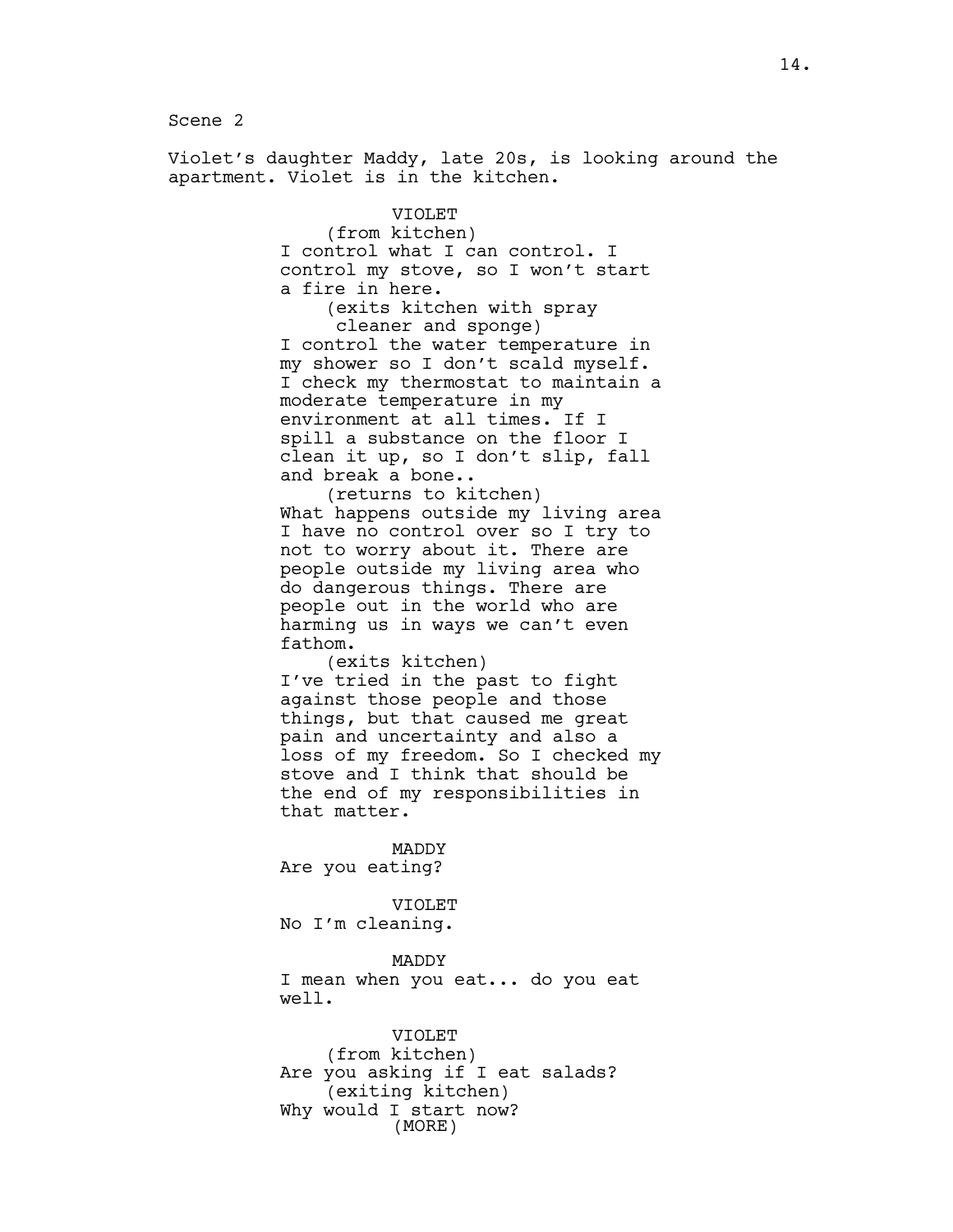# VIOLET (CONT'D)

You know, some people think that salads are only suitable for cows. Creatures that have two stomachs. Because you need at least two stomachs to digest that stuff properly. Just like you'd need for grass.

#### MADDY

Mum?

VIOLET

Yes, darling?

### MADDY

Knock it off. I don't want to talk about creatures with two stomachs. Just tell me what you eat, okay.

# VIOLET

I'll make you a list if it makes you feel better. A list of all the food I eat. Plus whatever garbage has been added to that food. Everything that I consume and how often I consume it.

MADDY I'm just worried about you.

#### VIOLET

No reason for that, honey. I'm doing great.

Violet comes out of the kitchen with a plate of Oreo cookies. Stacked very high.

> MADDY What's that?

#### VIOLET

Lunch.

Mum?

MADDY Okay. But it's just Oreos. Nothing but Oreo cookies.

VIOLET Yes. Your favourite.

MADDY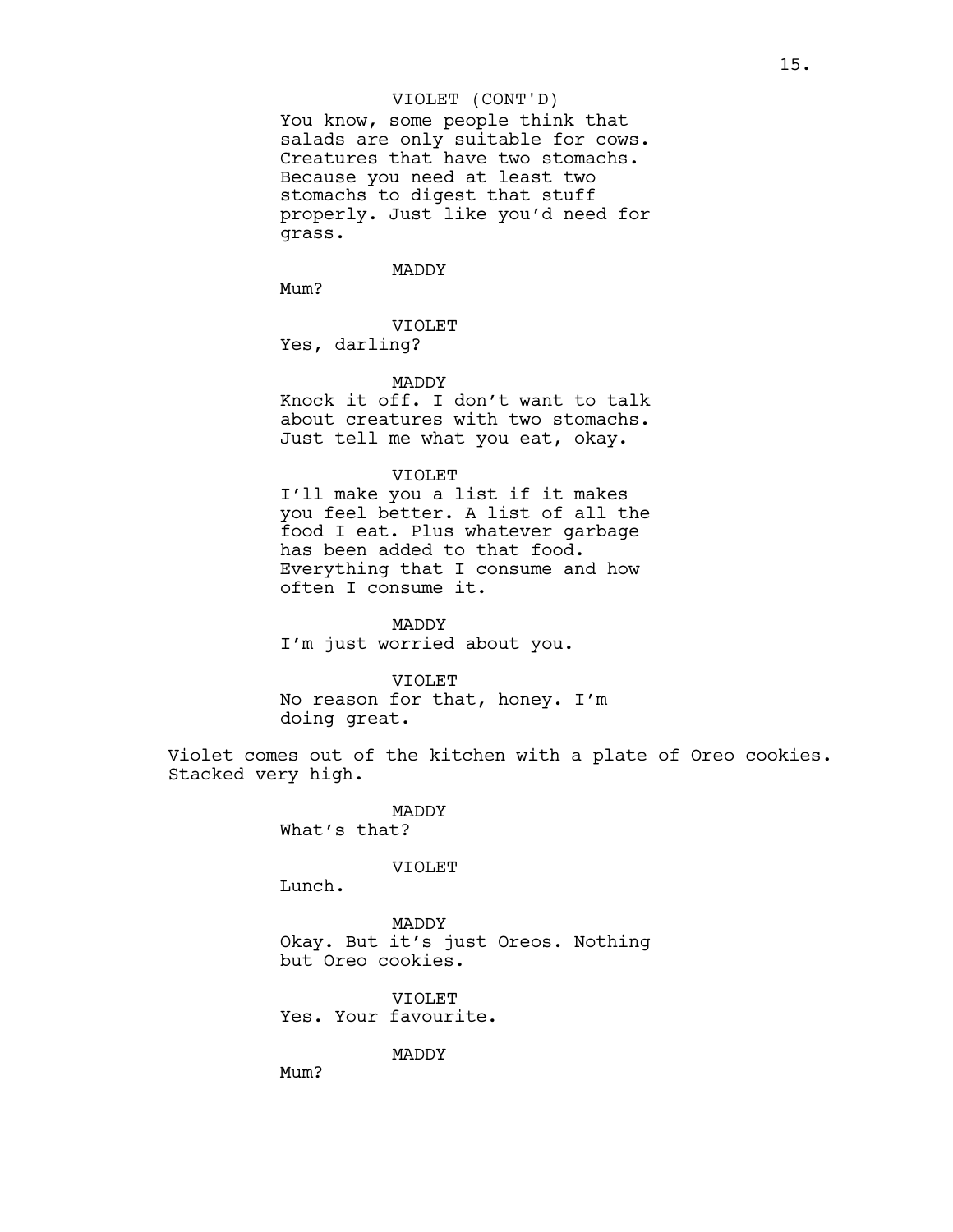Takes them back to the kitchen.

VIOLET (CONT'D) As if, even on my worst day, I'd serve my daughter a plate of Oreo cookies for lunch.

She returns with two bowls.

VIOLET (CONT'D) Soup. Minestrone. Better?

MADDY Yeah. Except the bowls are empty.

VIOLET

Gotcha again.

Heading back to kitchen

VIOLET (CONT'D) A fairly severe bipolar disorder... or even schizophrenia or whatever it is... (returning with a pot) I'm supposed to have... (pouring the soup in the bowls) ...does not vanquish a person's sense of humour. I mean not necessarily. Or not entirely. In fact, it can even enhance it. (off the soup) That's from a can. Sorry. But I can only offer you what's brought to me by my "psychiatric" social worker. She's not much on nutrition for some reason, and I'm not allowed to go shopping yet.

MADDY Not allowed by whom?

VIOLET

Myself. I don't trust my ability to cope in the stressful environment of a super market. I seem to remember that you have a similar problem.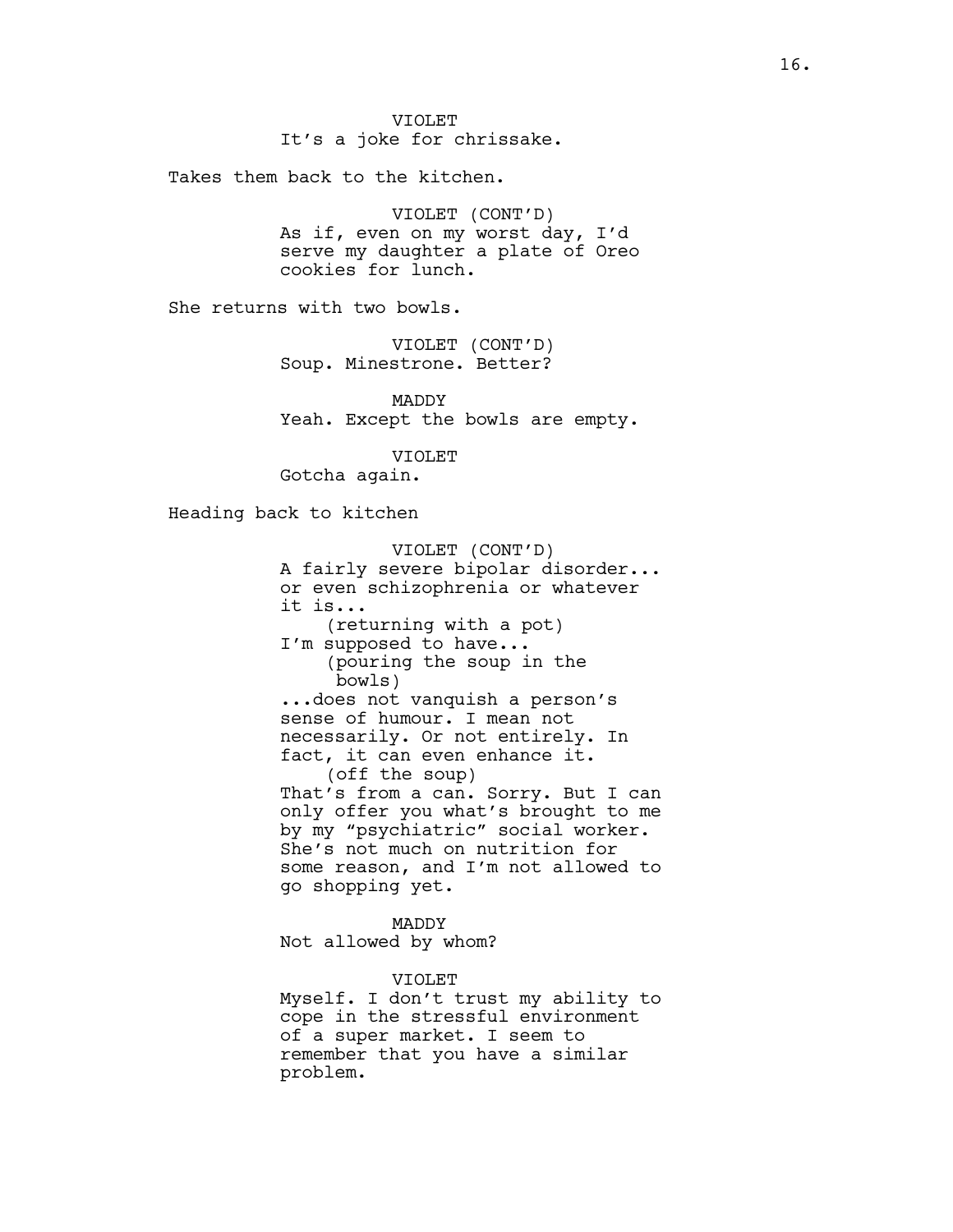MADDY I got over it.

VIOLET

Really? How?

MADDY I only go shopping when I'm drunk now.

VIOLET That was a joke, right.

Maddy shrugs

VIOLET (CONT'D) Well it wasn't funny.

MADDY

Okay. So now you know how it feels. How about a smaller store?

VIOLET

Oh no. I tried going there when I first moved in. It's run by an older Korean woman.

MADDY You don't like Koreans?

# VIOLET

I love Koreans. My favourite student was Korean. It's just that the woman in the store didn't understand my questions.

MADDY

Well maybe next time don't ask her any.

VIOLET

My questions weren't frivolous, Maddy. I didn't know where all the items I need were.

MADDY It's a very small store, Mum. Maybe next time just look a little harder.

# VIOLET

And if that doesn't work? You see my point? Shopping no matter where you do it, can be very unsettling.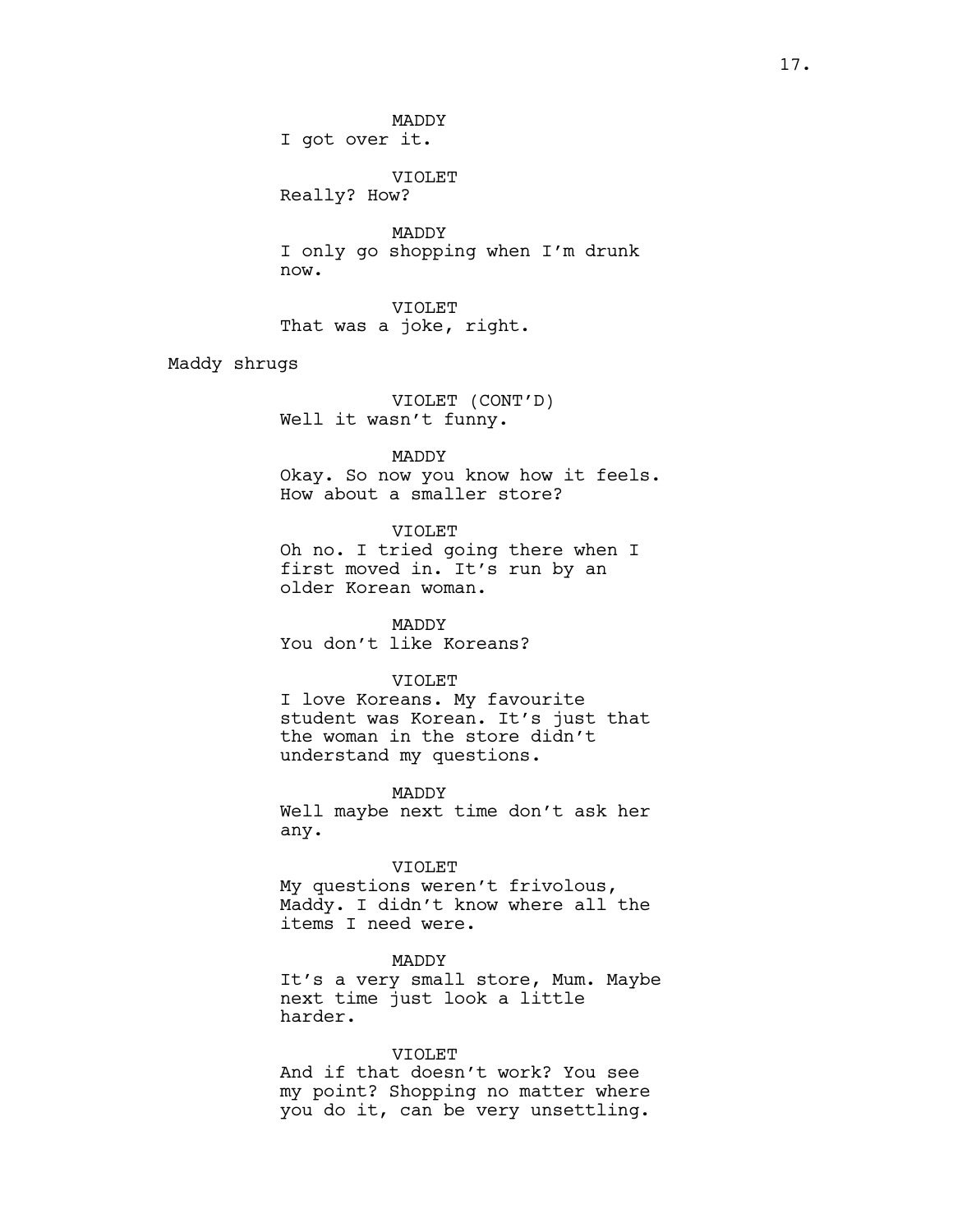MADDY

Not if you keep a flask of vodka in your bag.

VIOLET I'm starting to think you're not joking about that.

#### MADDY

It's just a test, Mum. I need to know if I can ever be just a little bit honest with you. You know, and not treat you like you're...

VIOLET

Crazy.

# MADDY

Sensitive.

# VIOLET

Sensitive to the point of being crazy. Anyway, that's all being dealt with. My... sensitivity. My shopping anxiety... not allowing myself to leave the apartment. Cathy and I have plans.

#### MADDY

What kind of plans?

### VIOLET

Big ones. Well hers are big. Mine are more modest. It all comes down to proper management of my medication. Too much, and I might as well be in a coma. Too little, and well things get...

### MADDY

Dangerous?

VIOLET Adventurous. How are the kids?

MADDY

They're good.

VIOLET Can you bring them by sometime?

MADDY We're talking about that.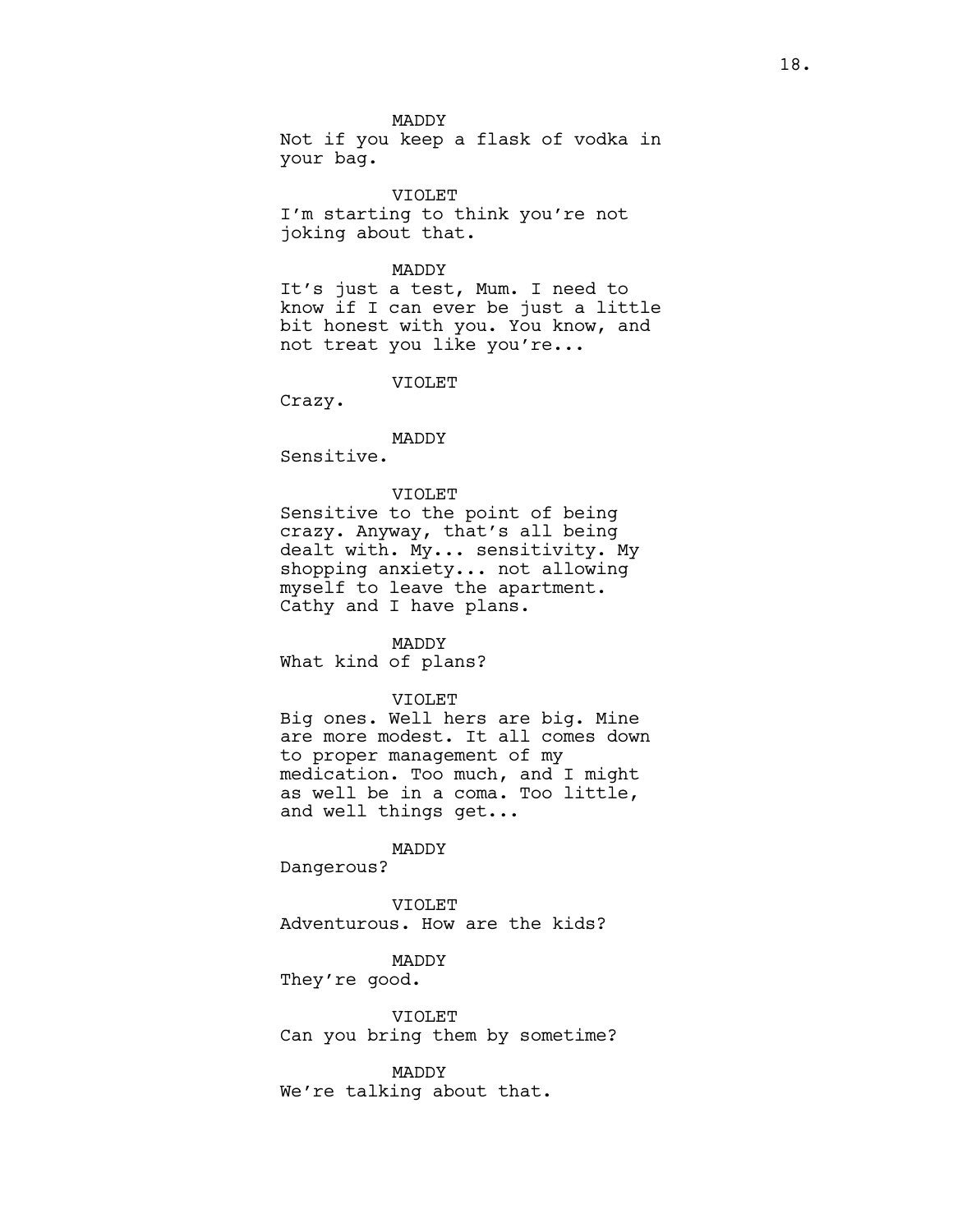VIOLET

Yes, of course. Dennis should have a say.

MADDY Right. But I meant Cathy and I are talking about it.

#### VIOLET

Cathy has a say about if and when I can see my grandchildren.

MADDY Yeah. She does, Mum. I think you know that.

### VIOLET

Sure. Whatever. Well she certainly has her hand firmly on every part of my existence, doesn't she? So how far along are you and Cathy in terms of making that decision?

## MADDY

I'm not sure. The kids want to see you, so that's not an issue.

# VIOLET

I miss them.

### MADDY

I know. And Dennis is all for it.

# VIOLET

I love him. I love the kind of father he's become. Especially considering his dismal family background. And I love that he supports your career even when you're not fully applying yourself.

### MADDY

Yeah he's been very--

### VIOLET

Kind. He's an exceptionally kind person.

### MADDY

Yeah. He's a saint. It's a wonder he puts up with me. I mean I can barely put up with myself so--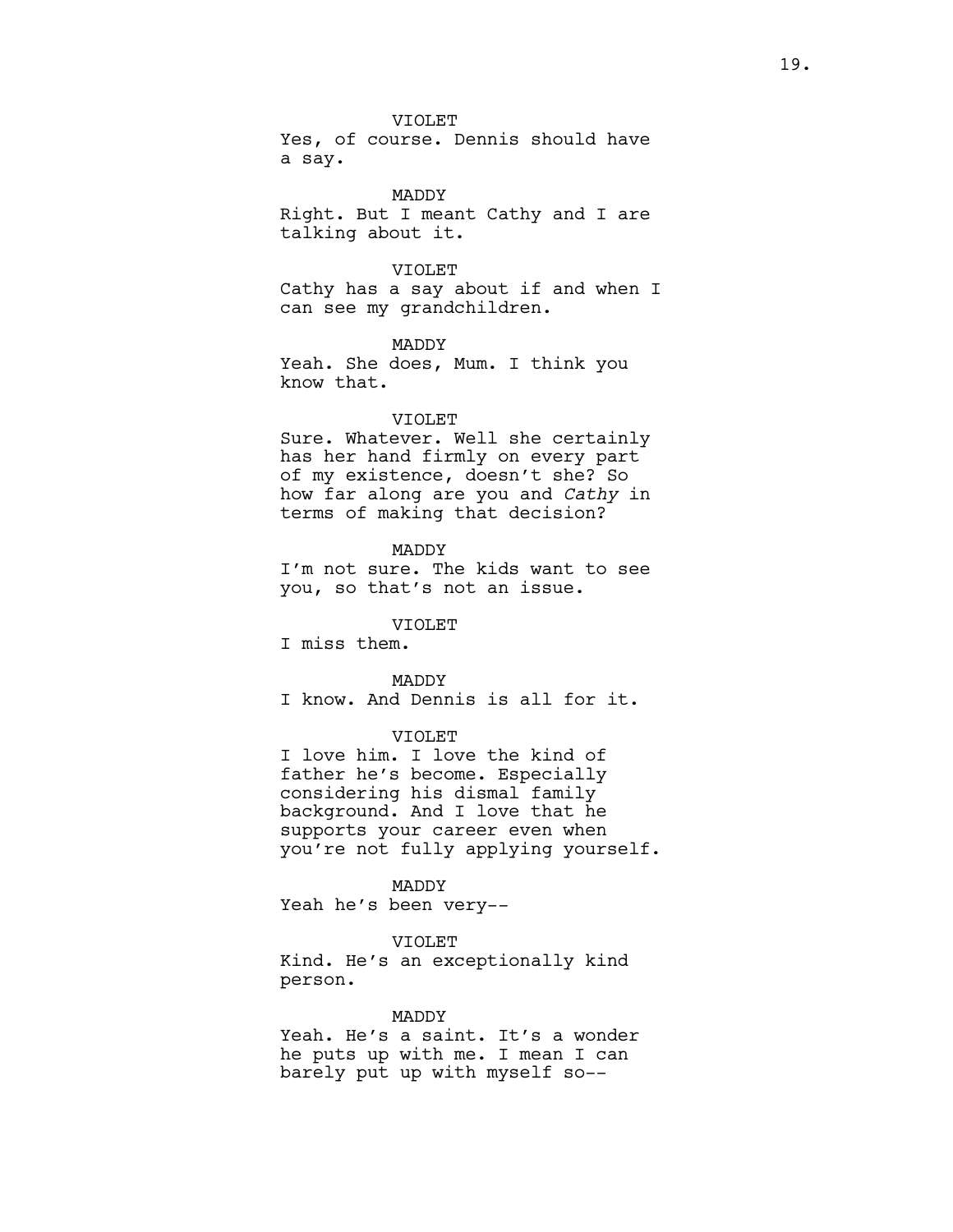### VIOLET

If your father had been one tenth as kind, he might still be alive today.

## MADDY

Mum. Please don't start.

# VIOLET

I'm just saying that the man had many flaws. He was deceitful, greedy and kind of stupid. But it was his inability to show any degree of kindness towards other people that did him in.

They look at each other.

# VIOLET (CONT'D)

So it's really up to Cathy then. If she's okay with it, I get to see my grandchildren.

MADDY Yeah. But I don't think she's totally against it. She's just--

# VIOLET

Cautious. Very cautious. And as personality traits go, that's not so bad. Not nearly so bad as impatience, which by the way was another of your father's flaws and probably the one that got him killed.

MADDY Mum, this isn't going to help either of us.

### VIOLET

Why not?

MADDY Because it might not be--

### VIOLET

Accurate? Oh. Right. Sorry. It was mine. It was actually my impatience that doomed him. I mean you can only take hearing about and even witnessing so many of a person's misdeeds before you take action. (MORE)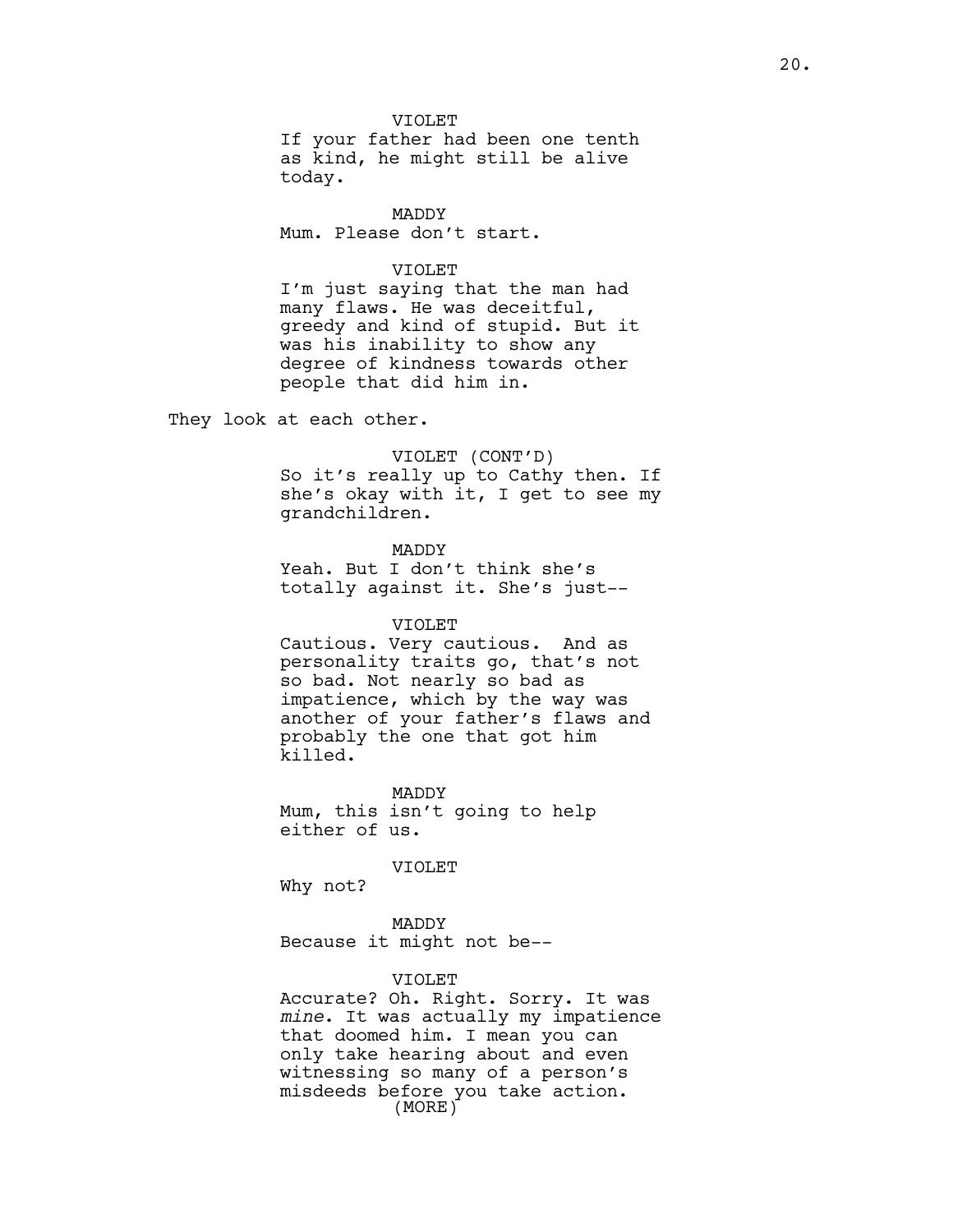## VIOLET (CONT'D)

Especially after you've tried to warn the authorities about him and they've ignored you, or even worse, blamed your illness for what you were telling them about a man who was so clearly a danger to society. And then later when your patience runs out and you're forced to take matters into your own hands, instead of investigating why you did what you did, they put you in front of a judge who condemns you to a life of supervision and constant medical intervention. Is that fair?

MADDY You murdered him, Mum.

VIOLET Well someone had to, honey. He was a serial killer.

Blackout.

SCENE 3

Cathy and Maddy. The shower is running.

# MADDY

I'm sorry I called. I didn't mean for you to rush over.

CATHY You sounded upset. You think she's worse?

# MADDY

I'm not sure. Maybe it's me. It's like... you know, how at some point in your life you start to see a lot of yourself in your parent... or even the other way around. Because sometimes when she's talking, I--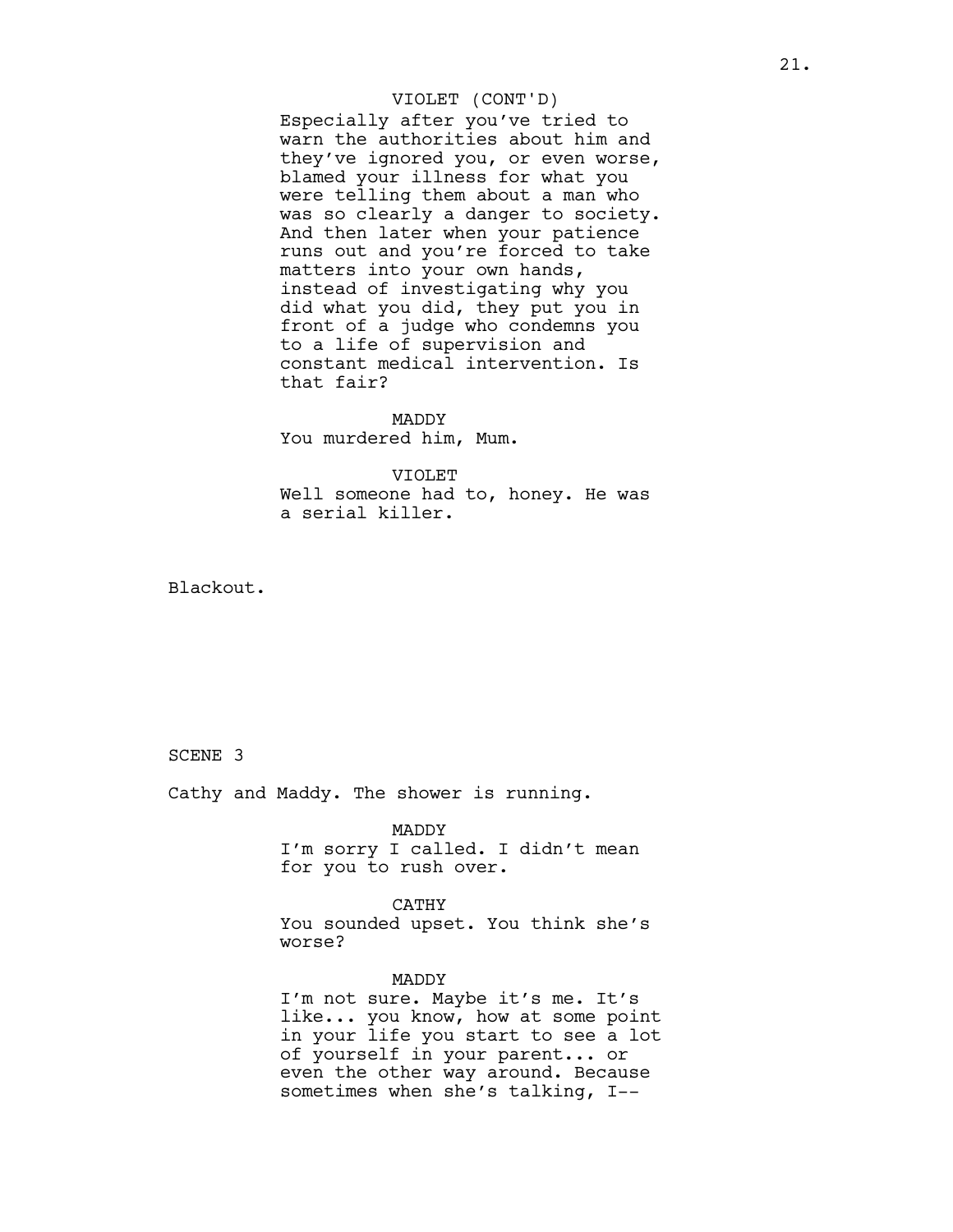CATHY

She's ill.

MADDY

I know but--

CATHY She's ill. You're not ill. You're just... overwhelmed.

MADDY I think it might help if you let her see my kids.

CATHY

Help you?

# MADDY

No. Well yeah, maybe. I feel pretty guilty about her not having any contact with them.

CATHY

She will eventually. As soon as we get her more stabilized.

MADDY

Okay but... how long is that going to take?

### CATHY

Well first she'll have to start trusting that her doctors and I know more about her medication than she does.

MADDY They miss her. Shawna especially.

# CATHY

Sure. But if she's having a bad day she could scare them. Or even--

# MADDY

She'd never hurt them.

# CATHY

Not intentionally, no. But the psychotic break she had was so intense and so prolonged that we don't-- When was the last time they saw her?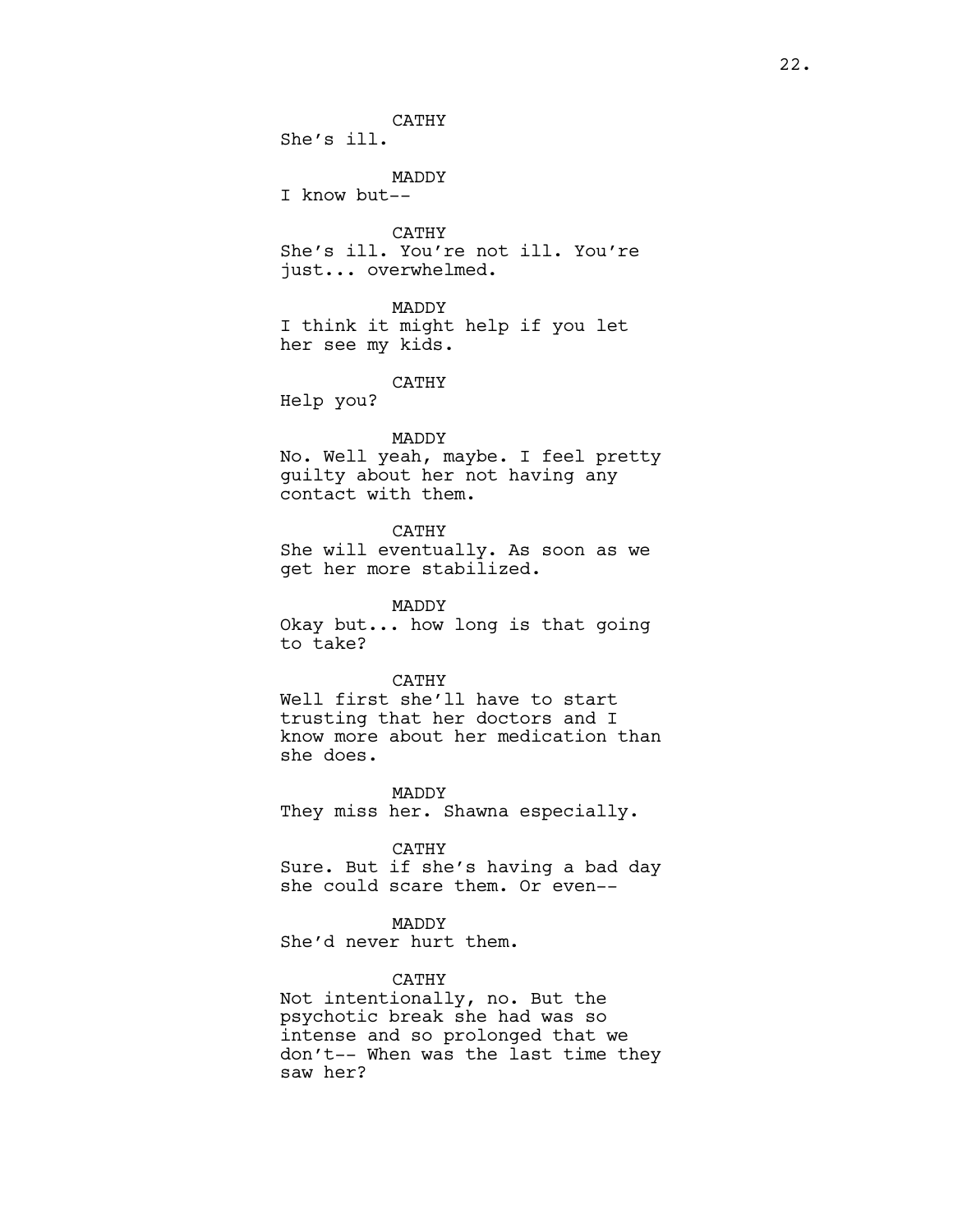MADDY Just after her hearing. She was in the hospital.

CATHY And that went okay?

# MADDY

Well there was a policeman outside her door. That kinda freaked them out.

CATHY And how was she?

MADDY She was excited to see them. She'd painted all her fingers.

CATHY Really. Did she say why?

MADDY Yeah. It was for her puppet show

puppet show. CATHY

She did a puppet show for them. Was it fun?

# MADDY

I don't think it was meant to be fun. It was... an educational puppet show. She was trying to explain to the children what was going on with her. My dad was the thumb, and he was a very large bad man. And she was the pinky finger trying to stand up to him. I stopped it when I realized where it was going.

### CATHY

(a weak smile) Was the pinky finger about to produce a shotgun?

#### MADDY

I don't know. But it was definitely getting very worked up. Shaking. Kinds twisting around... (she demonstrates) Trying to get to the thumb. (MORE)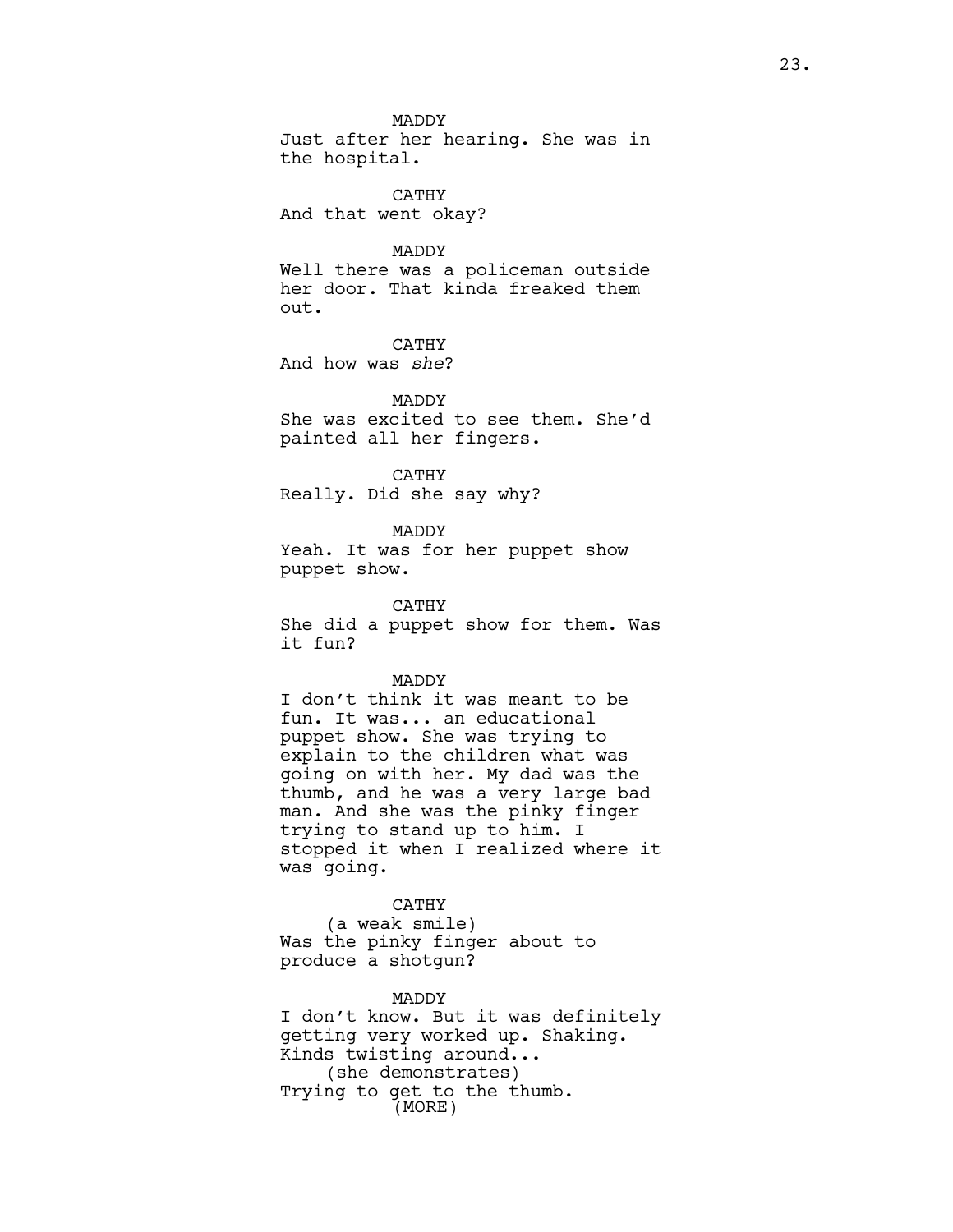It was scary and weird. The kids didn't get any of it. MADDY (CONT'D)

CATHY Did they laugh?

#### MADDY

No but they didn't run out of the room screaming either, which is what  $I$  felt like doing. (shrugs)

They just wanted to be with her, I think. They're kinda used to her behaviour. They were both born after she had to leave teaching.

# CATHY

Have you ever talked to them about that? Why she left.

# MADDY

We've talked about burnout. And they've seen me after a bad shift at the restaurant.

### CATHY

Not exactly the same thing.

#### MADDY

Really. Try making a chef's special creme caramel with the asshat shouting in your ear.

# CATHY

My point is, you mother is the extreme edge of trend, I think. There's an epidemic out there. A lot middle aged women seem to be on the verge of totally losing it. And I'm talking about women who didn't go through half of what your mother did with your father. I mean even before she...

# MADDY

Blew his head off?

### CATHY

When I hear some of those women talk about their lives it's like they're just having a normal response to how they're being treated in the world. (MORE)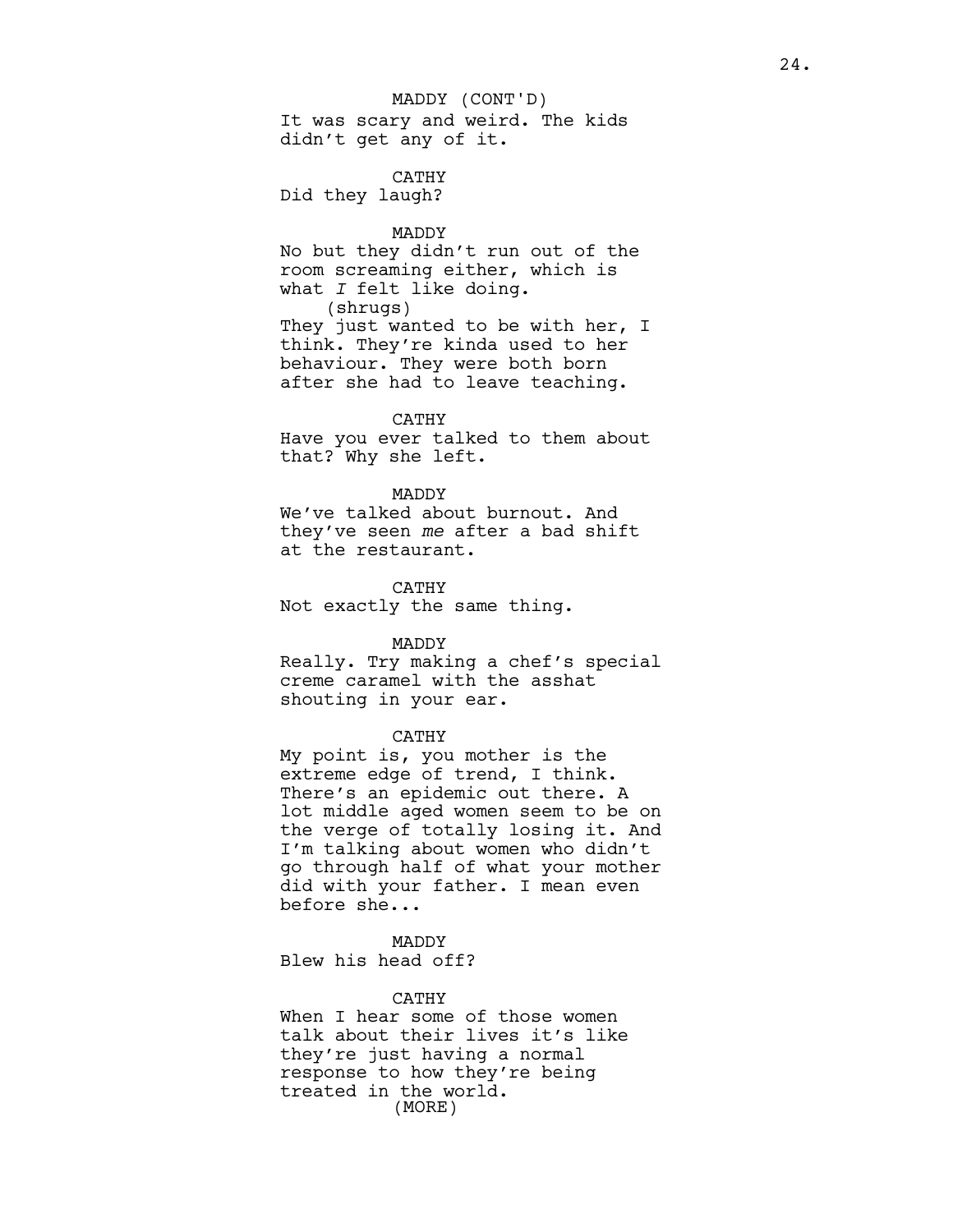One woman thought her condition was caused by dusting. CATHY (CONT'D)

#### MADDY

Dusting...

CATHY

Yeah. It took up way too much of her time. Especially "those fucking book shelves!"

MADDY

Jesus...

#### CATHY

Yeah... Okay, look here's the news of the day. I was going to call and give you a heads up, but here I am so... Leo's out of prison.

MADDY

Really? Why? For good behaviour?

CATHY

Maybe.

MADDY

He doesn't know where she is, does he?

CATHY

No, of course not. But I'm thinking I might tell her he's out. It could help her get some things straight.

MADDY

Well I don't know if it'll help her, but it's definitely gonna shock her. She thinks she killed him.

### CATHY

No. She just likes thinking that she did. It was important for her to believe that both your father and your uncle Leo were no longer walking amongst us.

MADDY

And now?

CATHY You mean today? Who knows what she's thinking about that now. (MORE)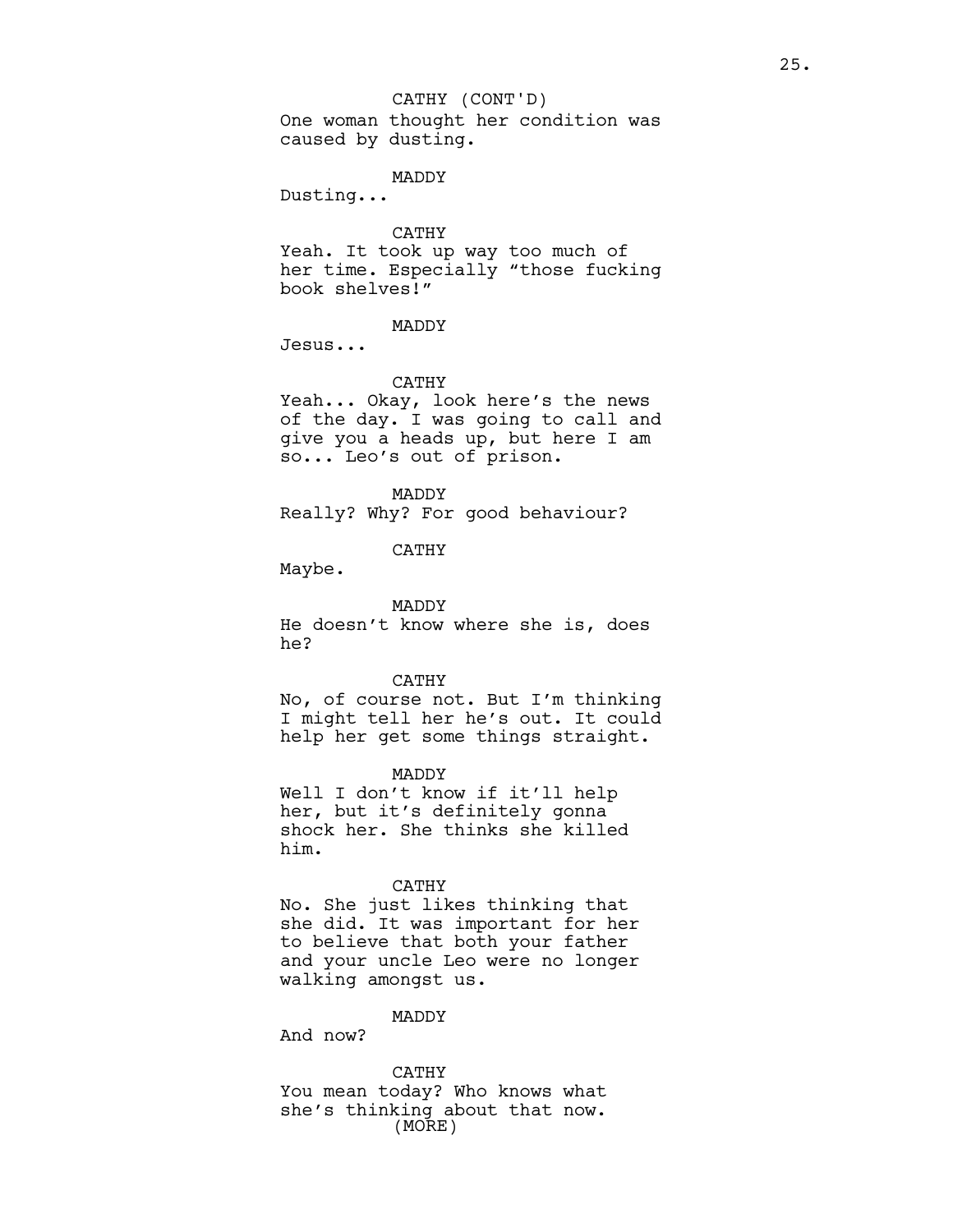# CATHY (CONT'D)

But a few months ago, when we had her stabilized, she told me she figured it was really only Keith who was the contract killer and that Leo just... helped him somehow. She still thought that Leo had to be made accountable but--

### MADDY

So she suddenly remembered all this? Why wasn't I told?

CATHY You couldn't be found. Even your husband didn't know where you were.

MADDY Yeah I needed some time on my own.

Cathy just looks at her.

### CATHY

Anyway... she stayed on her meds long enough to connect to reality. It was a good sign.

MADDY That she was getting better.

CATHY

She'll never get better. But if we can keep her on her meds...

Violet comes out of the bathroom in a robe, post shower, her hair in a towel.

> VIOLET So have you decided anything?

# MADDY

About what?

VIOLET About me, honey. What else would you be talking about?

MADDY Cathy thinks it's just a matter of time until we can bring Shawna and Kyle to see you.

VIOLET Really. Well isn't she a sweetheart.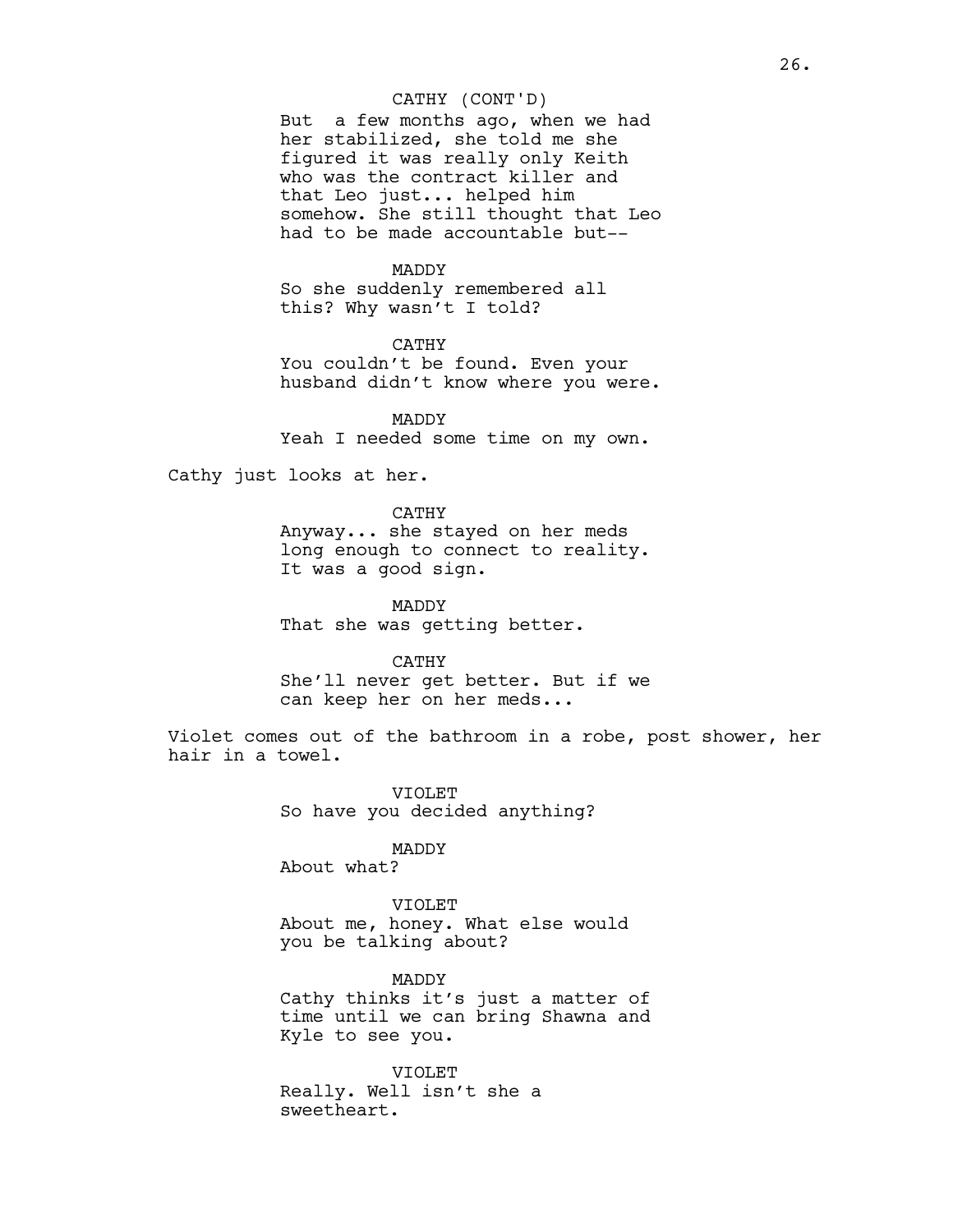VIOLET

Immensely.

CATHY You were in there for quite a while.

# VIOLET

It's my favourite place on the planet. Why? Were you worried I was doing something drastic to myself?

CATHY You're not self-destructive, Violet. We know that.

### VIOLET

Do we?

# CATHY

I meant my team and I. So you can stop trying to convince me otherwise. Come on over. We need to talk.

### VIOLET

Oh. Well talking would be wonderful. I've sincerely enjoyed the few occasions when we've actually done that. (to Maddy) What she really means is that she needs to tell me something. Tell me how to correct something in my behaviour. How to understand something about my situation. How to comply with my legal and medical obligations...

CATHY Violet. Come. Sit.

Violet does.

VIOLET (smiles) I'm all ears.

Cathy and Maddy exchange a look. Cathy turns and smiles at Violet.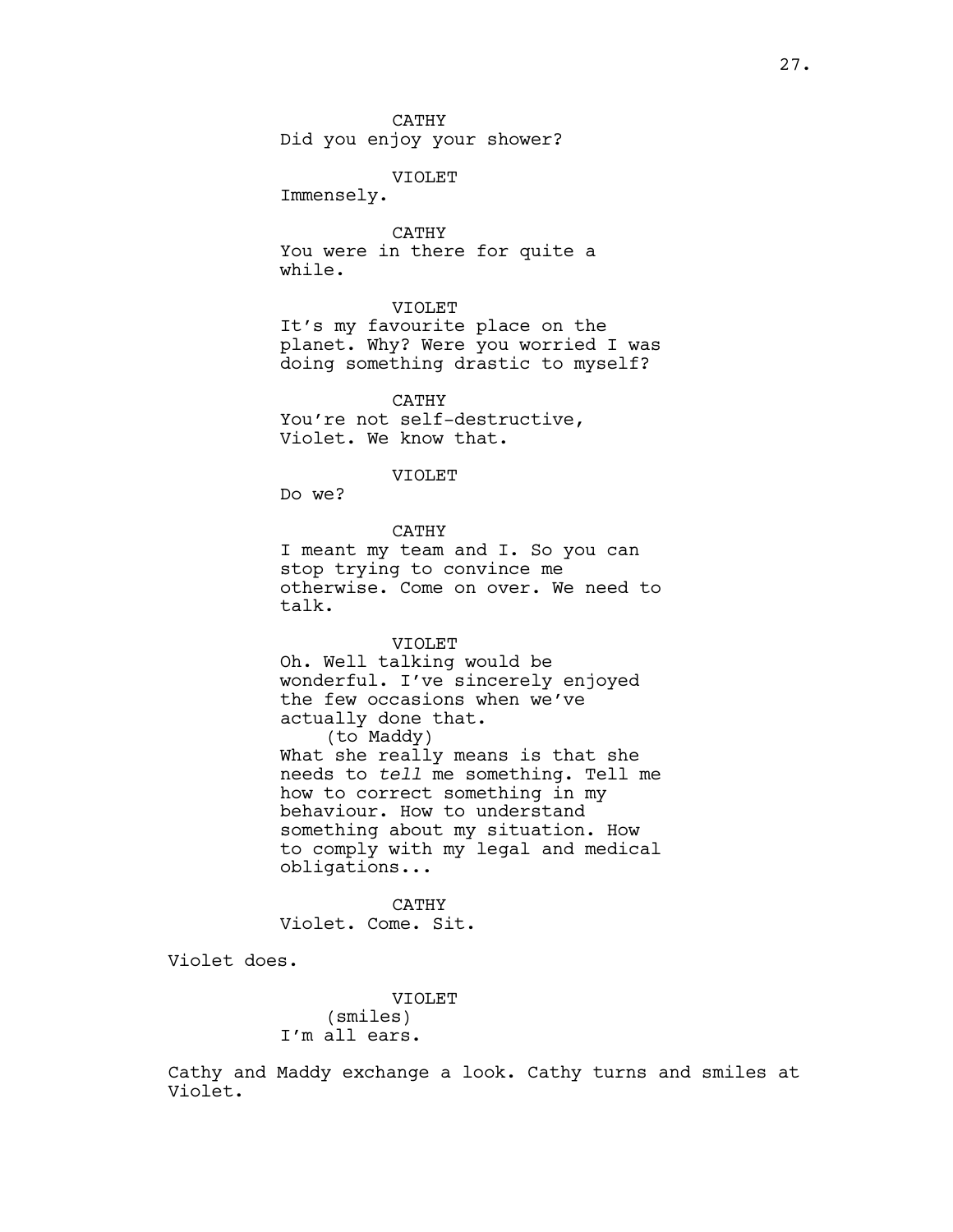CATHY Leo got out of prison yesterday. VIOLET (smiles again) Really. CATHY Yes. VIOLET So there's a prison for corpses is there?

MADDY

Mum.

VIOLET I killed him. I shot them both in the head.

MADDY You shot Dad in the head. You shot Uncle Leo in the neck.

VIOLET Close enough.

CATHY Not really.

MADDY He's alive.

CATHY Which is something you already knew, Violet.

VIOLET Okay. What else do I know?

CATHY

I'm sorry?

VIOLET

I mean what else do I know that I've forgotten I know.

CATHY Just that. He's alive. And I wanted you to know that he's out of prison.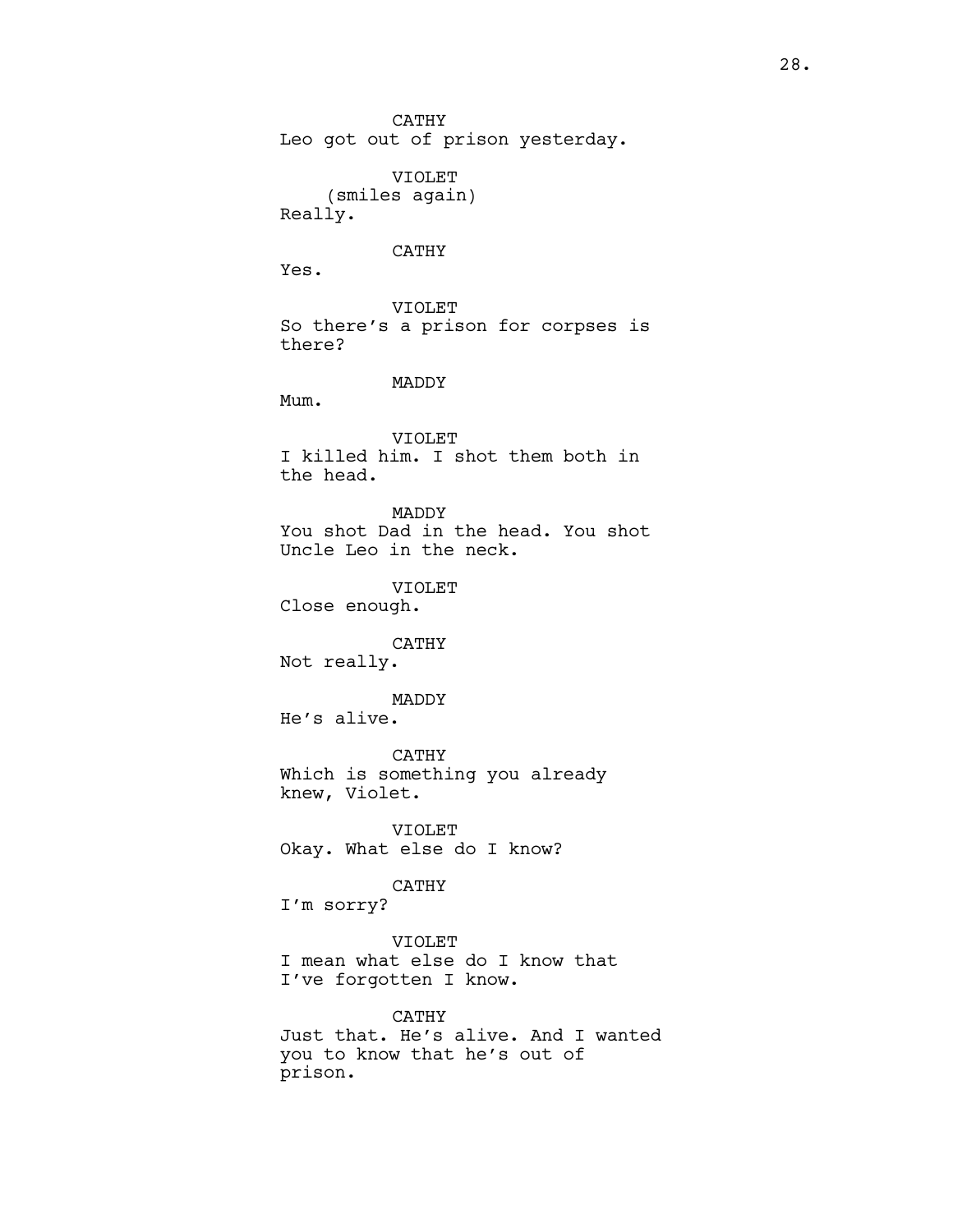VIOLET So that I can have him over for dinner? CATHY So that you'll know what's going on. What really is. And what isn't. VIOLET All right. But back to that dinner thing. (to Maddy) Do you think that would be a good idea? MADDY Not really. CATHY (to Violet) Do you? VIOLET Well I did try to kill him. So I guess a lot of people might think I owe him an apology. I seem to remember he liked beef stroganoff. Yes. I could make that! (heads to kitchen) I've got a great recipe somewhere. MADDY (quietly, to CATHY) What's she doing? CATHY Looking for the recipe. MADDY I mean, do you think she believes you about Leo being alive? CATHY Let's assume she does, and take it from there. Violet comes back into the room. VIOLET (comes back carrying a large knife)

Couldn't find the recipe. But I found this instead. (MORE)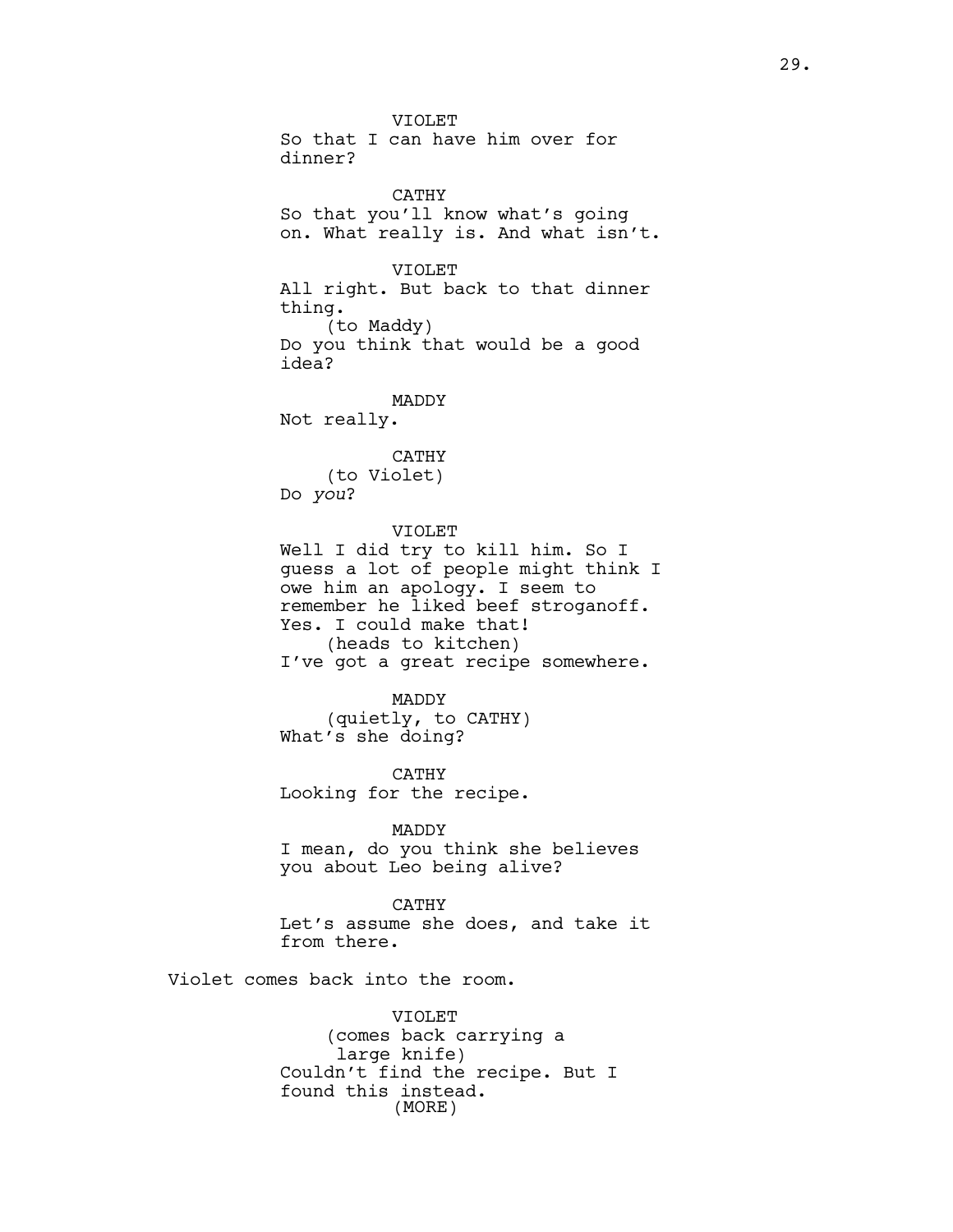Is it okay if I don't cook for him and I just finish the job this time? VIOLET (CONT'D)

Maddy looks at Cathy.

Blackout.

# SCENE 4

VIOLET is setting the table for two and giggling.

VIOLET (talking to the other place setting) What a harrowing story. And you're not even homosexual as far as I know. I mean if you were, then all that sodomy that was committed on you in prison might have been, at least potentially, enjoyable. Not that gay men enjoy being raped. No one enjoys being raped. I think I just got confused about that. It's actually me. I'd be the one enjoying you getting raped. Do you have any more rape stories like that one? Or even worse.

A knock on the door.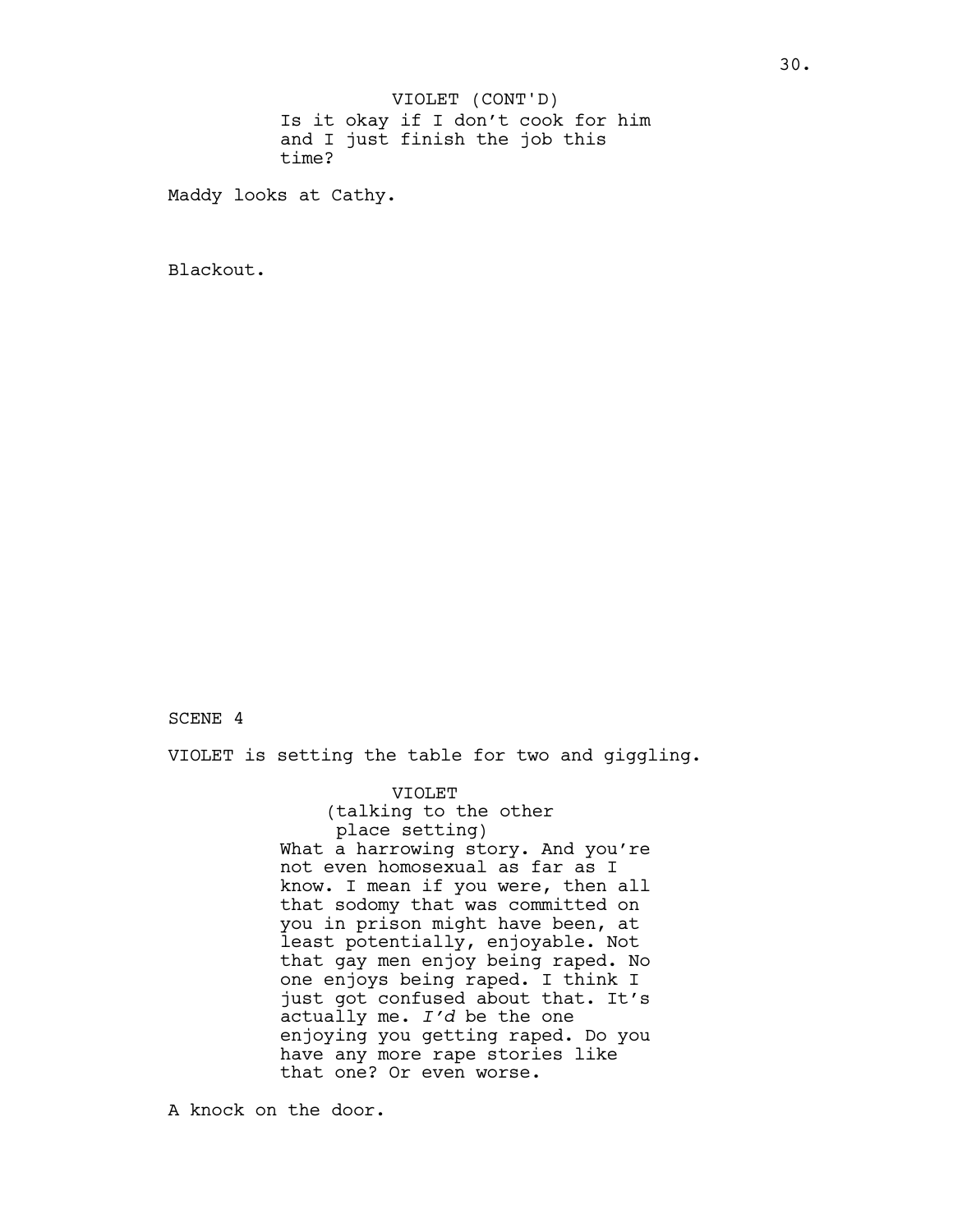VIOLET (CONT'D) Well let's find out. She answers the door and lets LEO, late 40s, tough and lean, into her apartment. VIOLET (CONT'D) Leo. Hello. Nice of you to come. I was worried you wouldn't get my message. LEO What message. We talked on the phone. VIOLET Oh. That was actually your voice? Not a recording? LEO Jesus. Same old Vi. VIOLET Same as when? LEO Never mind. VIOLET I hope you like beef stew. I'm behind in my shopping, so it's out of a can. (looks at him closely) No... you look okay. LEO What? VIOLET I mean compared to how you could look. LEO And how is that? VIOLET Dead. You could look dead. LEO Yeah well you tried your best. VIOLET Yes I did. And I might have been was wrong to do that.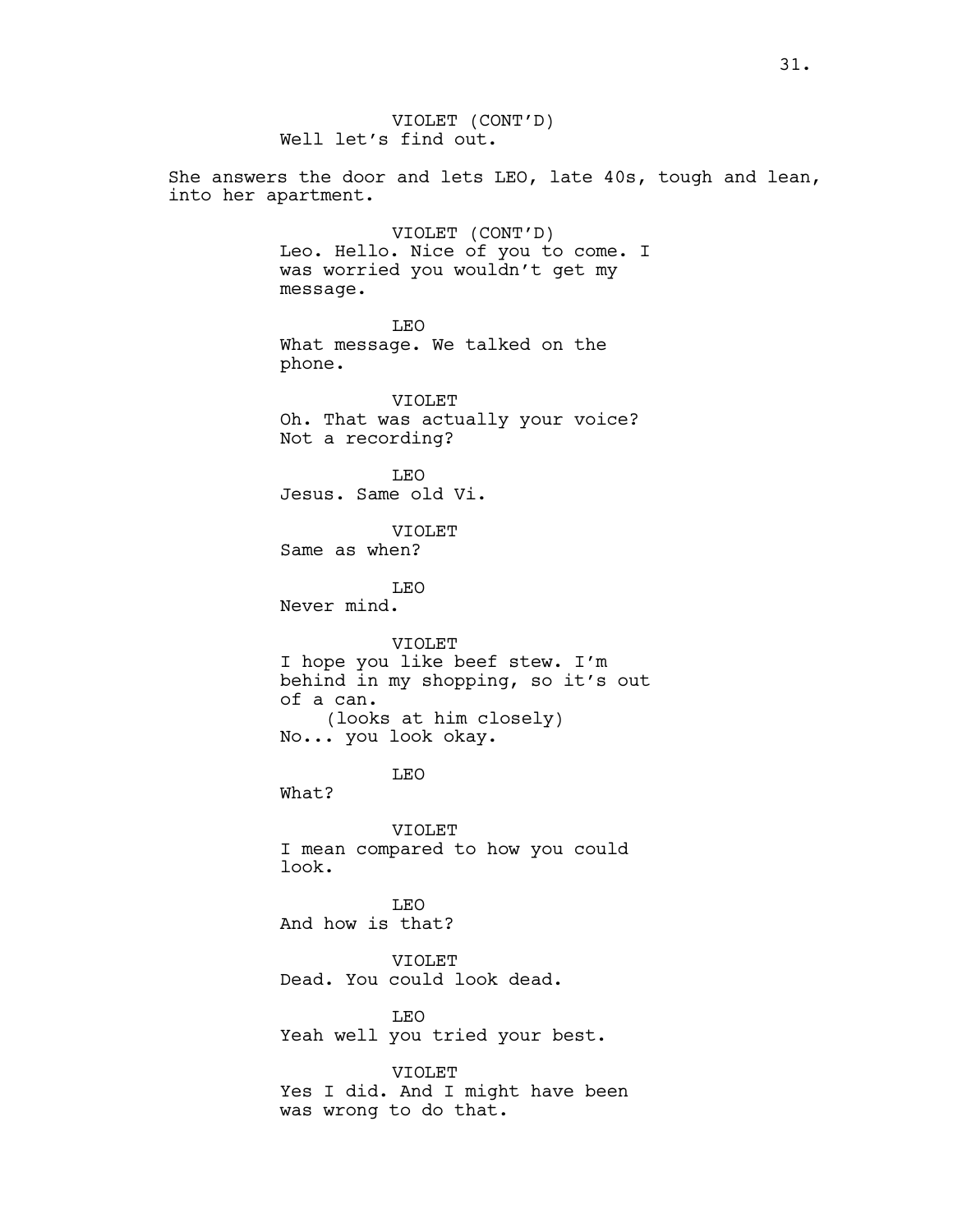LEO You were definitely wrong. I had nothing to do with what Keith was up to.

VIOLET There was evidence to the contrary.

LEO

No there wasn't. It was all in your fucked-up mind.

VIOLET Well they must have believed some of what I told them, or you wouldn't have wound up in prison.

LEO

That was for an unrelated matter. And it only came to light because you tried to implicate me in those murders Keith committed.

VIOLET Oh yeah. Something about... what? Something about... Help me out here, will you.

LEO Extortion. I was extorting people.

VIOLET Right. But not killing them?

LEO

No.

VIOLET Or so it appeared.

LEO Well none of them were dead, so it "appeared" pretty clear, didn't it.

VIOLET

Let's eat. Do you like beef stew?

LEO You already asked me that.

VIOLET And what did you answer?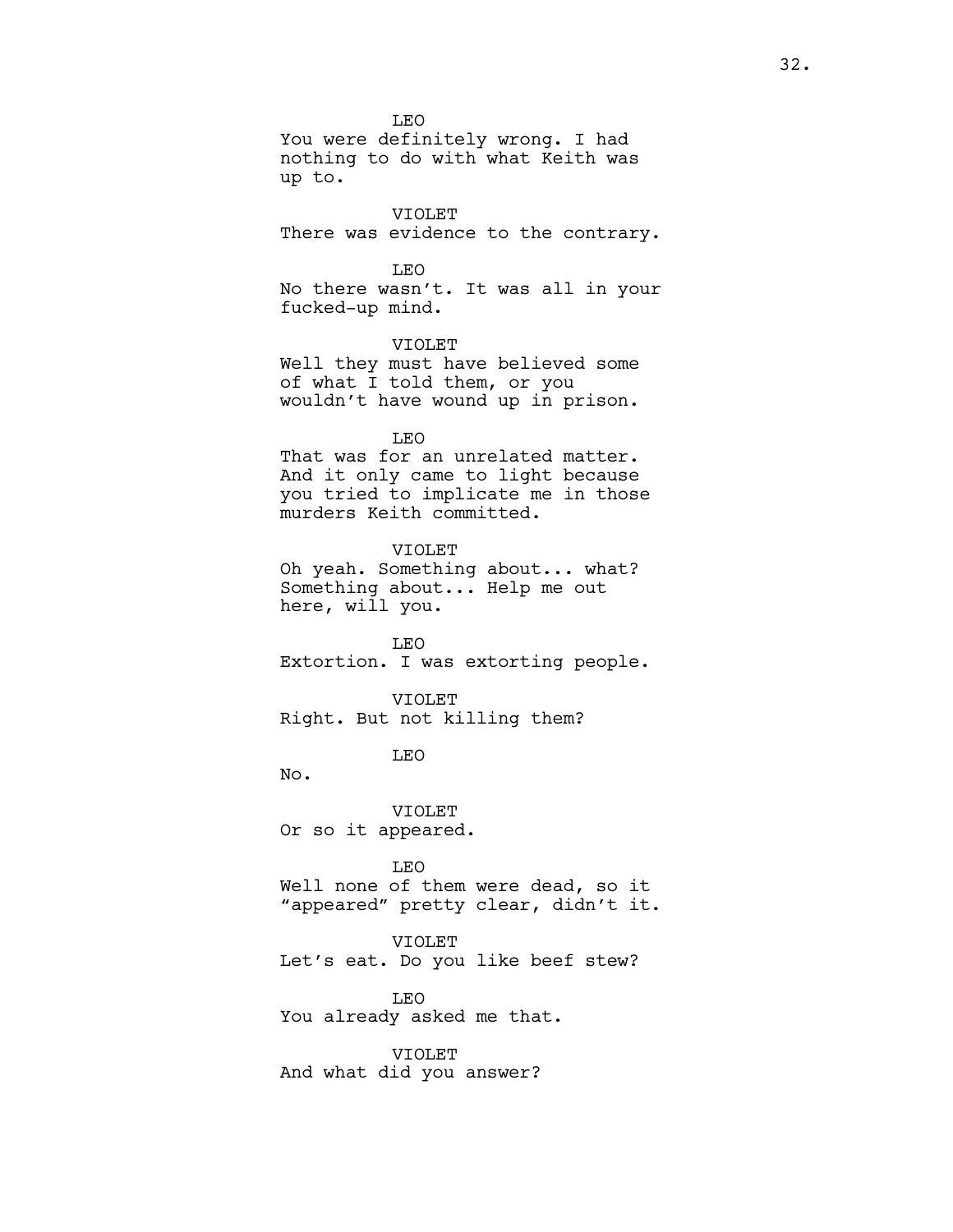LEO

I didn't.

VIOLET

So what's the big deal about me asking you again? Jesus, you're touchy. Is it from all that sodomization?

LEO Look, you said you wanted to talk about something important.

VIOLET Right. Then I invited you to lunch.

LEO I came for the talk. Not to eat.

# VIOLET

You have to eat before we talk. Especially after I went to all this trouble.

LEO The trouble of opening a can.

# VIOLET

The trouble of finding out what pisshole motel you were staying in and then getting myself into a mental state whereby I could invite you into my home in order to get a few things settled without getting myself so upset that I can't be responsible for my actions.

LEO

That sounds like a threat. They tell me you're under a lot of restrictions, that you've been declared mentally incompetent or something, that you've been going through a lot of treatment.

VIOLET

Yes. It's been quite an adventure.

VIOLET is dishing out the stew from a pot.

VIOLET (CONT'D)

Bread?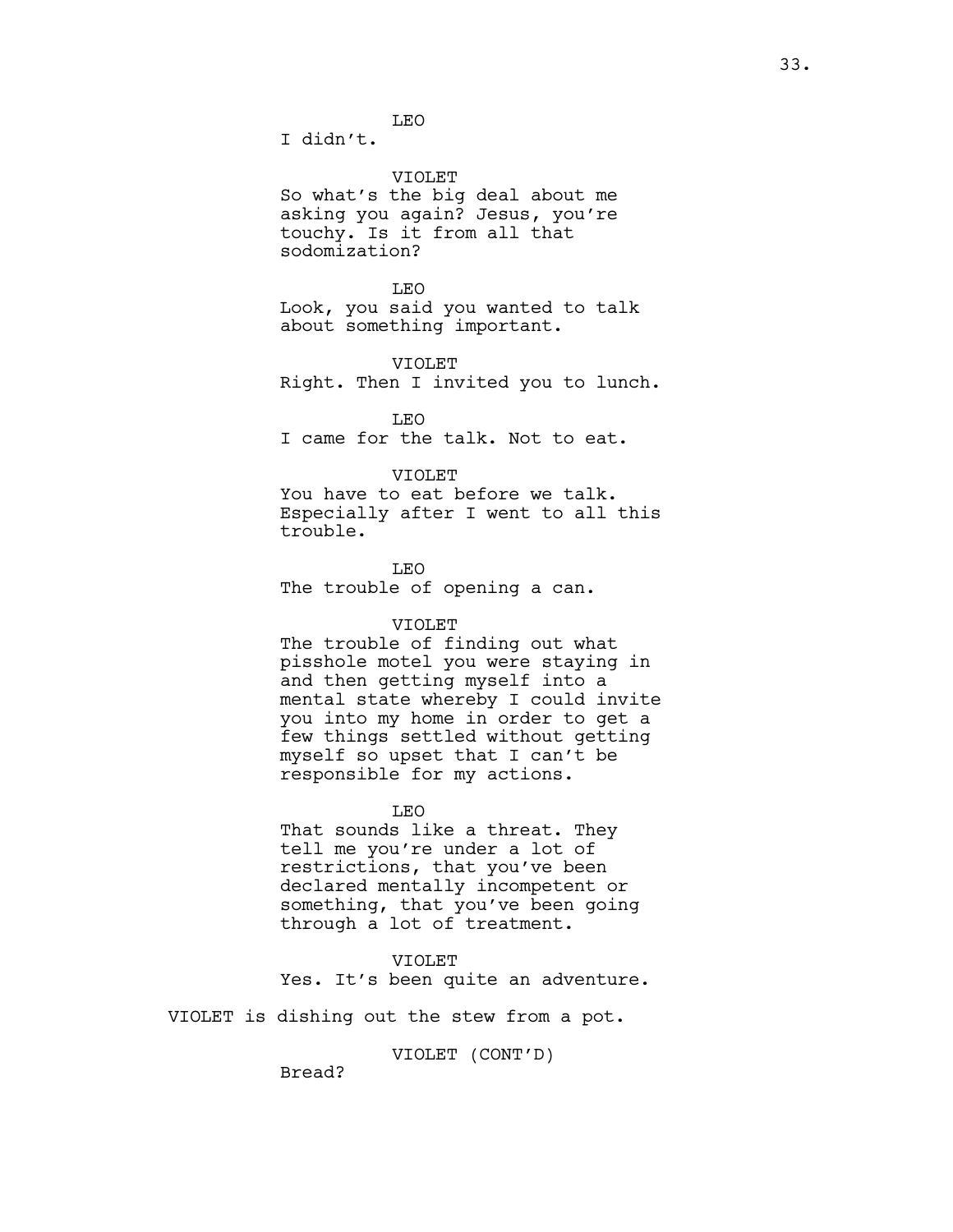LEO

She pushes the loaf of bread on the table towards him.

VIOLET Help yourself to the butter. I remember you were always big on butter. Butter is probably a luxury in prison, right.

LEO Yeah it is.

VIOLET Okay. So slather it on then.

He does. Takes a bite.

Sure.

VIOLET (CONT'D)

Good, eh?

LEO

(eating)

Yeah.

VIOLET

Dip it. Dip it in the stew. I remember you liked doing that. You liked dipping things into other things. Keith thought it exposed your lower class roots, but you didn't seem to care.

LEO

No I didn't.

VIOLET

Yeah that was the one time you ignored him and stood up for yourself. Too bad it was something as silly as butter that brought you to it. But whatever, you were finally going to be who you were, low class warts and all. And the hell with anyone who had a problem with that.

LEO Like you.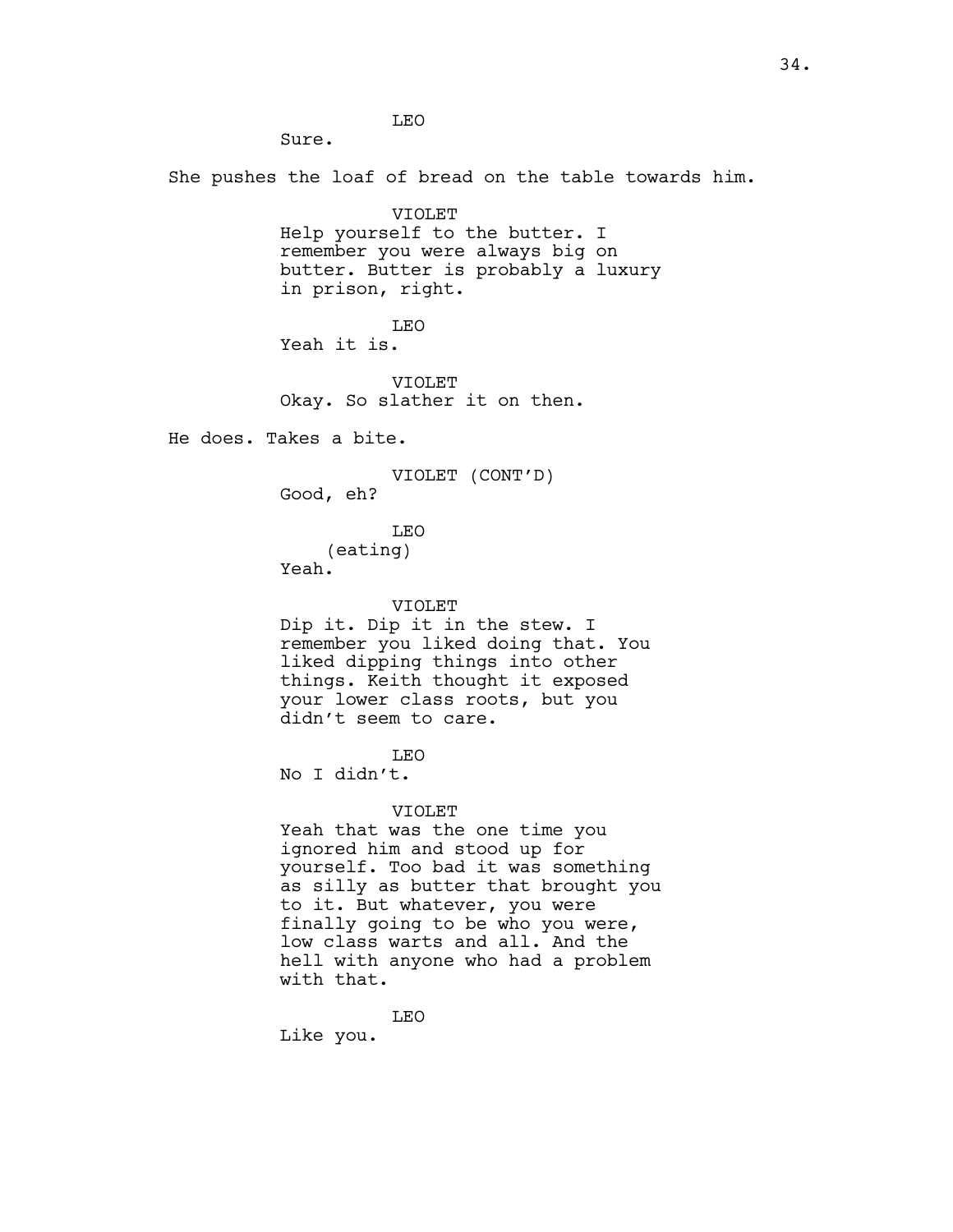VIOLET I never cared what you came from Leo. I just hated what you'd become. LEO

You mean a crook.

VIOLET And a vicious killer. Don't forget that part.

LEO Of for chrissake Violet. How long are you... going... to...

VIOLET Something wrong?

LEO I feel a little...

He passes out and falls off his chair.

VIOLET Yeah. Too much butter will do that to you. Well that kind of butter anyway.

She begins to drag him by his ankles down the hall towards the bedroom.

> VIOLET (CONT'D) Hope I didn't put too much of that in. It wouldn't kill you but it would make you very stupid. Too stupid to talk any sense. And we can't have both of us being like that, can we.

She drags him into the bedroom.

VIOLET (CONT'D) How would we ever come to a reckoning?

She returns. Picks up the butter dish, takes an extension cord from a kitchen drawer, the chair on wheels from the small desk in a corner, and returns to the bedroom

Blackout.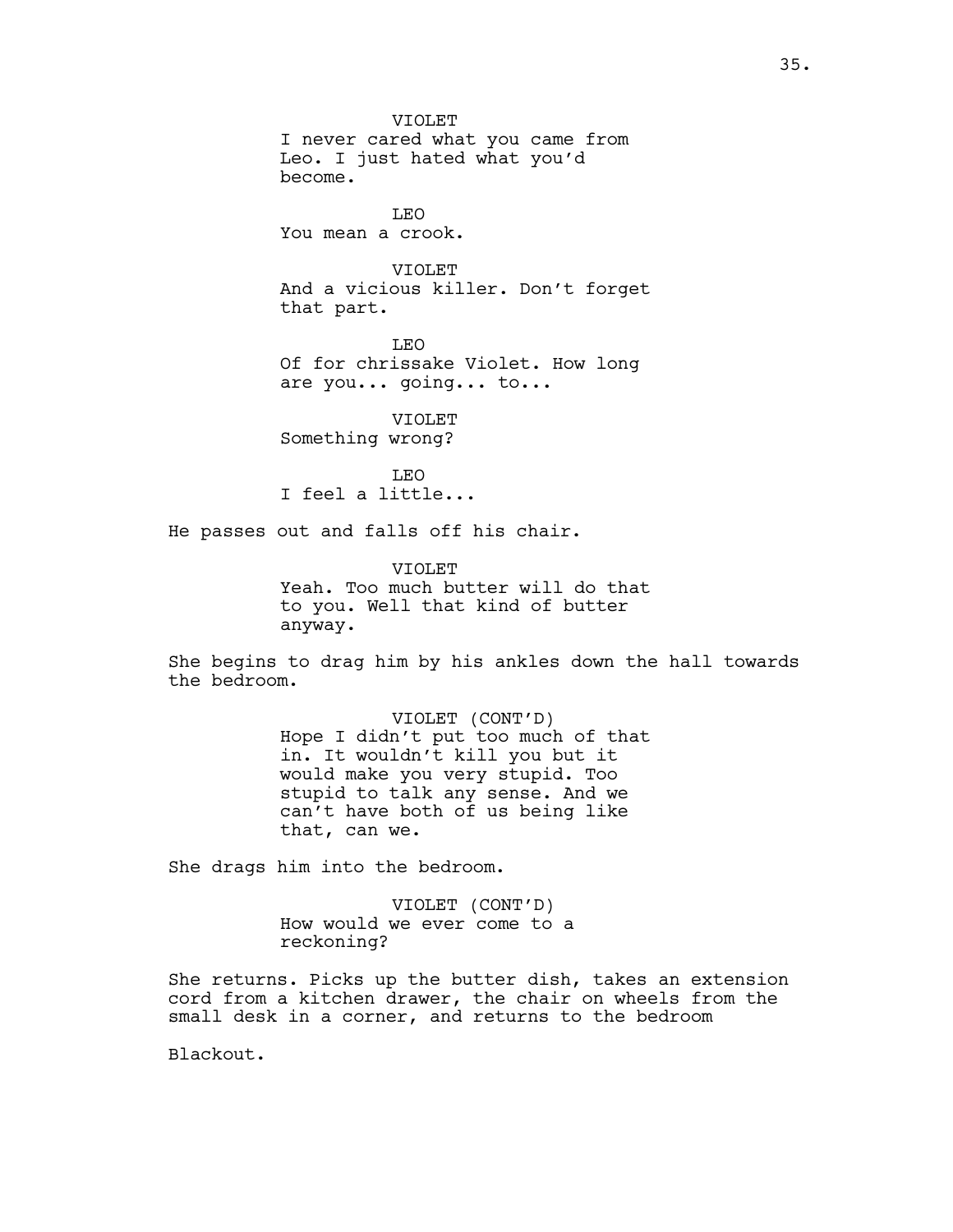# SCENE 5

CATHY and VIOLET are sharing a bowl of popcorn. They eat popcorn very differently, each a little suspicious of the other's method.

# CATHY

There are several kinds of anxiety disorders. People with those disorders respond to certain situations with fear and dread which can manifest in a rapid heartbeat or periods of extreme sweating.

#### VIOLET

I don't have that.

# CATHY

No you probably don't. Then there are mood disorders, which involve persistent feelings of sadness fluctuating with periods of extreme and/or manic happiness.

## VIOLET

I could have that.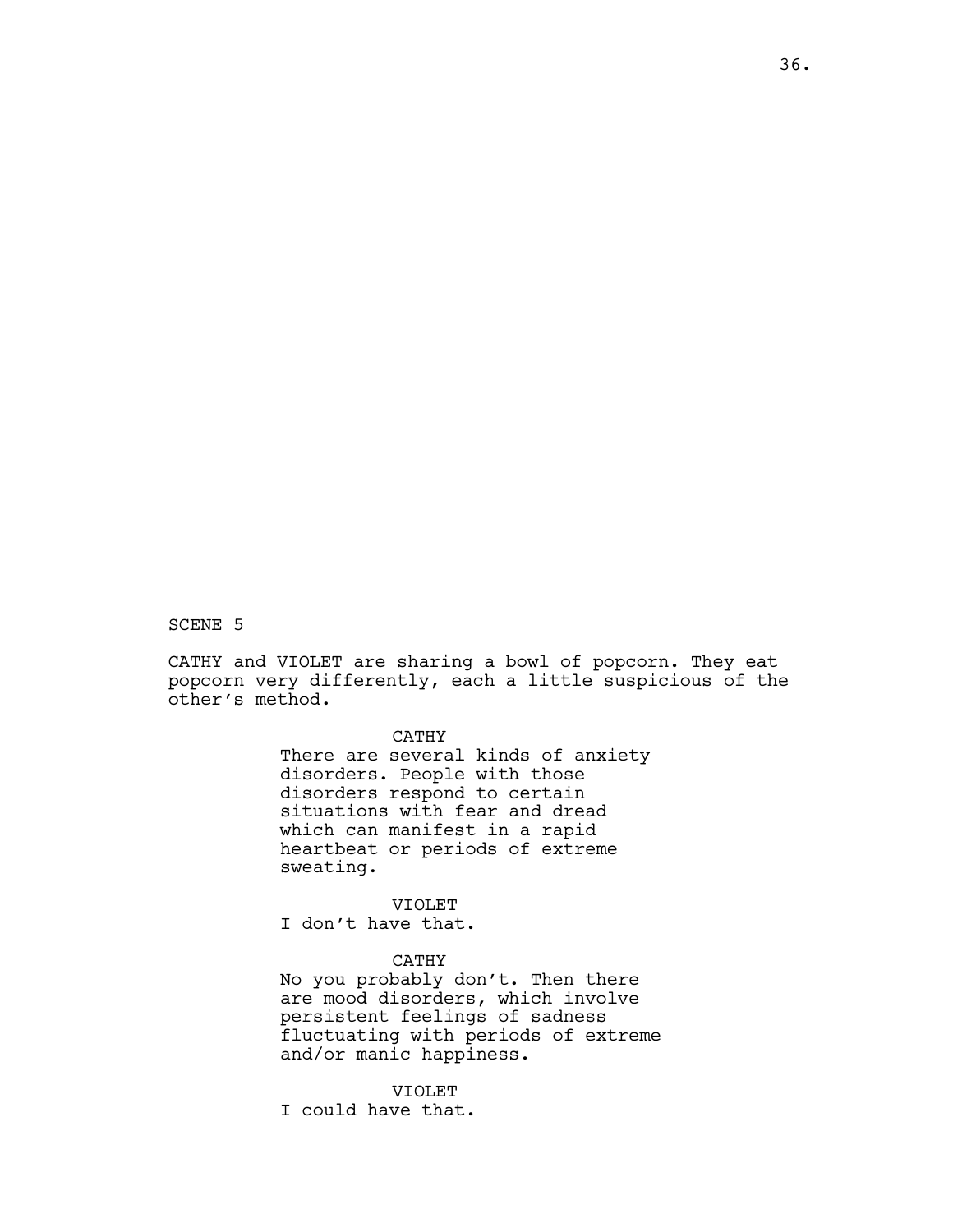## CATHY

Yes. You could. But then there are psychotic disorders. And they involve distorted awareness and thinking. That is, hallucinations and delusions.

#### VIOLET

You think that's the one, don't you.

## CATHY

You killed your husband because you believed he was a serial murderer. You tried to kill your brother-inlaw because you thought he was his accomplice.

#### VIOLET

So the hallucination was...?

#### CATHY

Seeing your husband shoot an elderly couple in that bakery.

VIOLET

Which I did.

# CATHY

Which you hallucinated. Keith was not anywhere near the bakery when that happened.

## VIOLET

If you say so.

CATHY You heard evidence in court that corroborated that.

#### VIOLET

If you say so.

CATHY I say so because it's the truth.

# VIOLET If you say so.

CATHY

Violet. Listen to me--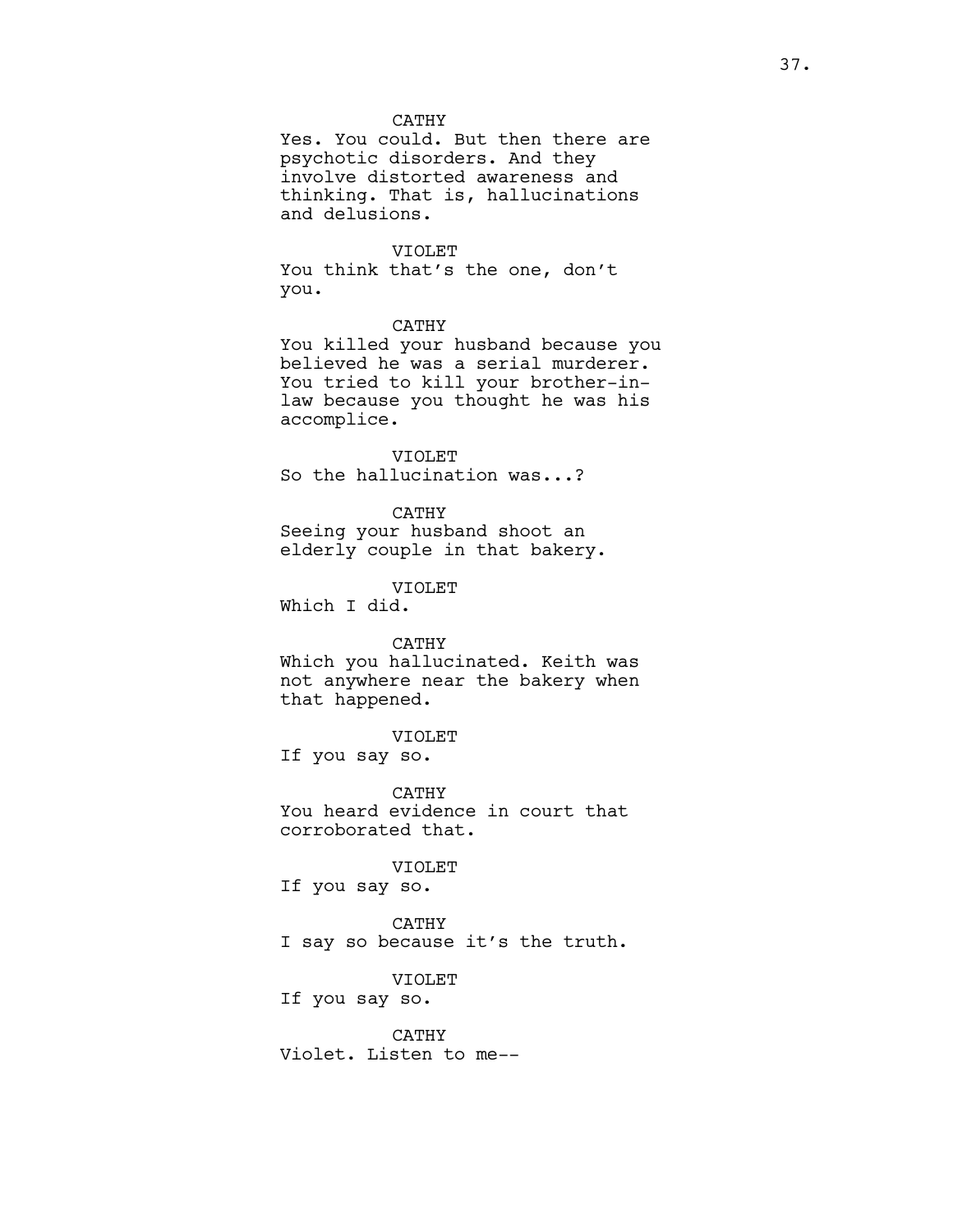VIOLET

In a minute. First tell me something. That couple was shot by someone, right?

## CATHY

Yes.

VIOLET And I saw that?

## CATHY

Yes. You were there. In the back of the store when a masked man came in, robbed them, shot them, and ran out to a waiting car.

#### VIOLET

So that's not an hallucination.

## CATHY

No it's not. But Keith doing the killing and Leo waiting in the getaway car. That's a delusion.

#### VIOLET

So a delusion can be caused by something that's not an hallucination.

CATHY Yes. No. That's not--

## VIOLET

Here's what I think. I think it's delusional not to think it was Keith. I think the people who say they saw Keith in the Lonely Clerk Tavern, where he usually was at that time of day... they were hallucinating.

#### CATHY

Violet. We're trying to maintain a connection to reality here. If we can't do that we have to reevaluate the efficacy of both your medication and your therapy.

VIOLET Wouldn't it be easier for all of us if you just believed me. (MORE)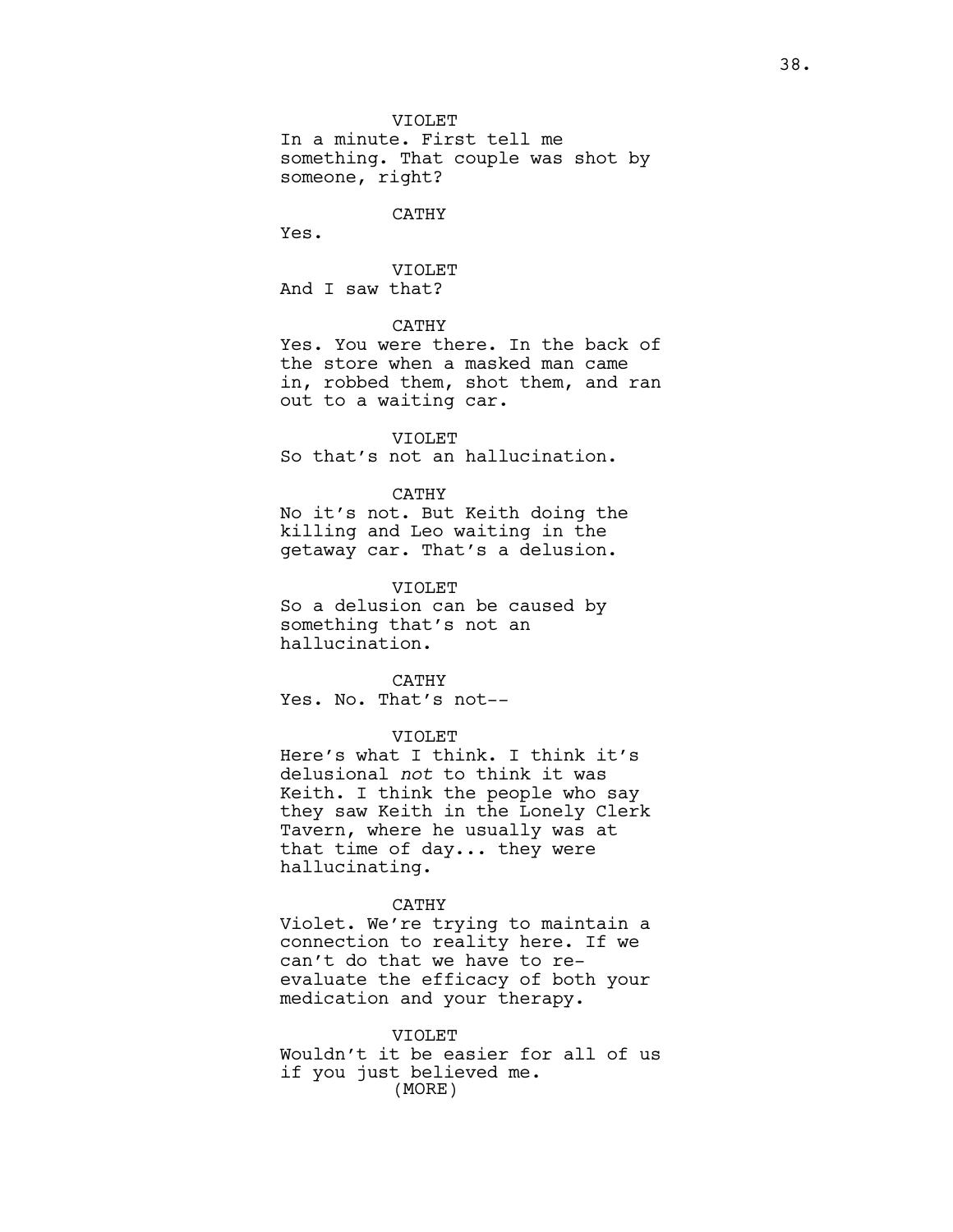Those people could have just imagined seeing Keith there because he usually was.

CATHY So they were... what? Seeing a mirage? A ghostly image?

#### VIOLET

Don't be silly. It was just someone who looked like Keith sitting where Keith always sat. I think you should consider my theory.

CATHY

Why.

# VIOLET

Why not?

## CATHY

Because several doctors, a judge, a prosecutor have all said repeatedly that your theory is a response to your mental illness. You had a psychotic break. You wanted an excuse to kill your abusive husband, and you manufactured it. Won't you try to just admit that possibility for me. I could tell the team of doctors that you did, and then maybe we could pull back on your medication.

VIOLET That's some incentive. Or is it a bribe.

### CATHY

We need to show them that you're making progress.

## VIOLET

Even when I'm not.

## CATHY

Well all that's pretty subjective. I believe the restrictions on you should be... relaxed. I think you need to try to get yourself back into the world to some degree. So if you'd just give over to admitting that it... (MORE)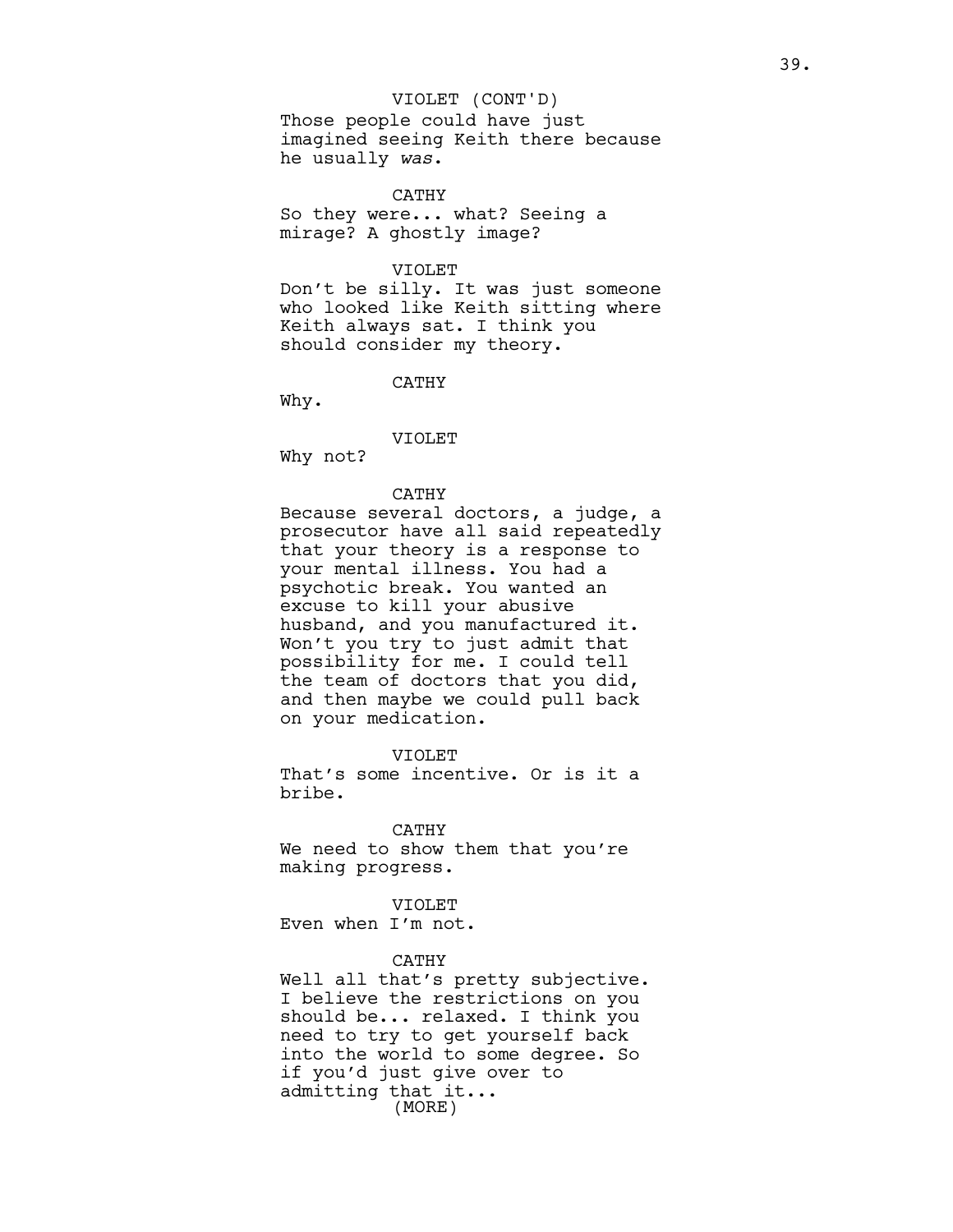probably wasn't your husband who killed that couple... CATHY (CONT'D)

VIOLET Sorry. No can do. Not that I don't appreciate the offer. But I'm seriously invested in holding on to my version. CATHY What's that mean? VIOLET I'm not sure. It was probably just more psychotic, bipolar raving. CATHY (checking watch) I have to go. (standing) I'll be back tomorrow. VIOLET What time? CATHY I'm not sure. VIOLET Just roughly. Morning. Afternoon. When the sun sets? CATHY Probably afternoon. VIOLET Early or late afternoon? CATHY Probably late. VIOLET Three or four? CATHY Closer to four. VIOLET

Okay. So let's say three forty-five probably.

CATHY Approximately.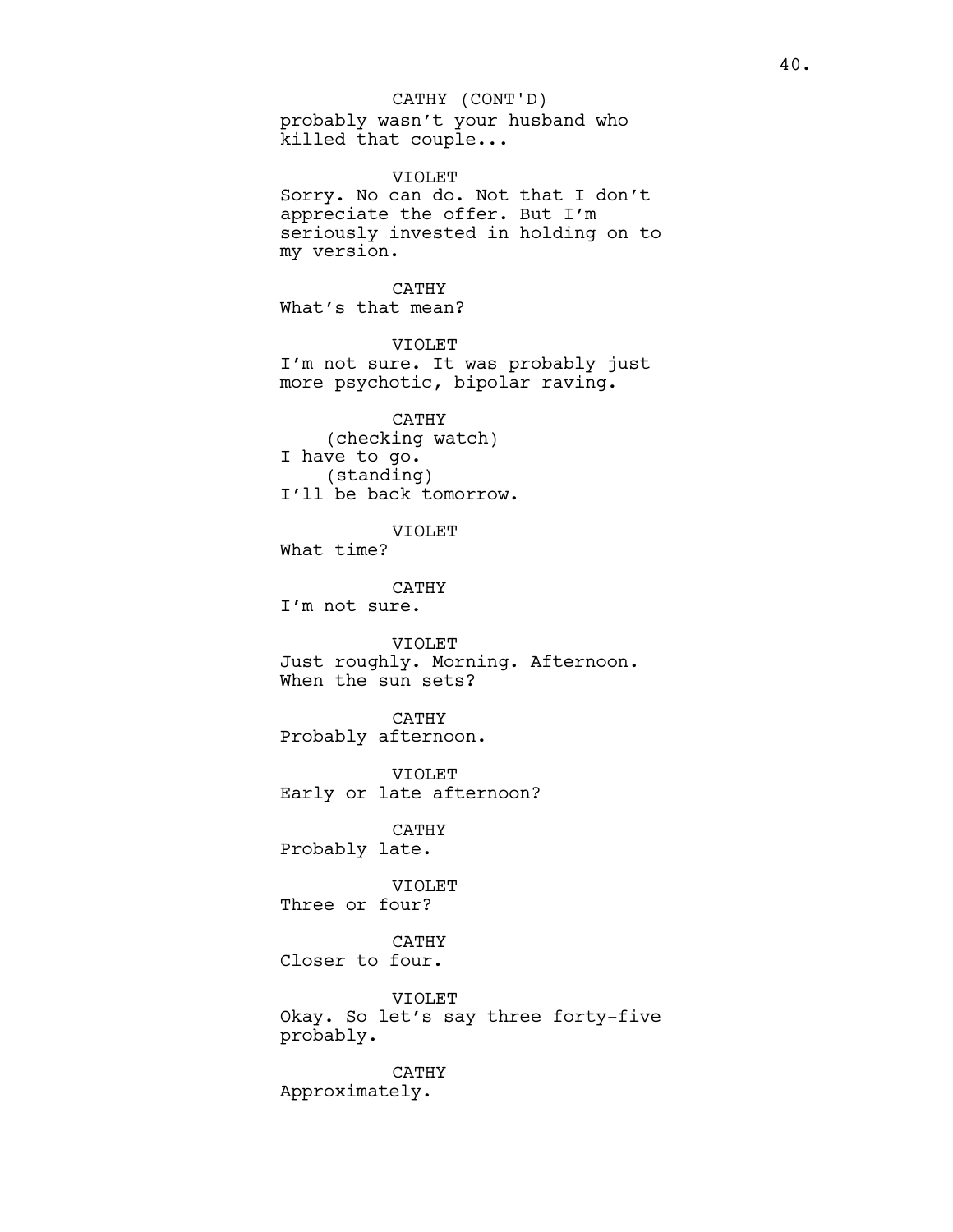VIOLET And probably. CATHY Okay. Yes. Probably. VIOLET Good. (standing) Are you okay? CATHY I'm fine. Are you? VIOLET Couldn't be better. (off her look) Just kidding. Of course I can be better. I know that. And I'm working hard on doing that. Not hard enough. But don't lose faith.

CATHY

I won't.

CATHY leaves.

VIOLET rushes into the bedroom. And almost immediately returns pushing a gagged and tied LEO on a the chair with wheels.

> VIOLET I bet you thought she'd never leave.

She removes his gag.

LEO I have to take a piss.

VIOLET Well I'm not going to untie you. Do you want me to insert a catheter.

LEO No I don't want you to insert a fucking catheter.

VIOLET Good. I'd have to make one from scratch, and who knows how well that would turn out? I guess you'll just have to wet yourself.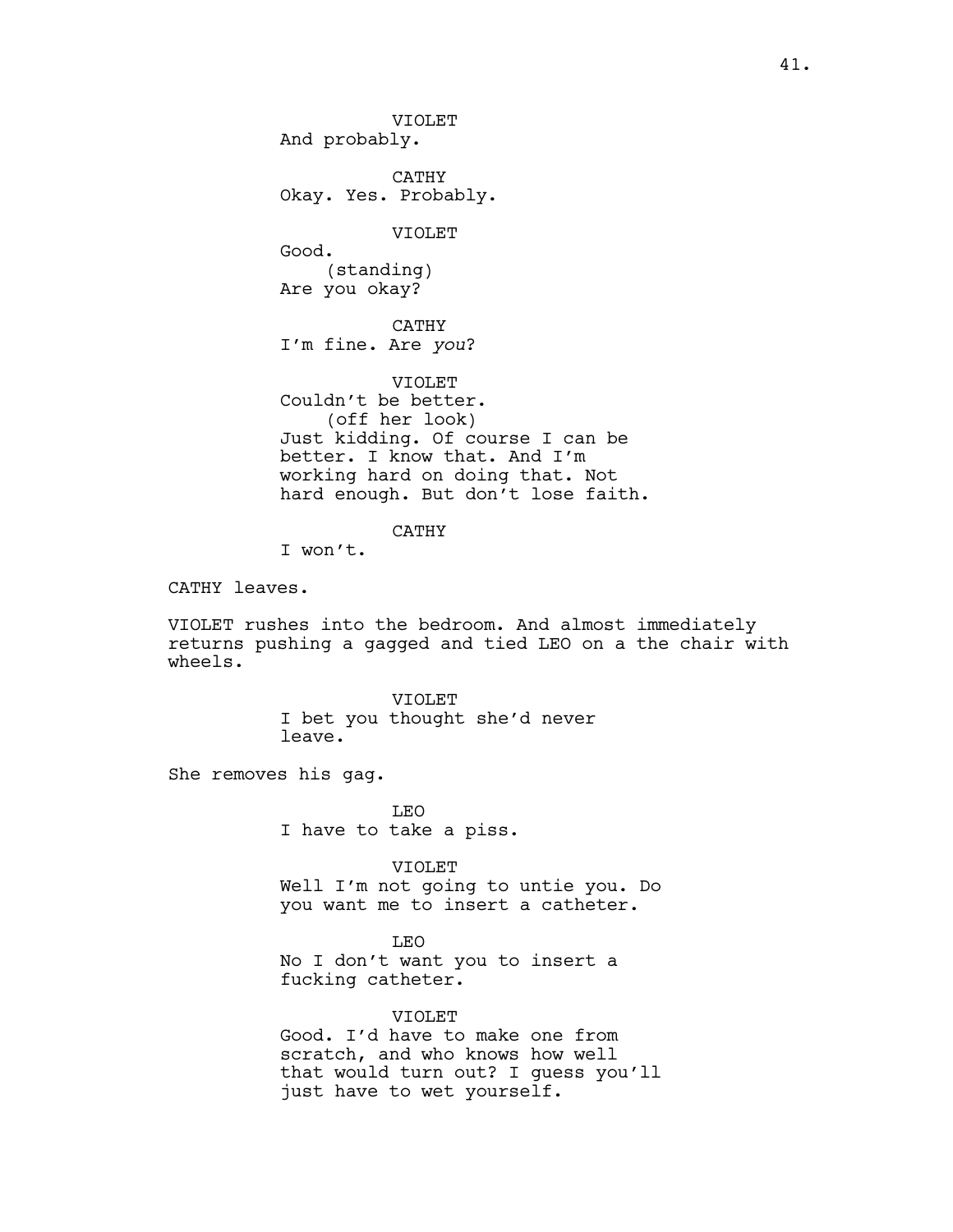LEO Untie me. Let me go.

VIOLET Why would I do that?

LEO Because there's no point in keeping me here like this, for godsake.

#### VIOLET

Of course there is. I've got a world of people who won't believe me about what you and your brother were up to. I need you to tell them the truth.

LEO

Which is what I've done for the last three years. Every time you've had another "piece of evidence" or some recollection of what I did and said, I've had to tell some cop the truth, and they'd check it out. Okay? I've been questioned, checked out, and checked out some more. I'm innocent of the things you say I've done.

#### VIOLET

Oh you are, are you?

#### LEO

Yes I fucking am! And you're nuts!! You were nuts when they threw you outta that school you worked in, you were nuts when you tricked Keith into marrying you, and you were nuts when you fucking killed him.

#### VIOLET

Really? Are you sure about that?

#### LEO

Yeah I am. You could have just turned him into the cops, but you were nuts. And you still are. Look what you've done to me, Violet. You spiked the fucking butter so you could get me tied to this chair. Why would a sane person do something like that!?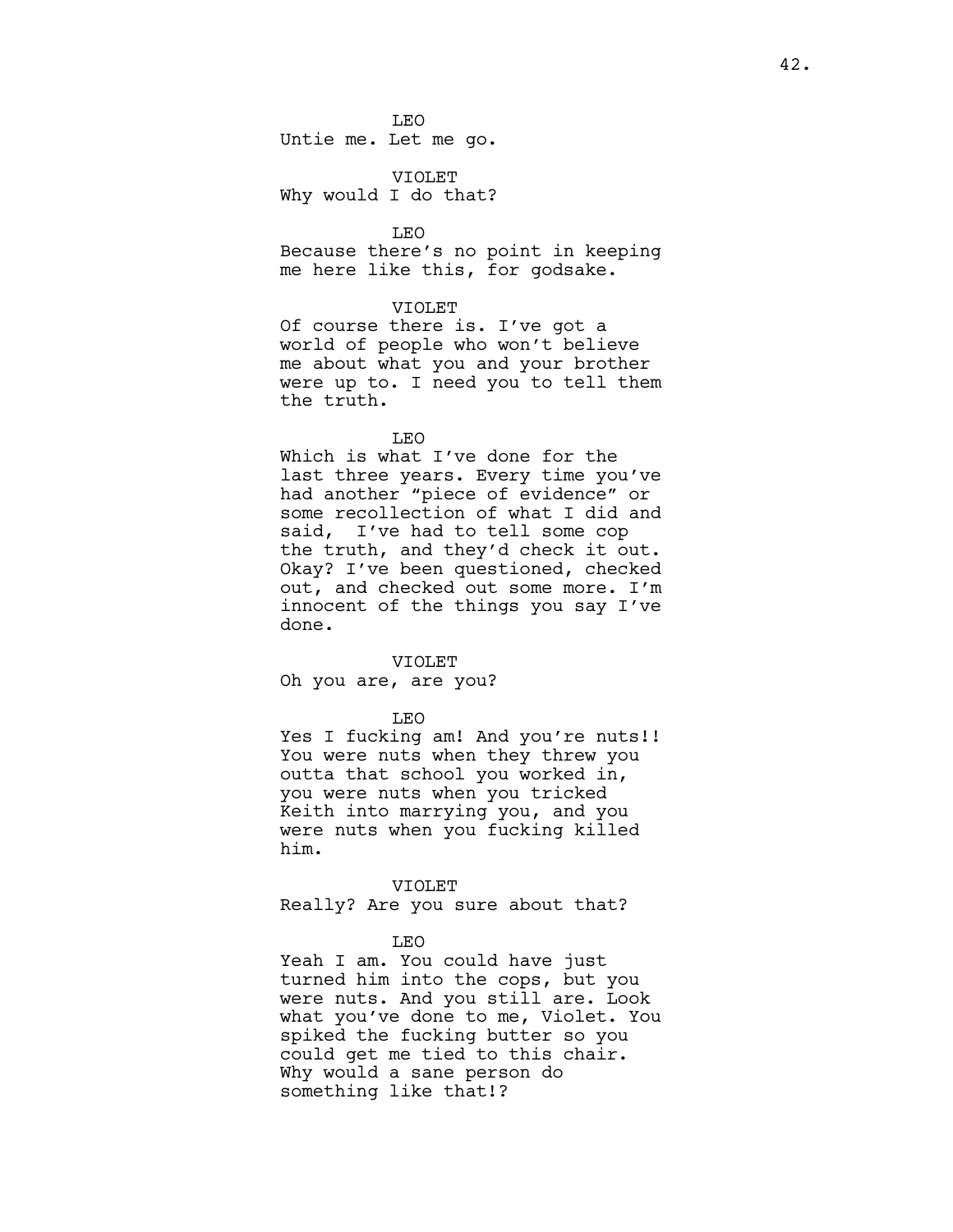VIOLET Because I need to hear the truth. It's not like I don't have reasons to doubt myself, you know. I have episodes and strange thoughts and all kinds of impulses that make me do or say things, so I have a lot to overcome to hold on to my version of events. (pats his head) Please, Leo. I'm just asking for a little help here.

Leo starts to cry. Violet wipes away one of his tears.

VIOLET (CONT'D) Don't cry. Crying doesn't help. It never helped me and I've cried a lot.

Blackout.

SCENE 6

VIOLET is curled up on the couch. LEO is asleep in the chair. Still tied up. And gagged again.

A key in the door. Maddy comes in. Sees them and stops. Looks closely at Leo.

> MADDY Ah Jesus... (shaking Violet) Mum... Mum!

She stirs, opens her eyes.

VIOLET Oh hi, honey. (sits up a bit) How'd you get in?

MADDY Cathy made me a set of keys.

VIOLET Okay. But that might actually be unethical.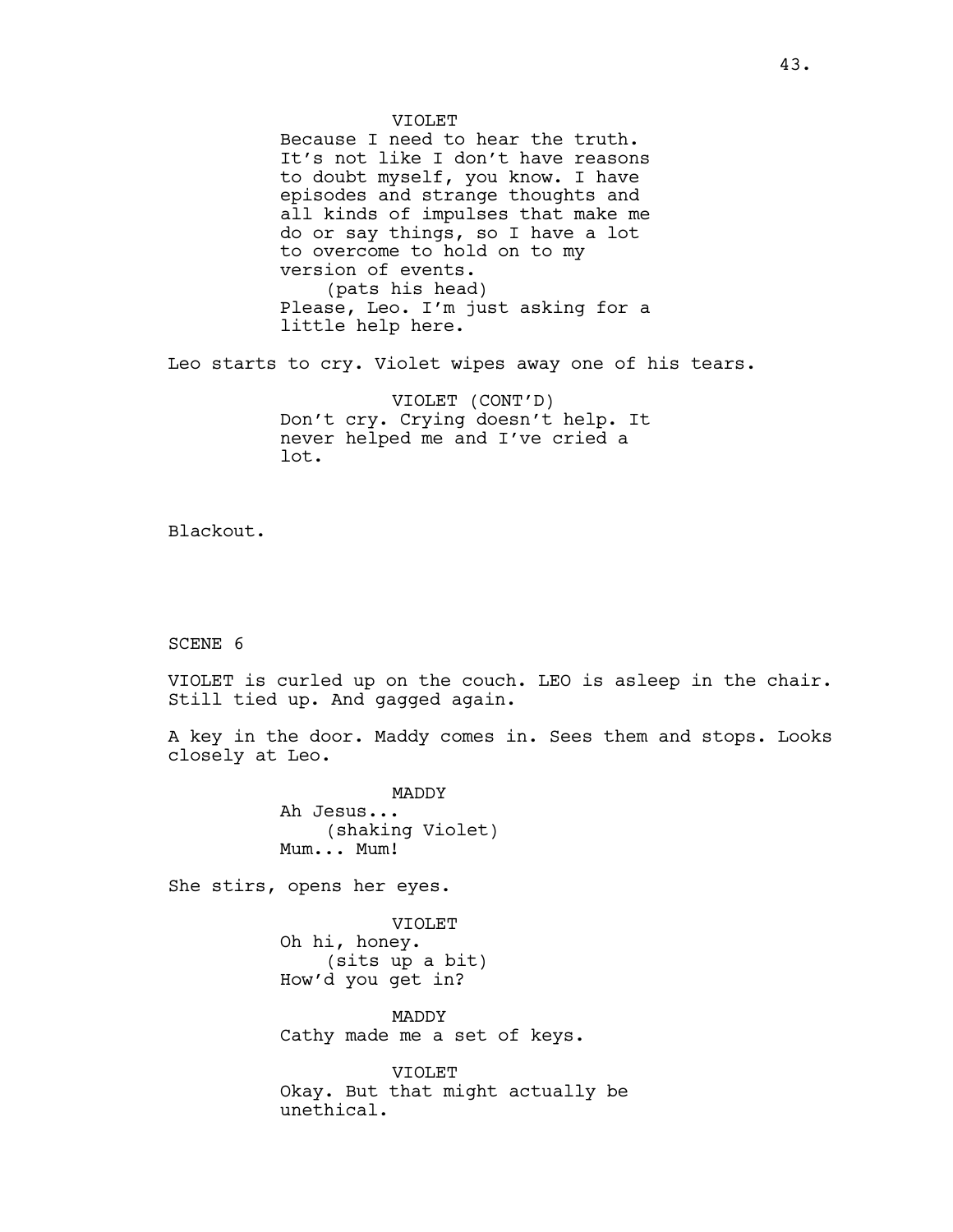She wanted me to be able to get in here, in case.

VIOLET In case what, dear?

# MADDY

(points to Leo) In case something like this happened. What have you done to him?

#### VIOLET

I needed him heavily sedated. He'll be okay unless I over did it. Are you scared, darling? If you're scared you can just leave.

## MADDY

No. I can't just leave. I tried leaving a little while ago, and that didn't work out. It just made me sadder and more confused than I already was.

#### VIOLET

I have no idea what you're talking about, dear.

#### MADDY

Yeah well, I'm starting to think that doesn't really matter anymore.

VIOLET You could be right. I still love you though.

# MADDY That's good.

VIOLET Do you still love me?

## MADDY

Absolutely.

(off Leo)

So... Mum... what were you hoping to accomplish by doing this?

# VIOLET You mean to him? Well I need to have his full attention. (MORE)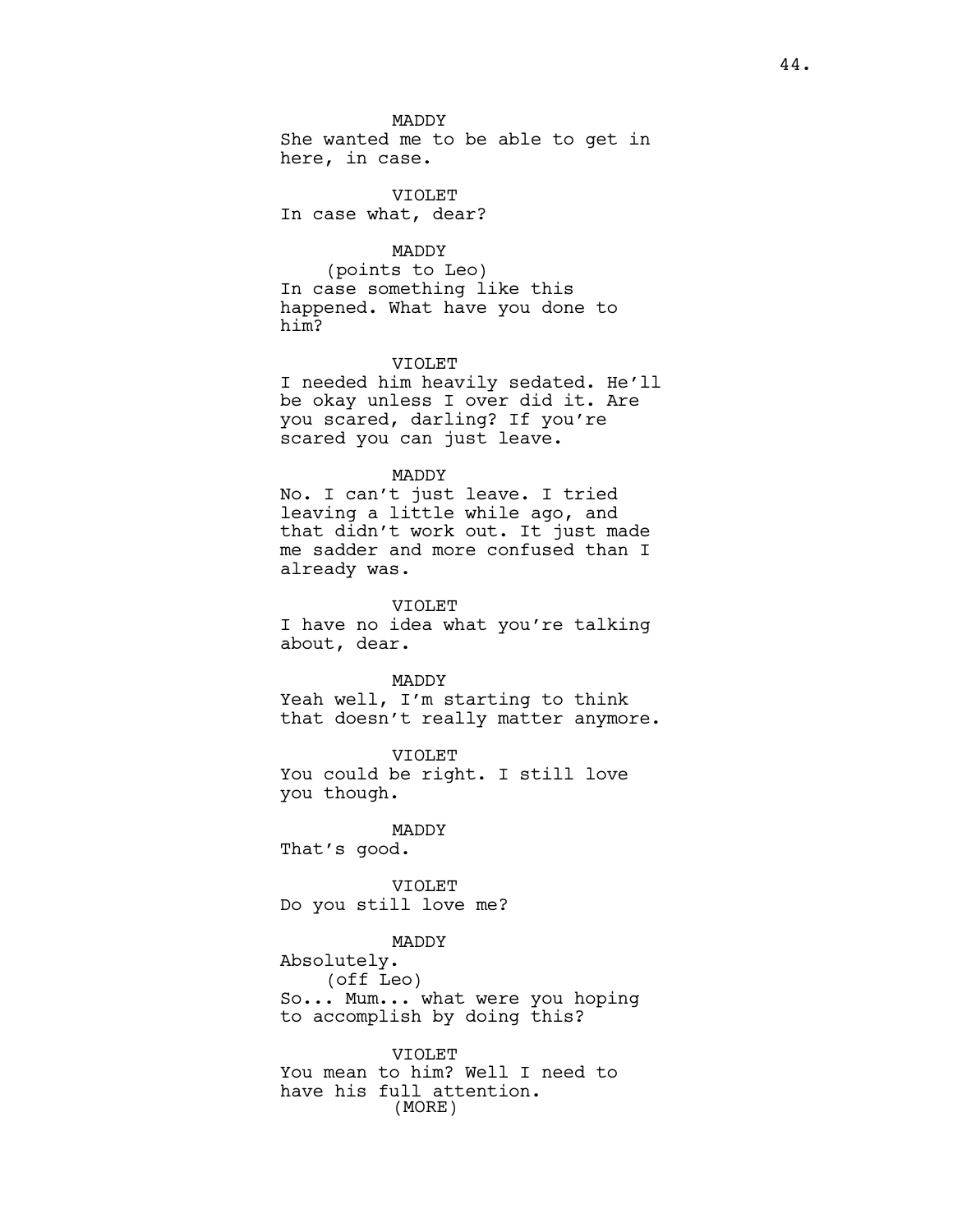Or do you mean why have I done it in this particular way. Well things get out of control for me sometimes. I have an idea, then I have an idea how to go about that idea. But then before you know it, something happens that doesn't necessarily relate to what I intended to do in the first place... But this isn't like that. This is basically what I intended. So I think I might be getting better.

MADDY

I think we should try to wake him up.

#### VIOLET

Be my guest.

Maddy shakes LEO. Takes the gag out of his mouth.

MADDY This smells like butter.

VIOLET Yes. He loves the stuff. It was an act of kindness on my part.

## LEO

(waking up) It's... got something in it... that knocks you out. And keeps you that way. Hi, Maddy. I told you she was capable of some really scary shit.

VIOLET Told her? Told her when?

LEO When she visited me inside.

## VIOLET

(to Maddy) You went to see him while he was in prison?

MADDY

He's my uncle.

VIOLET So what? Most criminals have relatives of some kind. (MORE)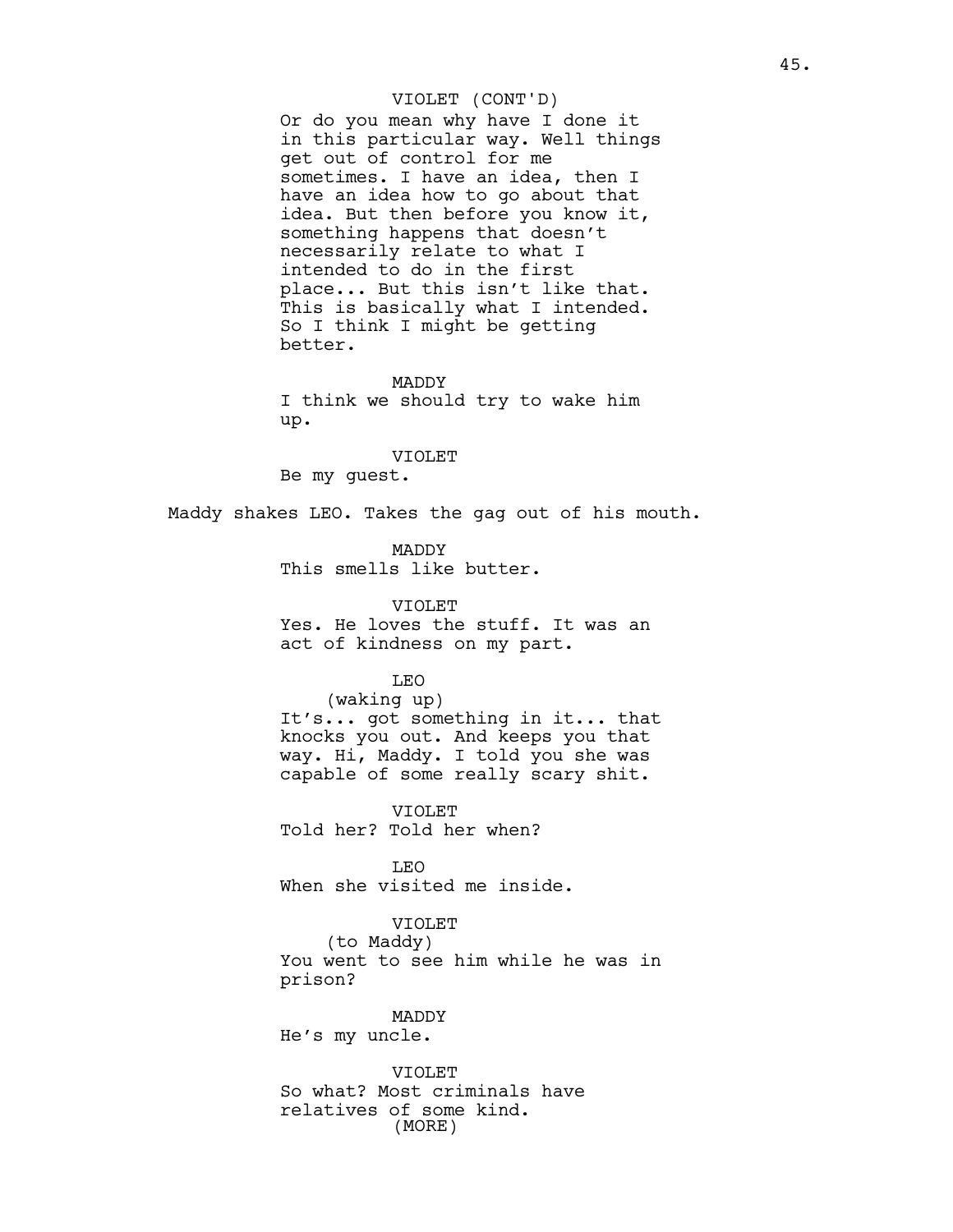Doesn't mean they should waste their time visiting them. Did you take him things? Cookies and candy and whatever. You did, didn't you. Don't get me wrong, I'm glad you're big-hearted, but show some judgement for godsdake.

#### LEO

I don't feel so good.

# MADDY

What did you give him, mum?

#### VIOLET

It's a very strong sedative I was given awhile back when they thought I was just hysterical.

# MADDY

(pointing at something on the couch) What's that?

VIOLET A hunting knife. Just in case he got loose.

#### MADDY

Where'd you get it?

## VIOLET

Army Surplus. I wanted a rifle but they wouldn't give me one unless I passed a security check. And there wasn't much hope of that, was there.

# MADDY

Wait a minute. You went out?

#### VIOLET

Well Army Surplus doesn't deliver. So I had no choice if I wanted to make sure I'd live through this. It's just a precaution really.

#### LEO

(still trying to focus) That's bull. She threatened to cut off my nuts with it.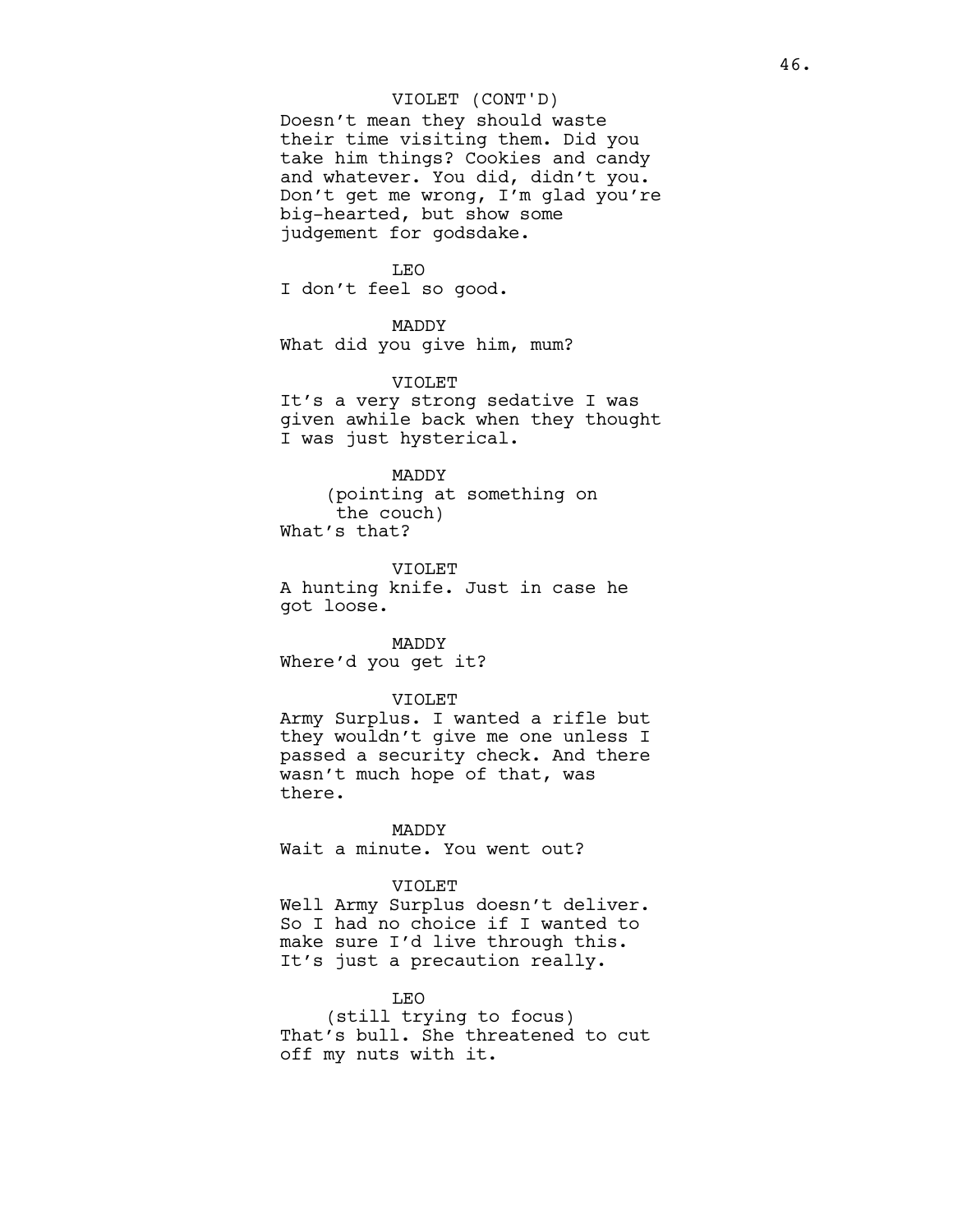## VIOLET

(to Maddy) The way he talks. "Cut off my nuts" How did I get mixed up with that family. I've got three degrees for godsake.

LEO So what? I was a stationary engineer.

VIOLET (to Maddy) Means he was a janitor.

LEO I took care of the boiler.

## VIOLET

Janitor. You were a school janitor. (to Maddy) Which would have been fine if he was a good one. Good ones can make a difference in a school, in terms of safety and cleanliness. He wasn't a good one.

LEO Screw you. You know what you are. I mean, besides a lunatic. You're a snob! (to Maddy) Okay, kiddo. Untie me.

VIOLET (to Maddy) No. Don't do that. He knows I'm on to him, and he'll try to silence us.

## LEO

(to Maddy) Okay. We can sit here forever and listen to the crap coming out of her mouth, or you can untie me and we can all go about our business.

VIOLET

Which for him means killing us both.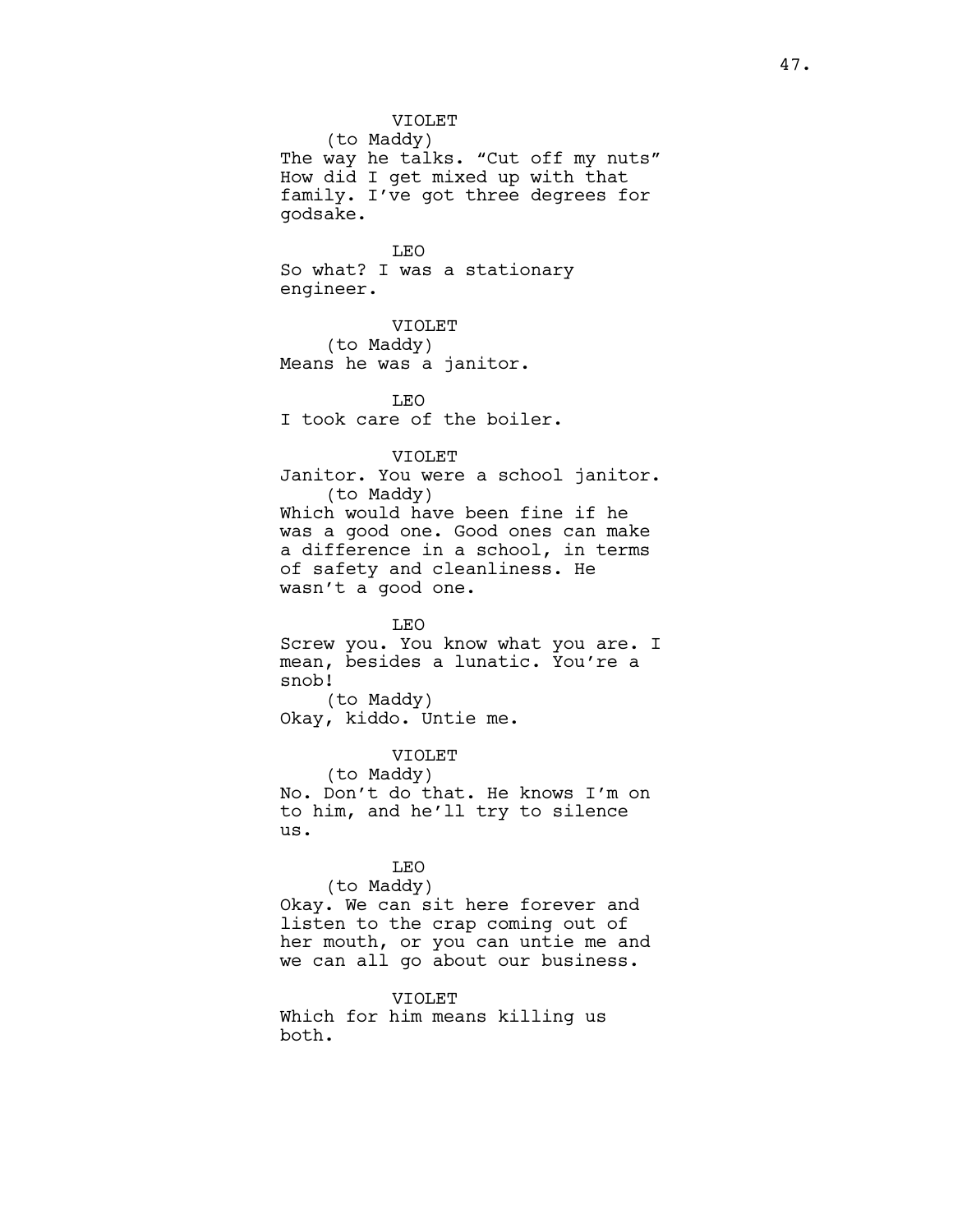LEO Maddy. Just untie me, okay. Whatever she gave me is making me wanna puke. VIOLET Go ahead. "Puke." Who cares. (to Maddy) He already wet himself. MADDY (looking) Jesus. LEO She wouldn't let me go to the toilet. VIOLET I offered to push the chair up close and aim his penis for him, but he didn't like that idea. (to LEO) Go ahead. Vomit. Mess yourself. Whatever. You're not going anywhere until you confess to your crimes. MADDY Mum. We can't keep him here against his will. VIOLET You might change your mind when I show you the evidence. She heads for the bedroom. LEO What evidence? There is no goddamn evidence! (to Maddy) Look. Untie me. And I'll forget this bullshit ever happened. VIOLET (off) Don't do it, honey! LEO

Come on, Maddy!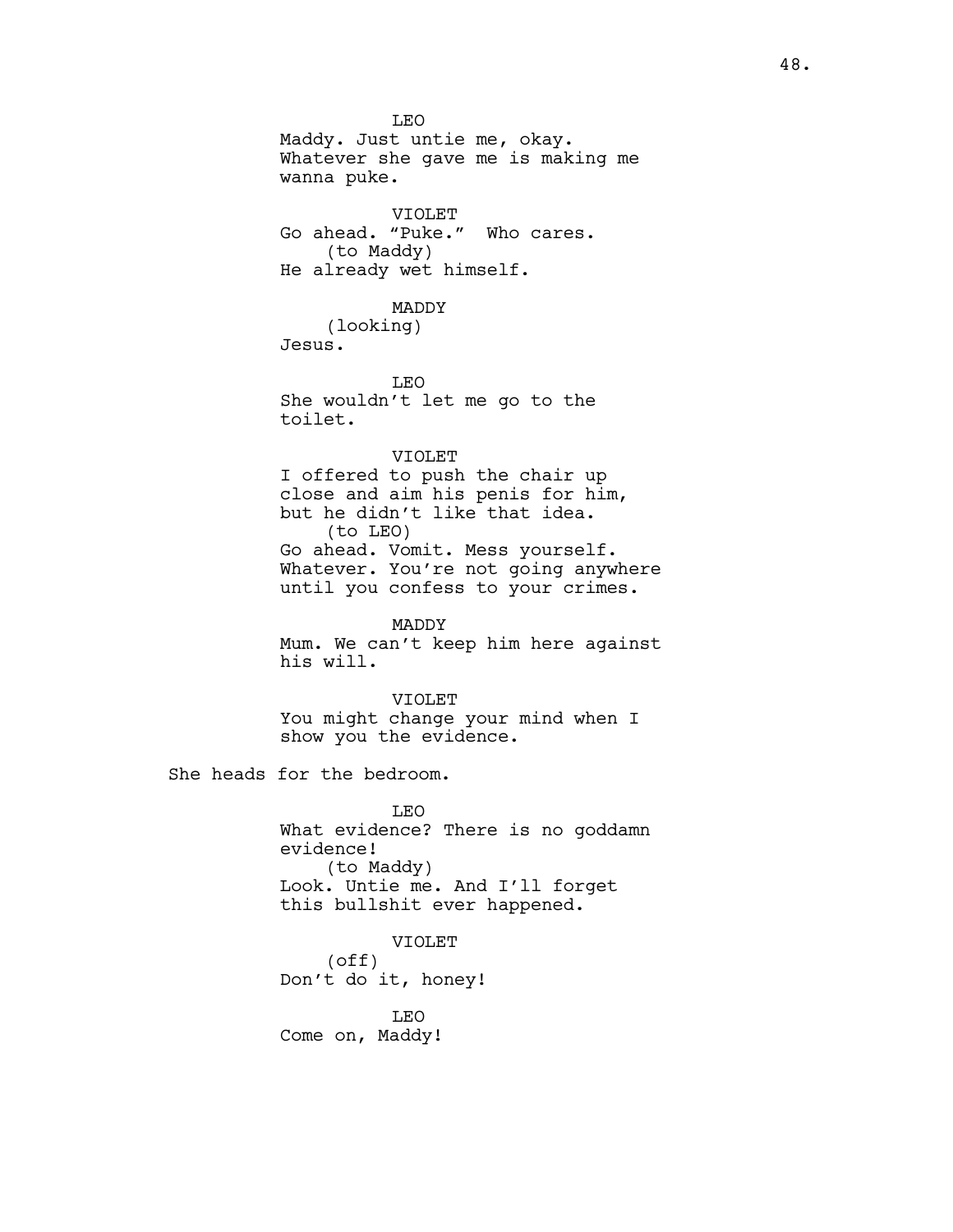MADDY Let's just see what she has. If we humour her for awhile it'll be easier for all of us.

Violet returns with a large box. Turns it over and lets the contents spill out onto the floor.

# LEO

What the fuck's all that?

# VIOLET

Your mother's diaries. She kept her eyes on you and your brother until the day she died. And when she knew that day was close at hand she gave them to me for safe keeping. I figure it was to provide whatever proof I needed against you.

#### LEO

She kept diaries. You actually want me to believe that woman kept diaries.

## VIOLET

(off the box) Well there's the proof. Right in that box?

LEO Her "diaries"

## VIOLET

Yeah.

LEO Right. And what language are they in?

VIOLET What's it matter?

#### LEO

Well do you speak Lithuanian. Because she couldn't write more than ten words in English.

VIOLET I had them translated.

#### MADDY

Who by?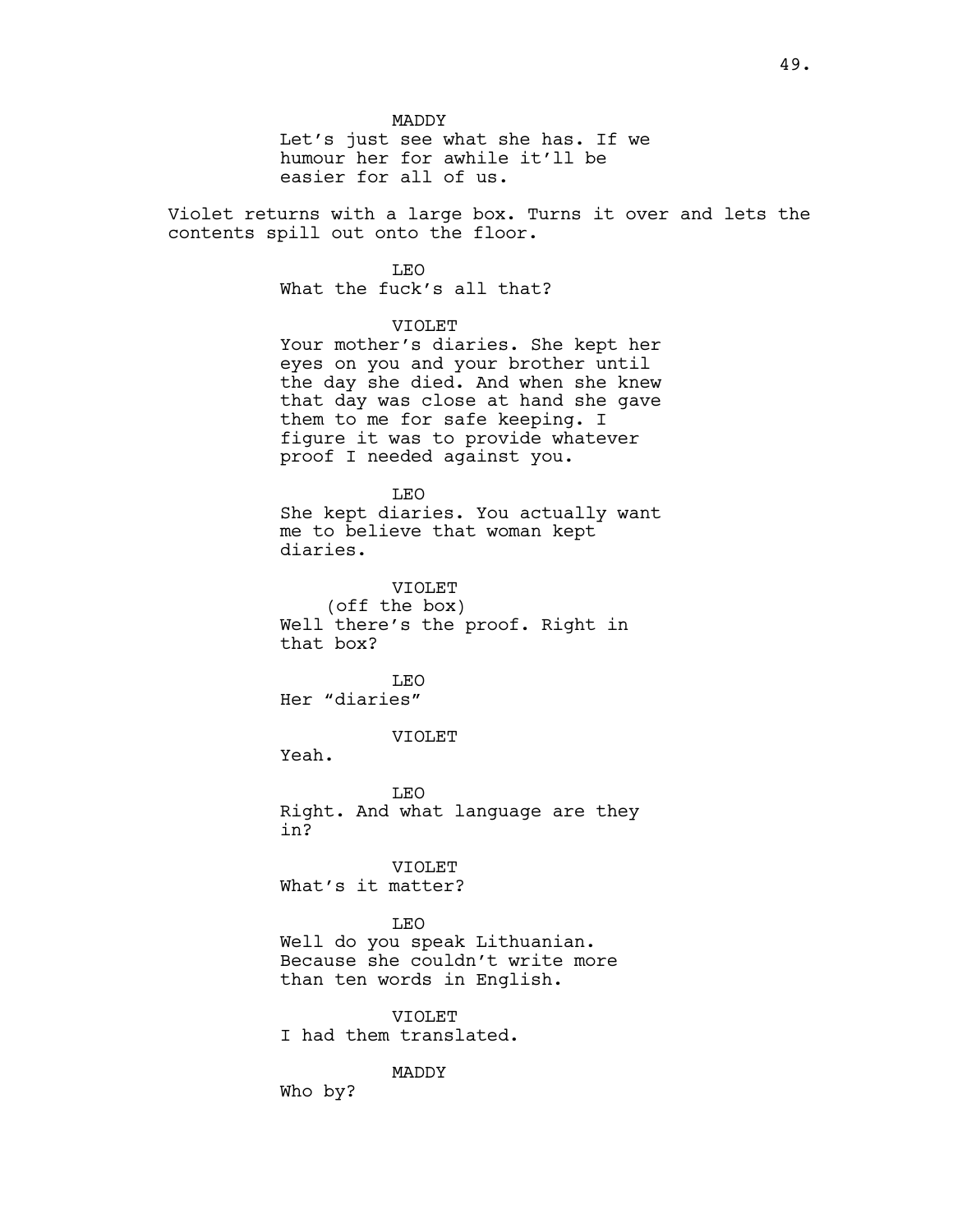## VIOLET

I have friends who speak many different languages.

LEO

Right. And all of them are in your goddamn head. Who do you know here in the real world who speaks Lithuanian.

#### VIOLET

Lithuanian. English. Icelandic. What's it matter. The woman maybe couldn't write in English, but she spoke it well enough to let me know what she thought of you and that she highly suspected what you and Keith were up to. (to Maddy)

Assassins. Killers. They were hired killers. They worked for anyone who could pay their fee.

MADDY And Nanna knew this?

VIOLET

(points) It's all in there.

#### LEO

Bullshit. She had nothing to do with us. We saw her maybe twice a year, Maddy.

#### VIOLET

She was a very intuitive woman. Plus there were rumours. They both had a well-known tendency to violence. People in the neighbourhood were afraid of him.

#### LEO

And that meant we were killers for hire?

(to Maddy) Look, Maddy. Get this into your head, okay. You have to let me go or you're in even more trouble than she is. I mean you're not a certified loon, so you can be held responsible.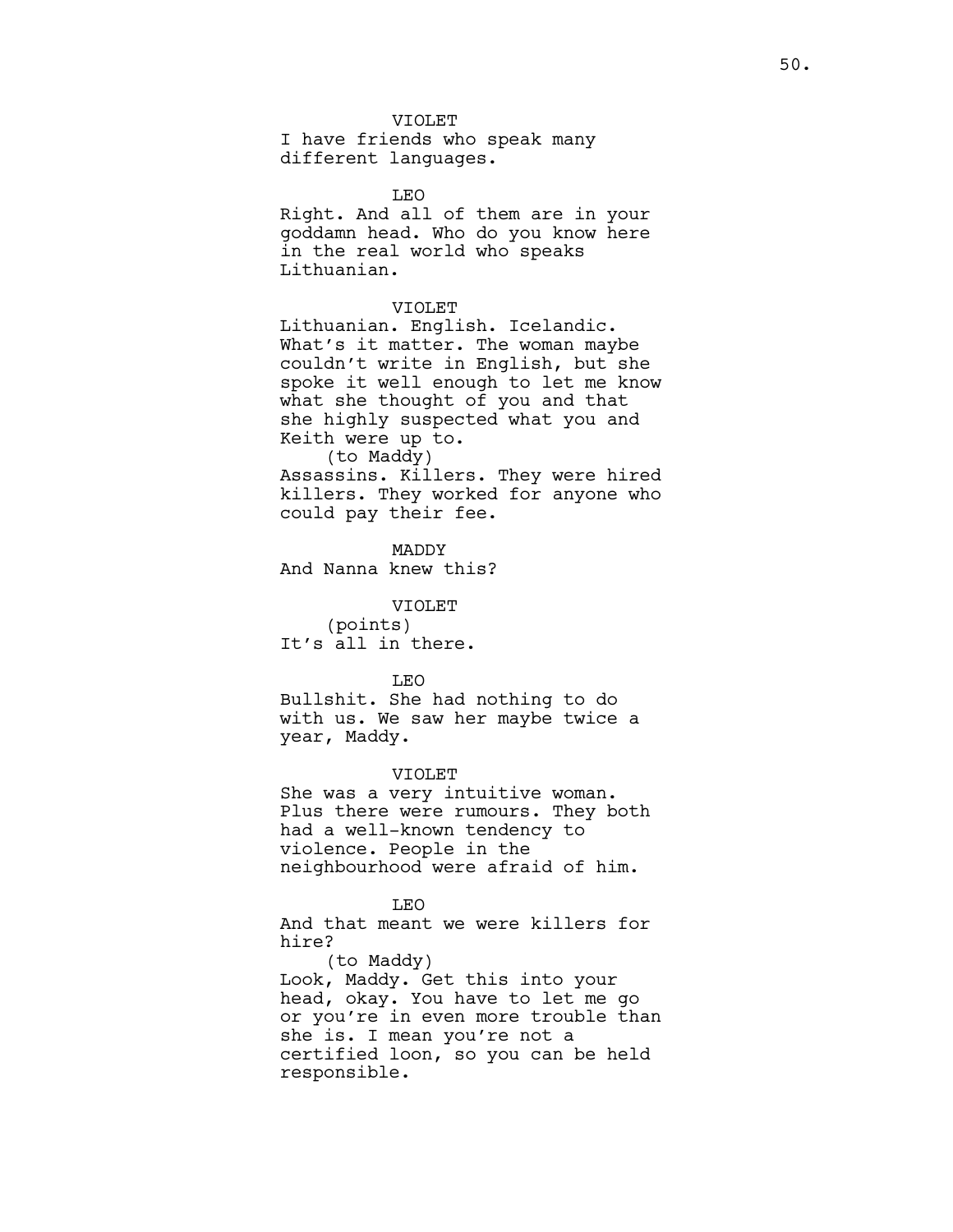VIOLET I've heard enough of him for now. Just the sound of his voice makes me want to harm him.

She is wheeling him towards the bedroom

LEO

I mean it, Maddy. You'll be in deep shit.

She rolls him in. Closes the door.

We can hear him protest incoherently through the door.

# VIOLET

(returning) Okay. We better get started. We need to go through all these. But we're going to need a Lithuanian-English dictionary. Can you go get one?

MADDY

You mean they haven't actually been translated for you.

VIOLET

Well how the hell would I arrange that confined to a psych ward?

MADDY

Look, Mum... I'm trying not to upset you. I've even tried to believe what you're saying. But Leo's right. I could get in a lot of trouble if I let you keep him prisoner here.

#### VIOLET

Okay. I hear all that. I've processed it. And I understand the core issue. But Leo's the solution to a lot of things that have gone wrong for me. Yes, I had some problems from when I was dealing with all those kids in my school who were determined not to reach their full potential. That was deeply depressing, and it made me feel like an abysmal failure. But your father and your uncle... (MORE)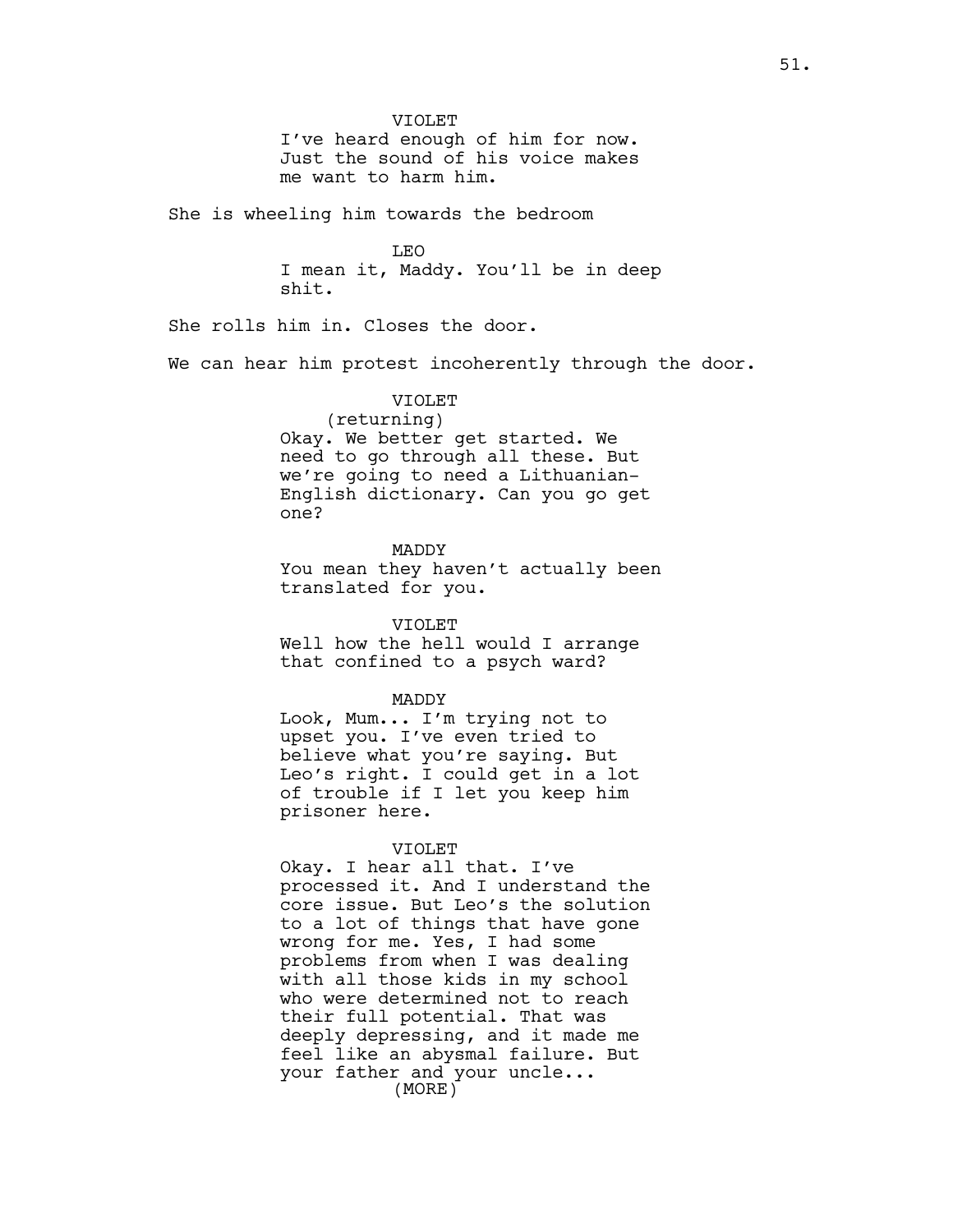what they were up to sent me to a whole new level on the mental health chart... And the fact that I wasn't taken seriously about that... well it made cracks in my brain.

## MADDY

Cracks.

VIOLET

Yeah.

MADDY In your brain.

# VIOLET

Yeah. Do you want me to tell you what that felt like?

MADDY

No, Mum. I never want to hear what that felt like. (crying) Promise me that you'll never tell me, okay.

VIOLET What's wrong, honey.

MADDY Just promise, okay.

## VIOLET

Okay. Sure. That's a deal. Now go get me that dictionary. Bring it back here. And give me a fighting chance to get the truth out of that guy in there. Then you can just leave.

MADDY Leave. But with Leo still tied up.

#### VIOLET

It's a compromise solution.

MADDY

No it's not. He'll tell people I let you keep him captive.

VIOLET No one will believe anything he says. (MORE)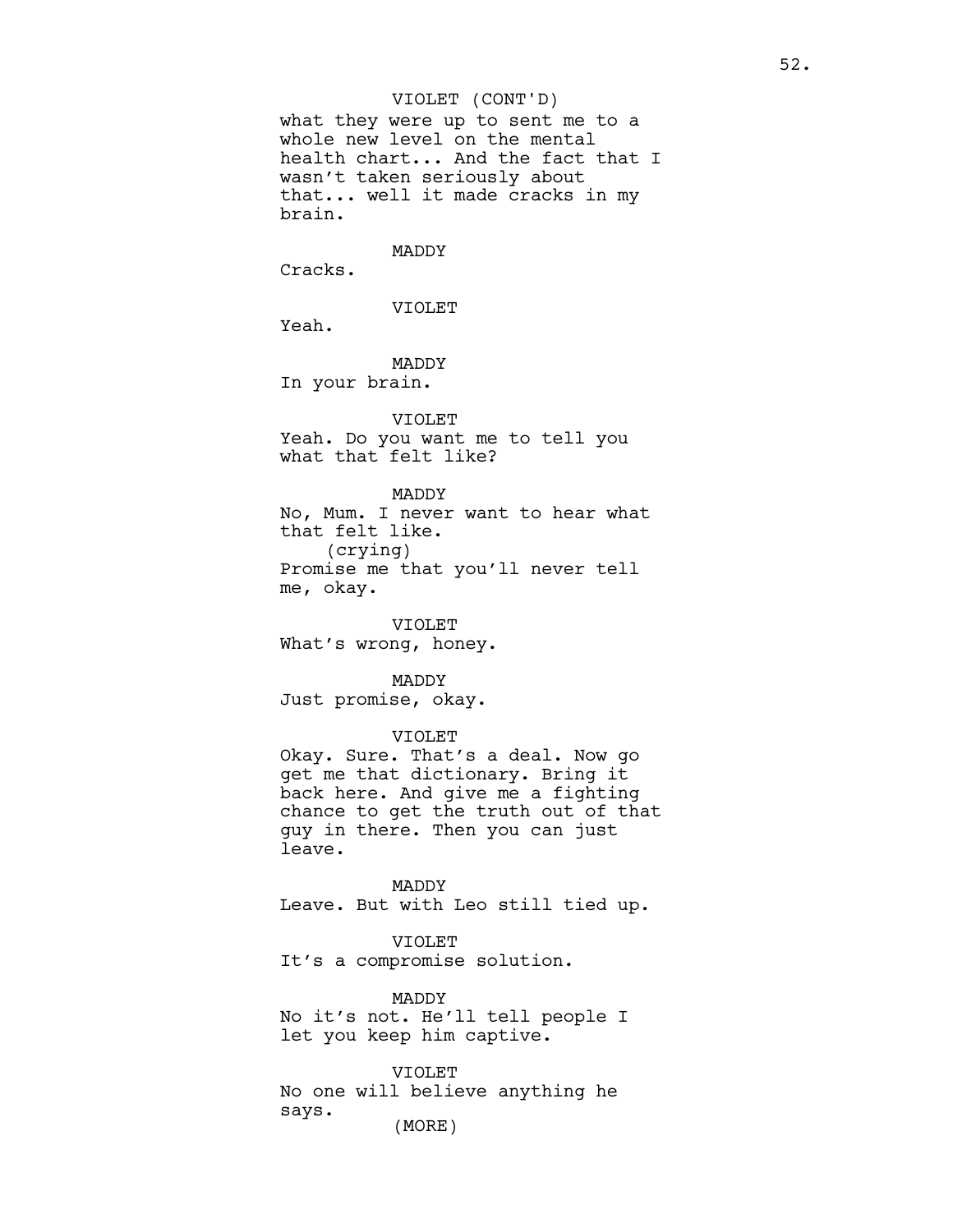Look I think I have proof in black and white that he's a lying thug who at the very least was your father's assistant in fifteen or so murders.

# MADDY

Mum.

VIOLET Please, honey. The dictionary. It's crucial to my investigation. Please.

#### MADDY

Yeah... okay. But promise you won't hurt him.

#### VIOLET

Of course I won't hurt him. He has to answer to a higher power than me. He has to answer to a jury of his peers!!

MADDY Okay. Good. Where do I get that? The dictionary.

#### VIOLET

Bookstore. Library. Maybe online. Use your initiative. Maybe Google it. Use your basic intelligence. You're not an idiot, are you!!

#### MADDY

Calm down, Mum. I was just--

### VIOLET

Okay, right. I mean even if you are a bit of an idiot, you're my daughter and I should show you nothing but love.

#### MADDY

Well as long as it's not too much effort.

#### VIOLET

It's just that sometimes when I look at you or I hear you ask questions like that, you remind me of your father. (MORE)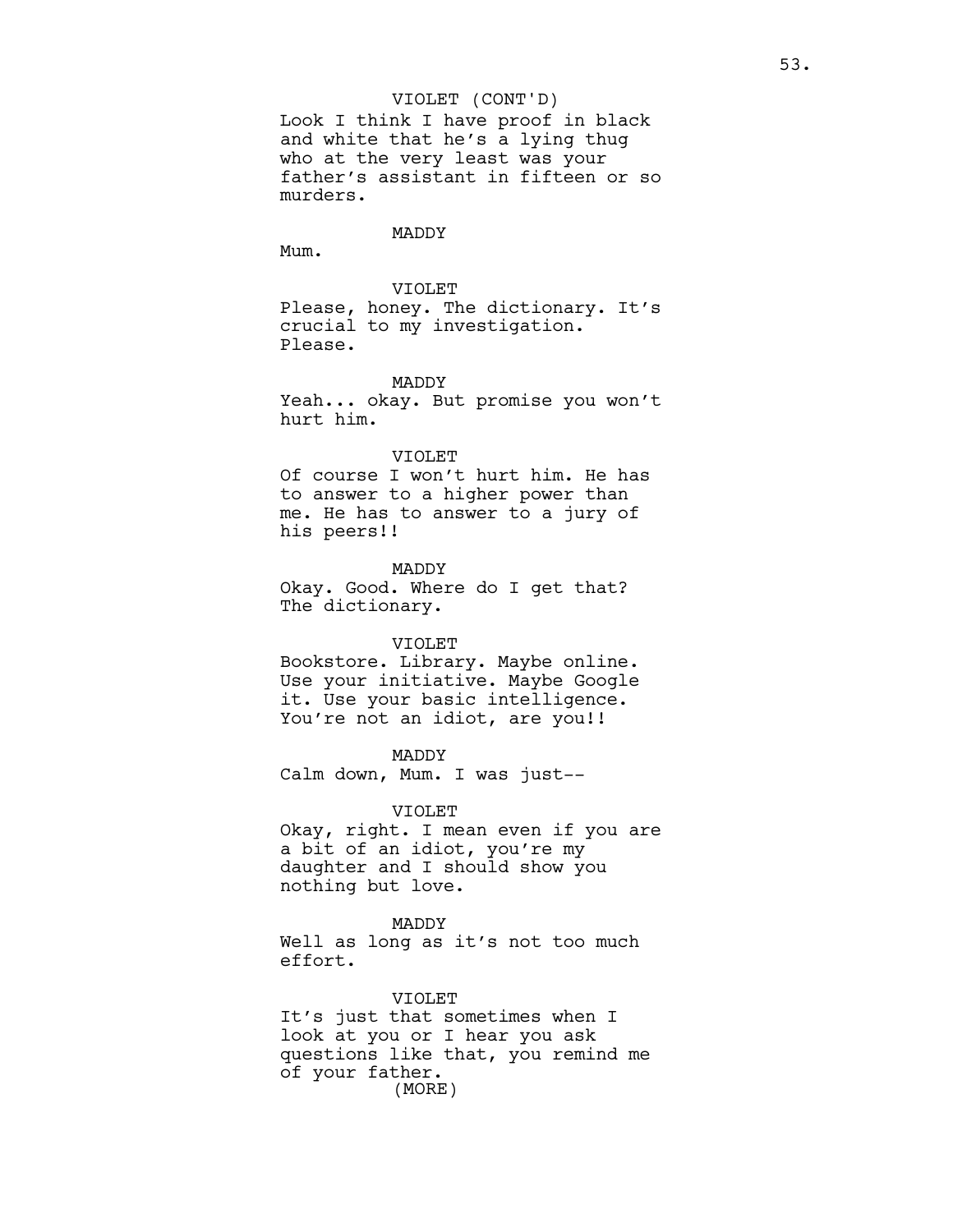And I have to suppress an urge to hurt you a little. You understand that, don't you.

MADDY Sure. He used to say that to me too.

VIOLET That he wanted to hurt you?

# MADDY

That he thought I might be too much like you. He'd catch me daydreaming, and he'd snap his fingers in front of my face. "Careful girl, whatever you're thinking there, you should stop. You're mother gets that blank look on her face a lot. And she's barely hanging on to reality, isn't she?"

# VIOLET

He said that?

MADDY All the time. He said you were crazy. You said he was a murderer. Those were fun times. (looks at her) I'll be back as soon as I can.

She grabs the box and leaves.

Blackout.

## SCENE 7

Maddy is on the floor reading from a small pile of papers. VIOLET is on the couch behind her, massaging her shoulders.

#### VIOLET

Both my parents had died that year and I was desperate to put some joy into my life. Just the kind of person a sociopath like your father targets. The first sign that I was in trouble was when he started voicing his horrible views about immigrants. He was brutal and unforgiving about their trouble with the language. (MORE)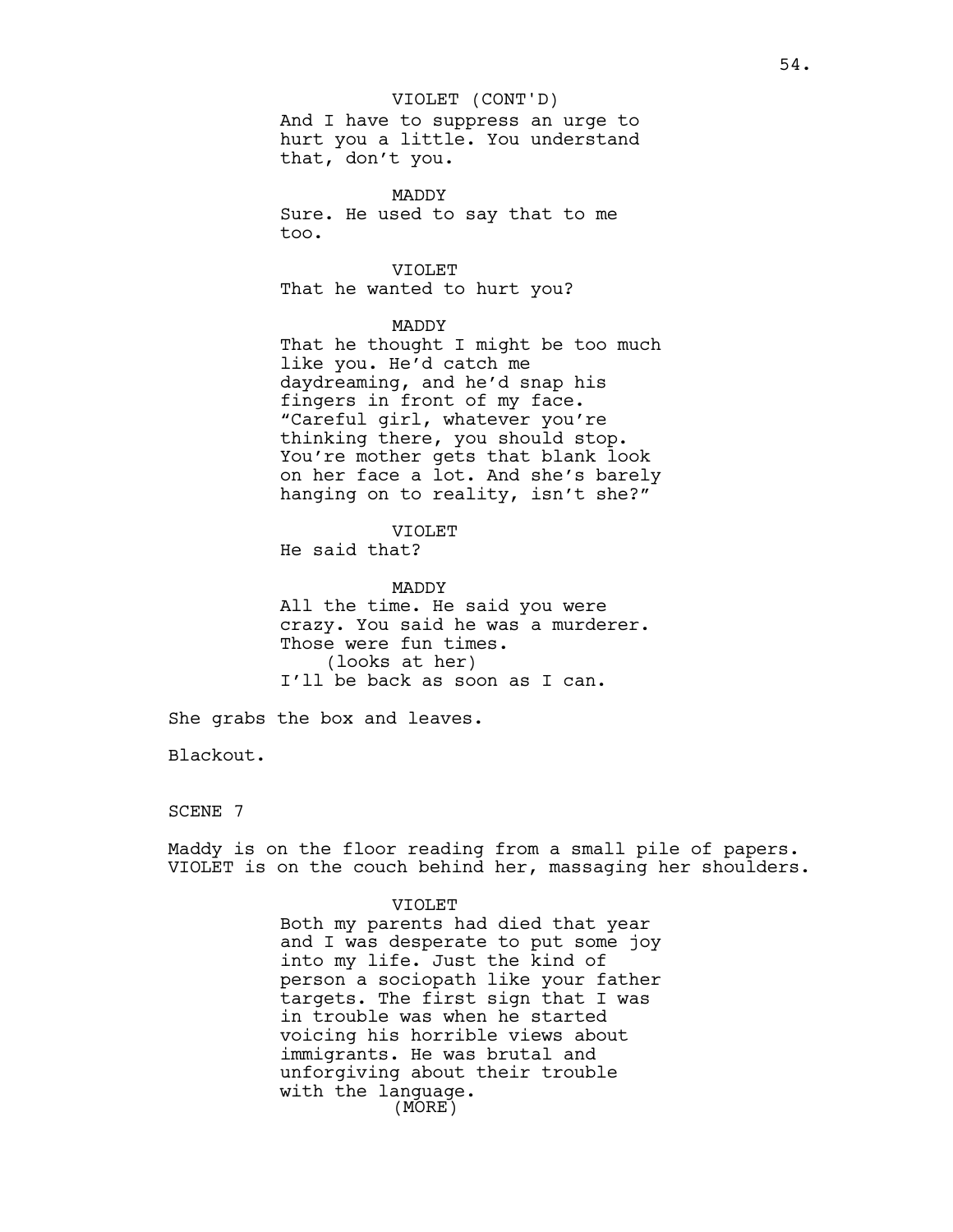I tried to point out that his parents were in exactly the same shape when they came over. "I know" was his reply. "And that's why I hated being around them." His father was very ill at this time, and neither of his sons wanted anything to do with him. I'd help his mother when I could, but I was not in great shape myself. Being the wife of an evil sonofabitch isn't easy. But then you came along and that helped for awhile. No way was I going to become mentally incapacitated when I had a child to care for. Anyway--

## MADDY

(off one of the pages) There's a title for all of this. Maybe she was planning to publish it?

VIOLET As a warning probably. What's it called?

MADDY

The Disturbing Story of Henrikus and Leonas. Leonas is Uncle Leo, right.

VIOLET

Yes. And Henrikus was your father.

MADDY So where did the name Keith come from?

### VIOLET

He just started asking people to call him that.

MADDY

Why?

#### VIOLET

Who knows? He never explained any of the strange things he did. Like putting pepper on grapefruit, or drawing pictures of rats.

MADDY

What?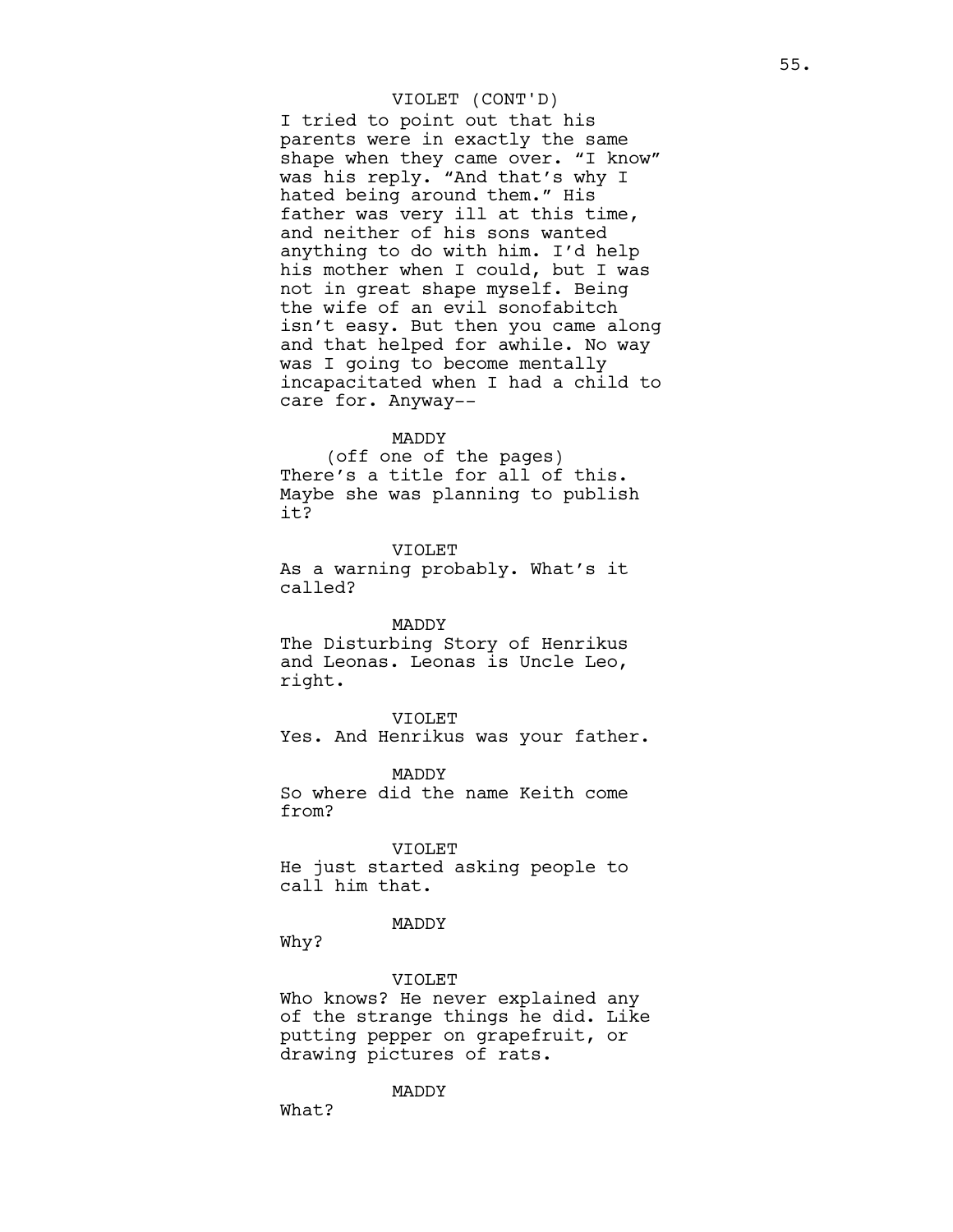## VIOLET

I have nothing to add to that.

#### MADDY

Why would a mother issue a warning to the world about her children?

## VIOLET

What are you talking about? Don't you have the capacity for any kind of analysis?

#### MADDY

You have to stop that, okay. I'm not stupid.

#### VIOLET

Of course you're not. Anyone who suggests otherwise will have to answer to me. My point is, she must have known how dangerous her boys were. God bless her, those diaries can be used as evidence to put Leo in prison for the rest of his life. Notice how clearly I'm thinking about things today?

MADDY Yes you seem a little--

## VIOLET

I took my medication. It helps me achieve a degree of clarity. But it makes me lose touch with my vibrant inner life.

MADDY Okay. And what's that like? Your inner life.

VIOLET It's hard to describe. And also, it's really none of your business.

Maddy kisses Violet's hand which rests on her shoulder.

# MADDY

I love you, Mum.

## VIOLET

It's nice that you keep saying that even if it's not the truth. I know it must be hard for you sometimes.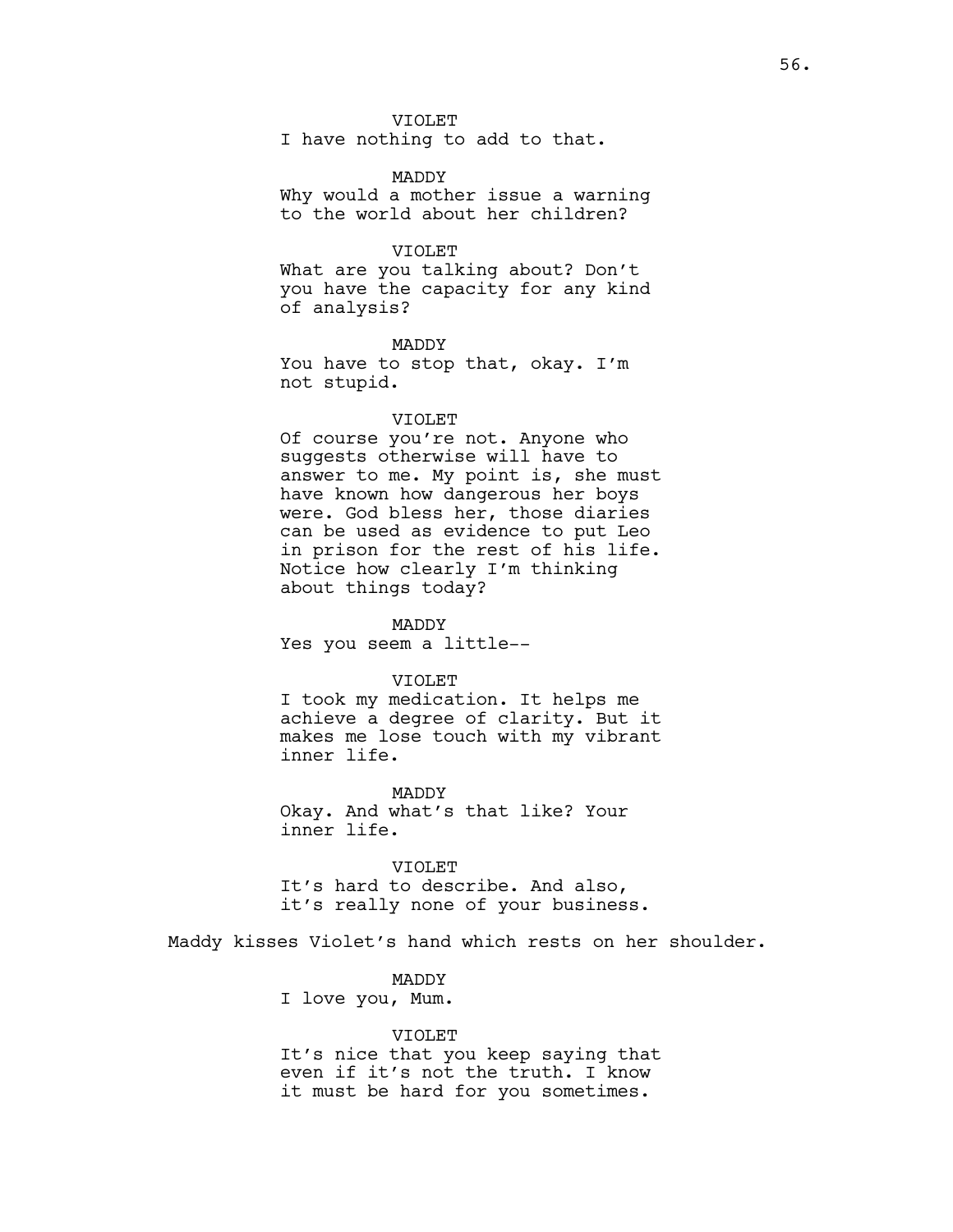MADDY

It is. But I still love you. Even when you're not sharing your vibrant inner life with me.

VIOLET What a lovely thing to say.

She kisses the top of her head.

A loud groaning from the bedroom.

MADDY Sounds like he's awake.

VIOLET

Yeah.

She takes the butter from the kitchen table. Puts her hand in it. Takes a fist-full and heads for the bedroom.

> VIOLET (CONT'D) This should keep him quiet for awhile.

Blackout.

# SCENE 8

CATHY and Maddy. Maddy is putting the diary papers back in the box.

> CATHY Family stuff?

> > MADDY

Yeah.

CATHY Letters? Photos?

MADDY

Some...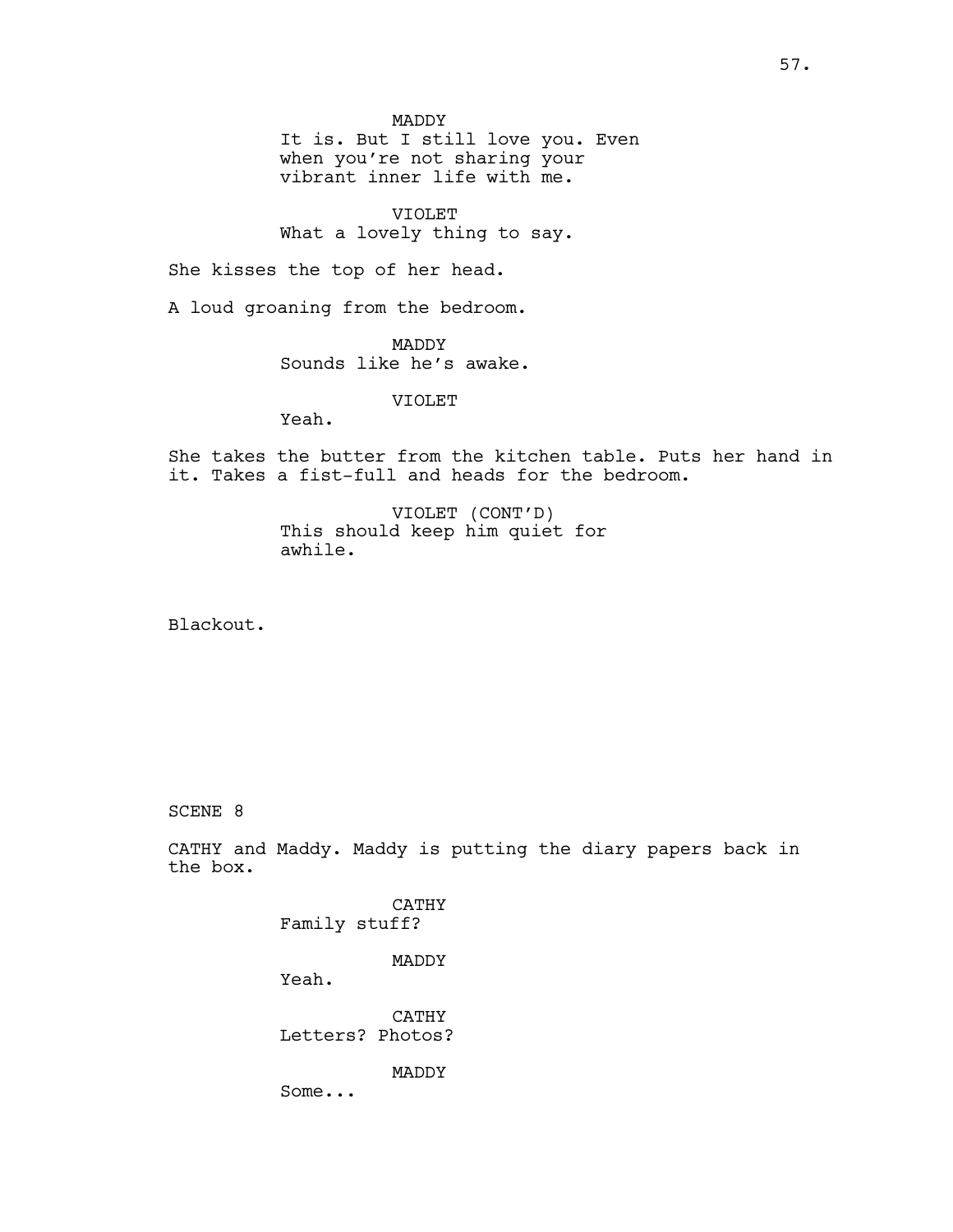CATHY That's good. Getting her to reconnect to things like that is a good thing.

MADDY Well here's hoping.

# CATHY

It's good that you're seeing her a more often.

MADDY

Yeah.

CATHY looks at her.

CATHY How long were you in therapy?

MADDY

I wasn't.

# CATHY

Oh...

MADDY What's that mean? "Oh."

## CATHY

I was in court when the judge strongly suggested that you talk to someone.

MADDY That was very thoughtful of him. But I had my husband to talk to.

CATHY About your mother?

# MADDY

And my father. He has a few "difficult" men in his family. None as bad as my father though. He was a special kind of guy.

CATHY

So you still think your mum is right about him.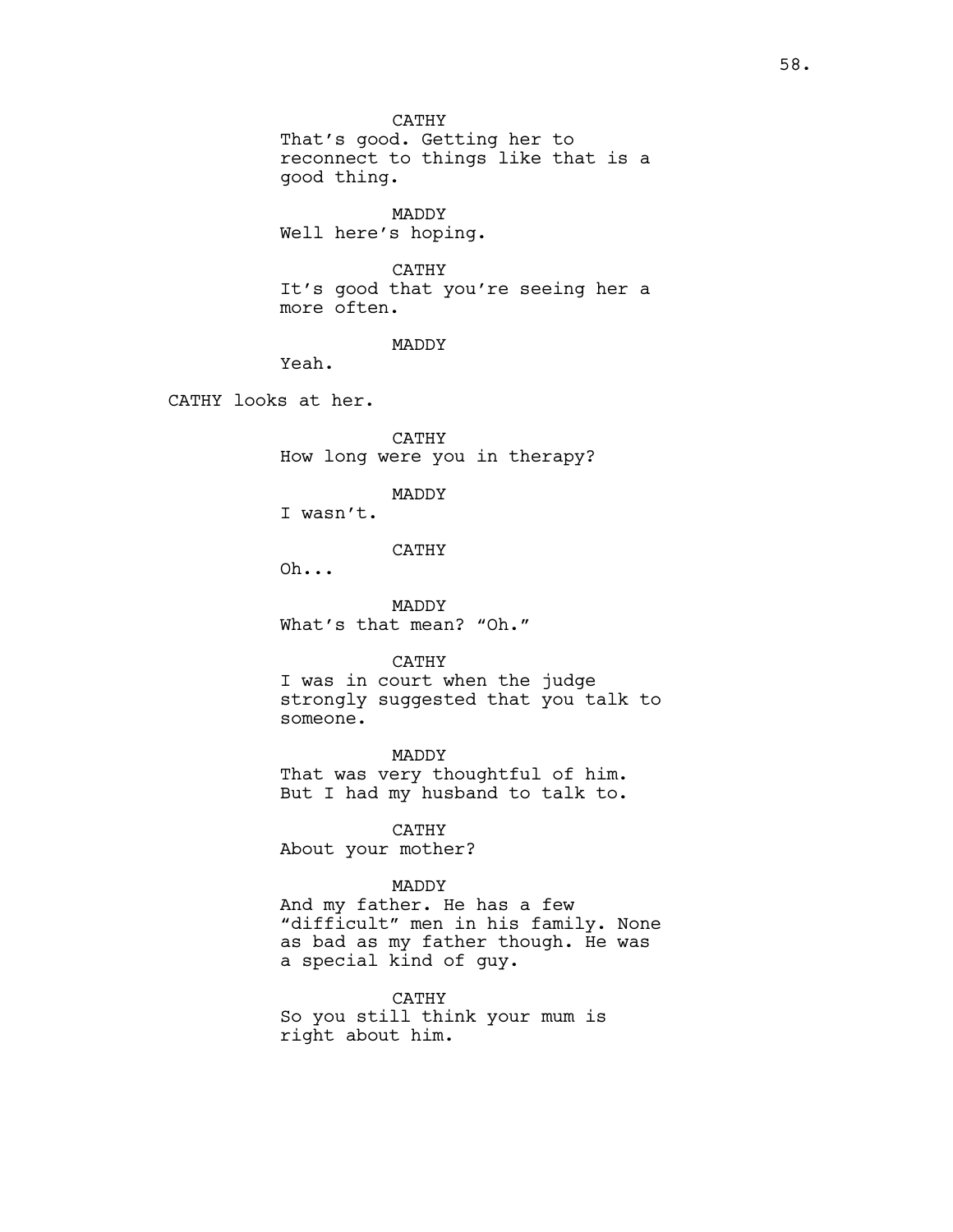MADDY

Well what caused her mental breakdown? It had to be her knowing what he did, right.

CATHY Not according to people at the school where she worked.

MADDY

She felt like she was letting her students down. It depressed her, but it didn't... Look, I saw the way my father behaved sometimes. So I don't have that big a problem believing he did those things.

CATHY You'd seen him hurt people.

MADDY

Yeah.

CATHY Did he hurt you?

MADDY I thought he was about to on a few occasions. But I wasn't his main target.

CATHY That was your mother?

MADDY If I'd ever seen him hit my mother, I'd have killed him myself. It was Leo he liked to abuse. Ever since they were kids apparently.

CATHY And you heard that from your mother?

MADDY Yeah. But she says all the neighbours knew about it.

CATHY And no one ever stepped in?

MADDY They were used to cruel shit around there. (MORE)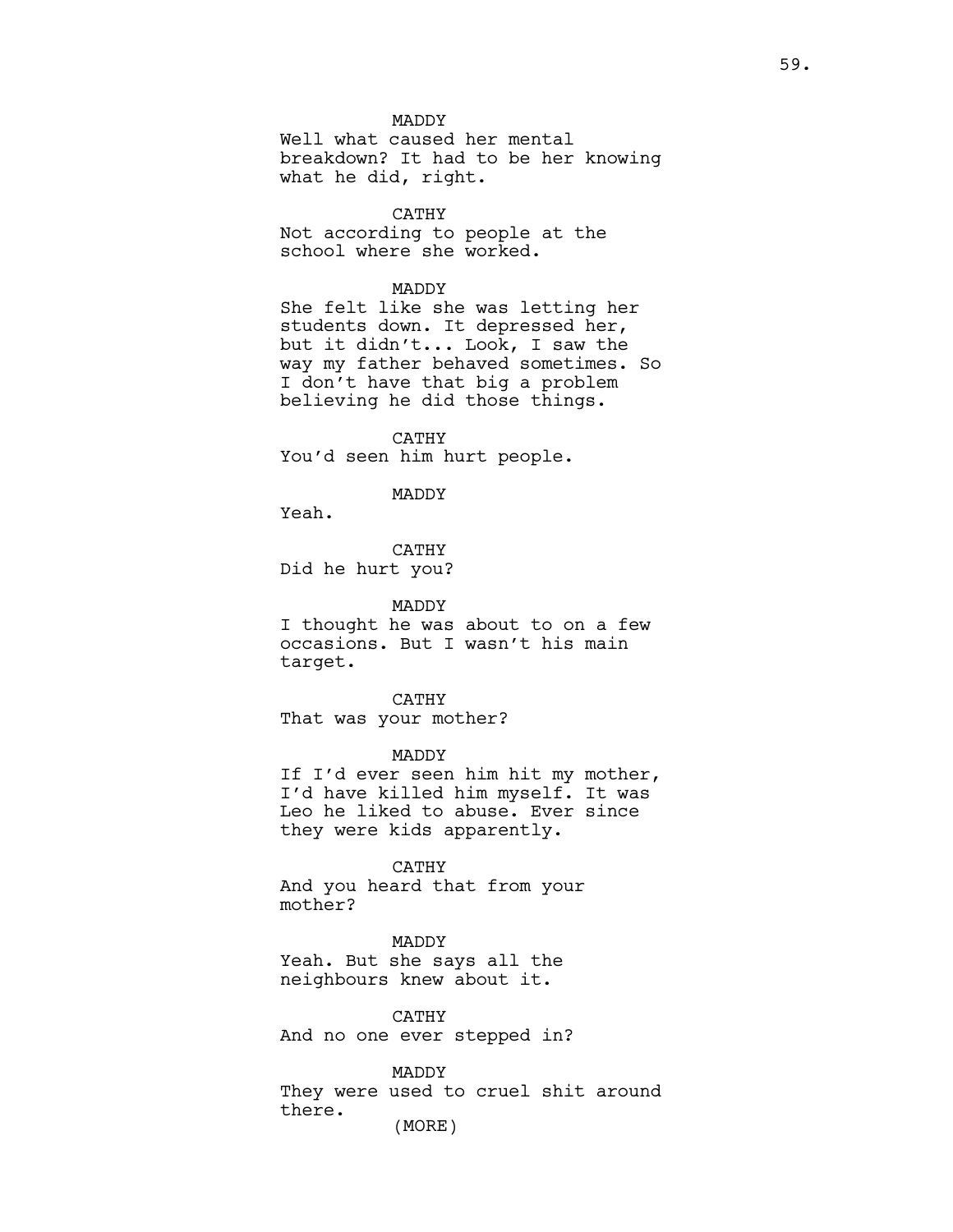## MADDY (CONT'D)

There were a lot of nasty, angry old men in that community. I think they were upset about missing the party.

# CATHY

What party?

## MADDY

If they'd stayed where they were from they could have been Nazis. I mean officially. The Eastern European countries were full of them. Per capita, more than Germany, some of them.

# CATHY

Is that true?

# MADDY

Well that's what my dad said. And he said it with a lot of pride too.

CATHY (gesturing to bedroom) Should we look in on her.

MADDY No she's okay. Those pills just knock her out.

CATHY She'll get used to them. And if she keeps taking them they'll help her function. Believe me.

MADDY Okay. But maybe it would help if you started believing her. Abut my father and his brother.

VIOLET comes out of the bedroom. Carrying the dish of butter.

VIOLET I'll second that opinion.

CATHY

Hi, there.

MADDY Have a good nap?

VIOLET I dreamed of a better world.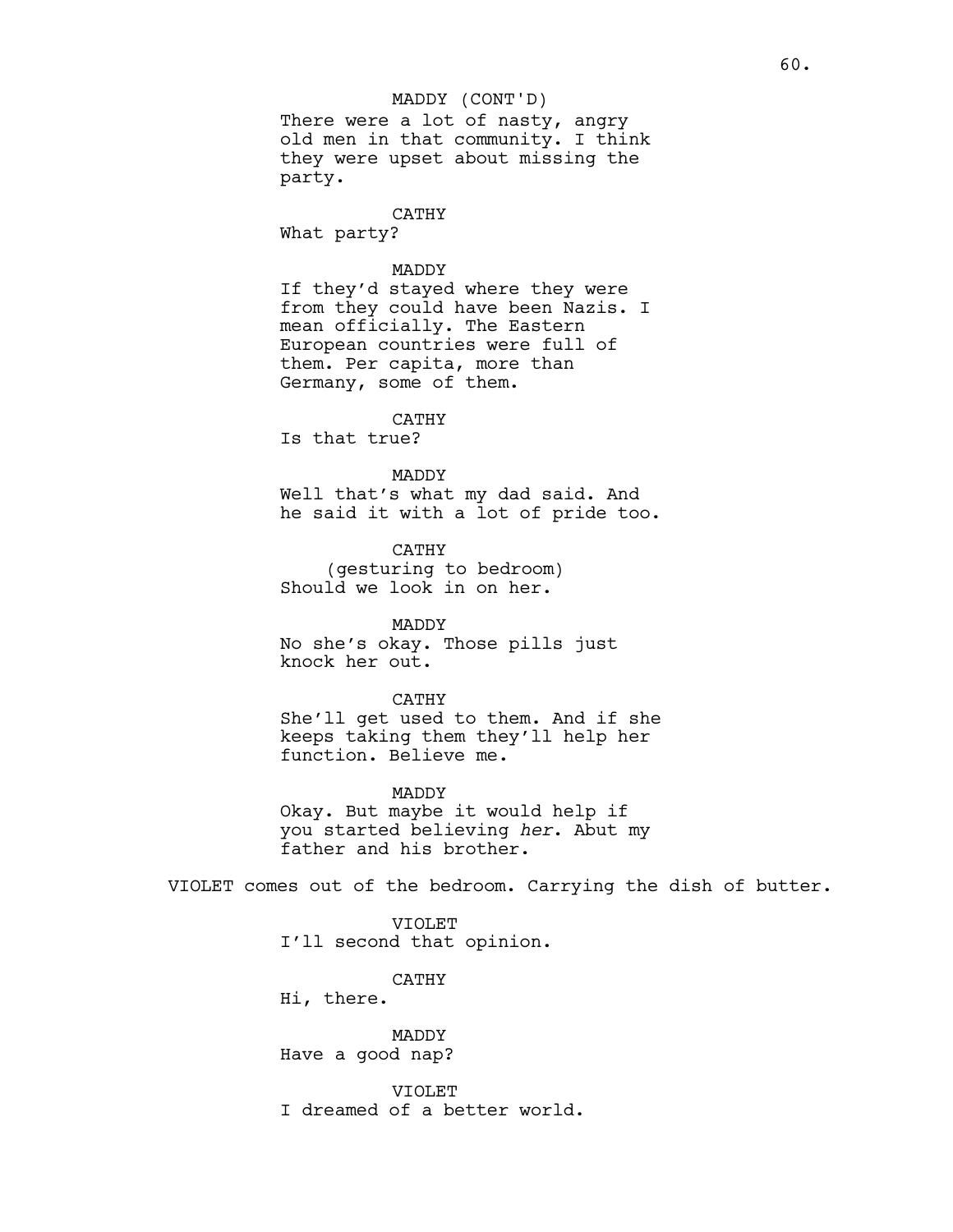CATHY Really. What's it like?

VIOLET Looks the same. But all the assholes are gone.

CATHY What's the butter for?

VIOLET I put it on my eyelids before I go to sleep. Find it relaxing.

CATHY I'll have to try that.

VIOLET I'll give you some before you go.

CATHY That's okay. I've got butter at home.

VIOLET Not like this.

MADDY She means it's... Danish. Best butter there is. Right, mum?

VIOLET

If you say so. (to Cathy) She has very strong opinions about food products.

CATHY Well she is a chef.

MADDY Was a chef.

CATHY Oh. What are you now?

MADDY An unemployed chef.

CATHY

So what happened?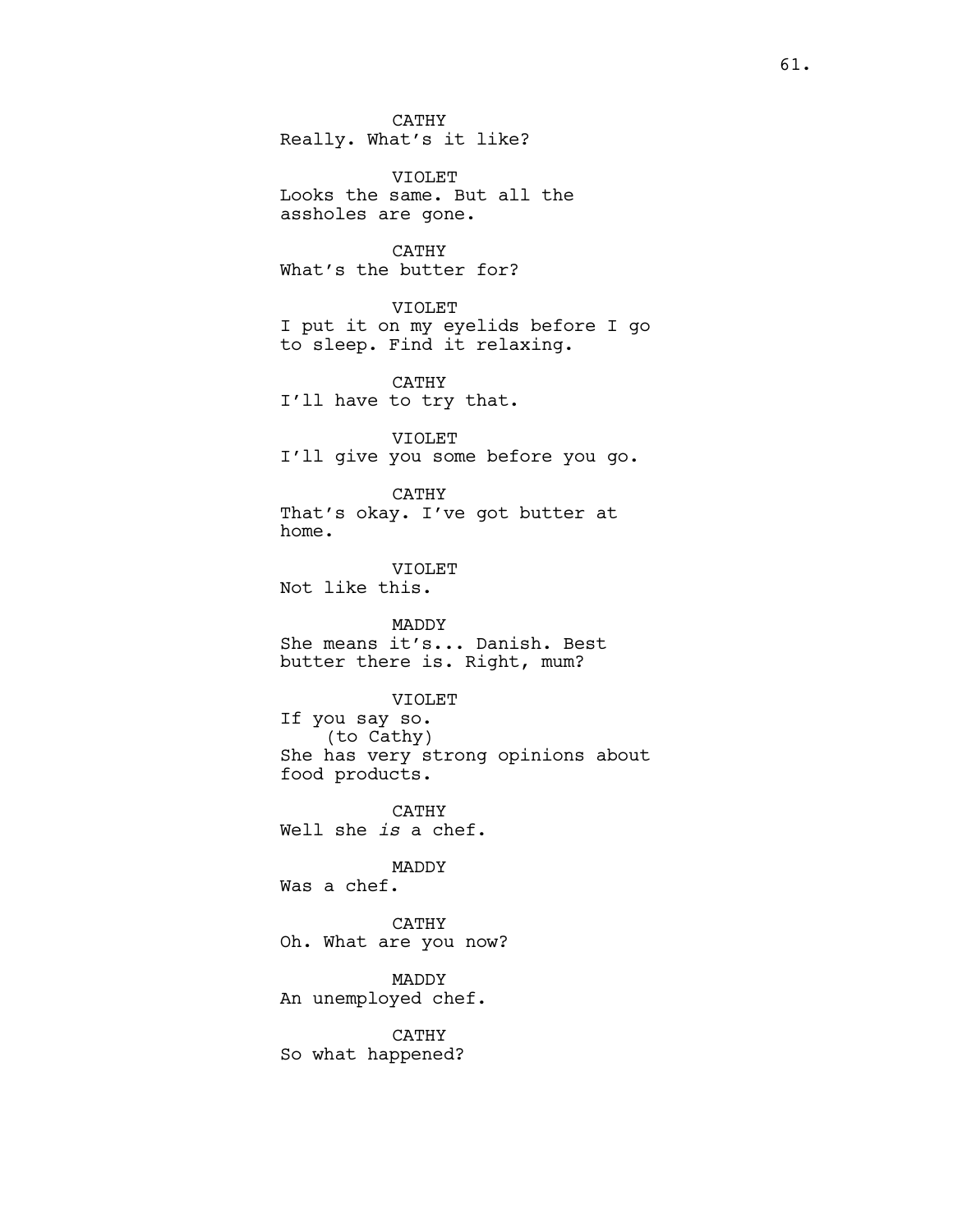MADDY

I got tired of being yelled at. The head chef was one of those assholes the world has to get rid of.

VIOLET

You didn't stab him, did you. You know our agreement about that. Just count to ten.

MADDY

It doesn't always work.

CATHY Does that mean you did stab him?

A commotion from the bedroom.

VIOLET Excuse me. Something must have fallen off a shelf.

She goes into the bedroom. Closes the door.

CATHY Why did she take the butter in there with her.

MADDY

Habit?

LEO screams from the bedroom.

CATHY Was that her?

MADDY Who else could it be?

CATHY

Good question.

CATHY heads for the bedroom door.

MADDY

Cathy...

But she is already on her way in. Maddy just lowers her head.

MADDY (CONT'D)

Jesus...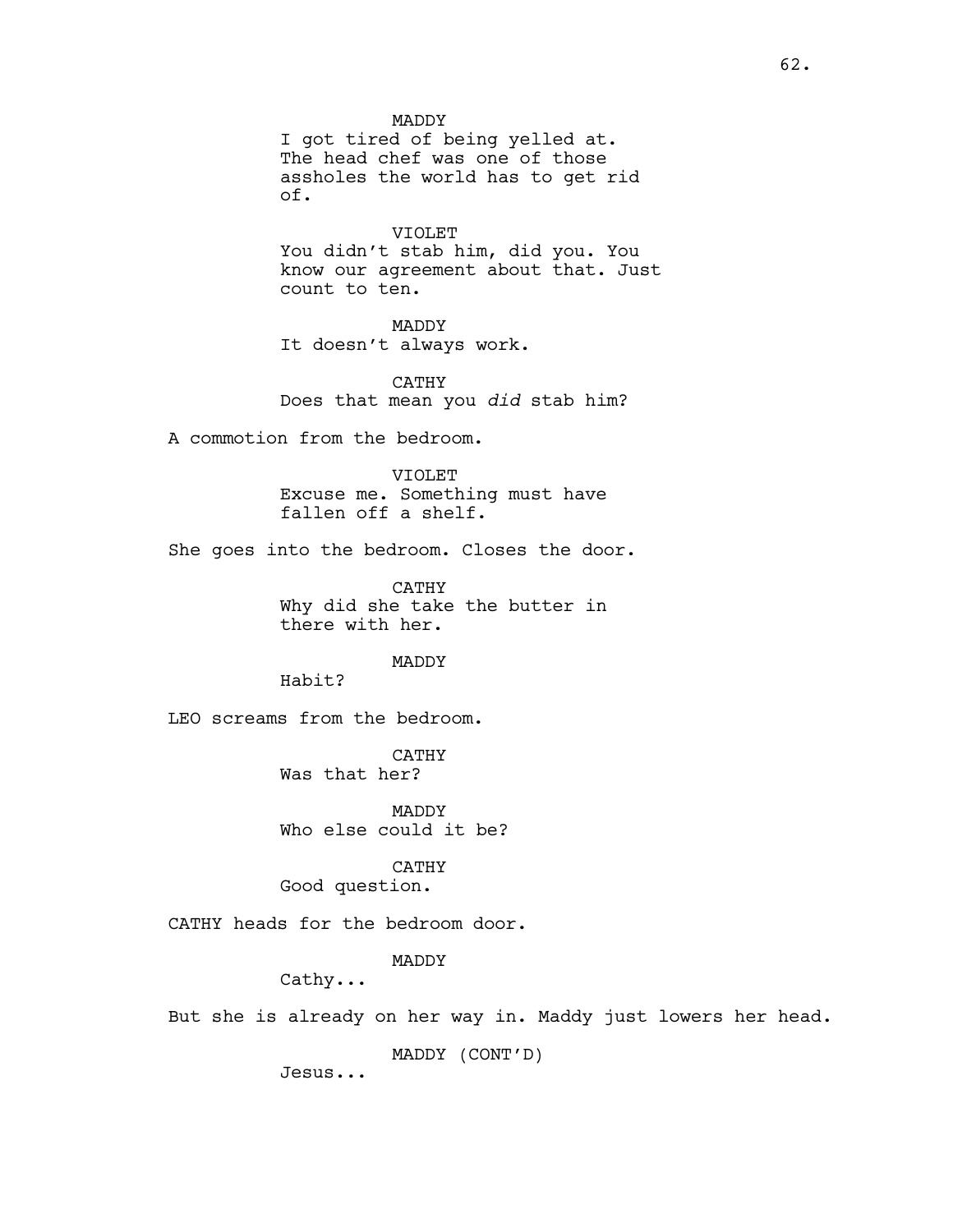Blackout.

SCENE 8

LEO is on the couch. Still a bit groggy. His hands are tied with duct tape. CATHY is wiping his face with a damp cloth.

Maddy is bringing him a glass of water from the kitchen.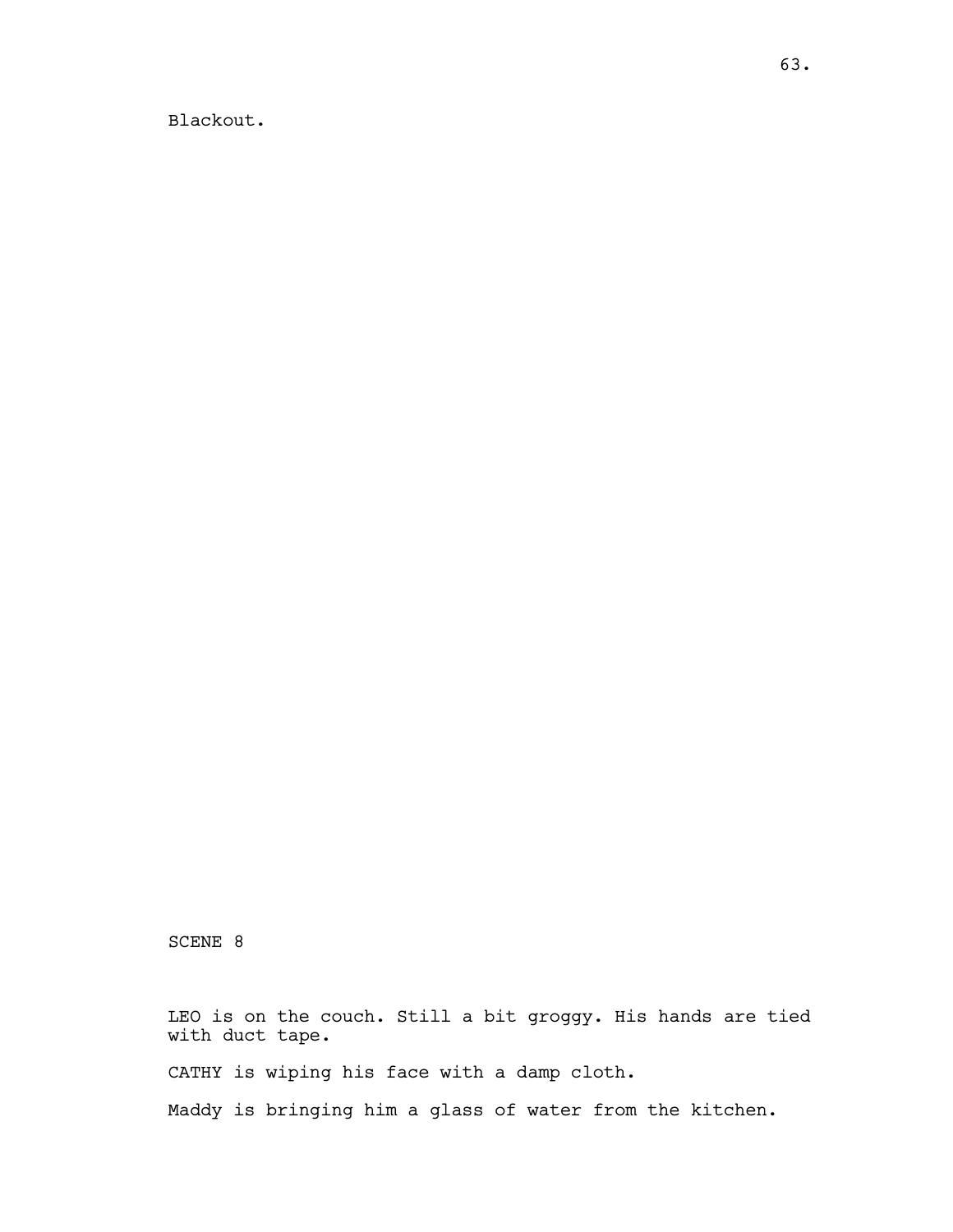VIOLET is standing near Leo. Watching him intently. VIOLET (to Leo) Ready to talk? LEO Go to hell. VIOLET Just checking. CATHY What made you think you'd get away with this? VIOLET I'm crazy. I can get away with anything. LEO She needs to be put away, for chrissake. Why's she allowed to be on the loose like this? VIOLET Yeah I thought they were taking quite a risk myself. MADDY (to Cathy) She needed to find out. CATHY Find out what? If she was still capable of doing something this reckless? VIOLET You make it sound so petty. (to Maddy) You'll have to be more specific. MADDY She needed to find out if he wasn't actually involved in the murders. CATHY And? VIOLET He's a pretty stubborn guy. At

first I wanted to water board him. (MORE)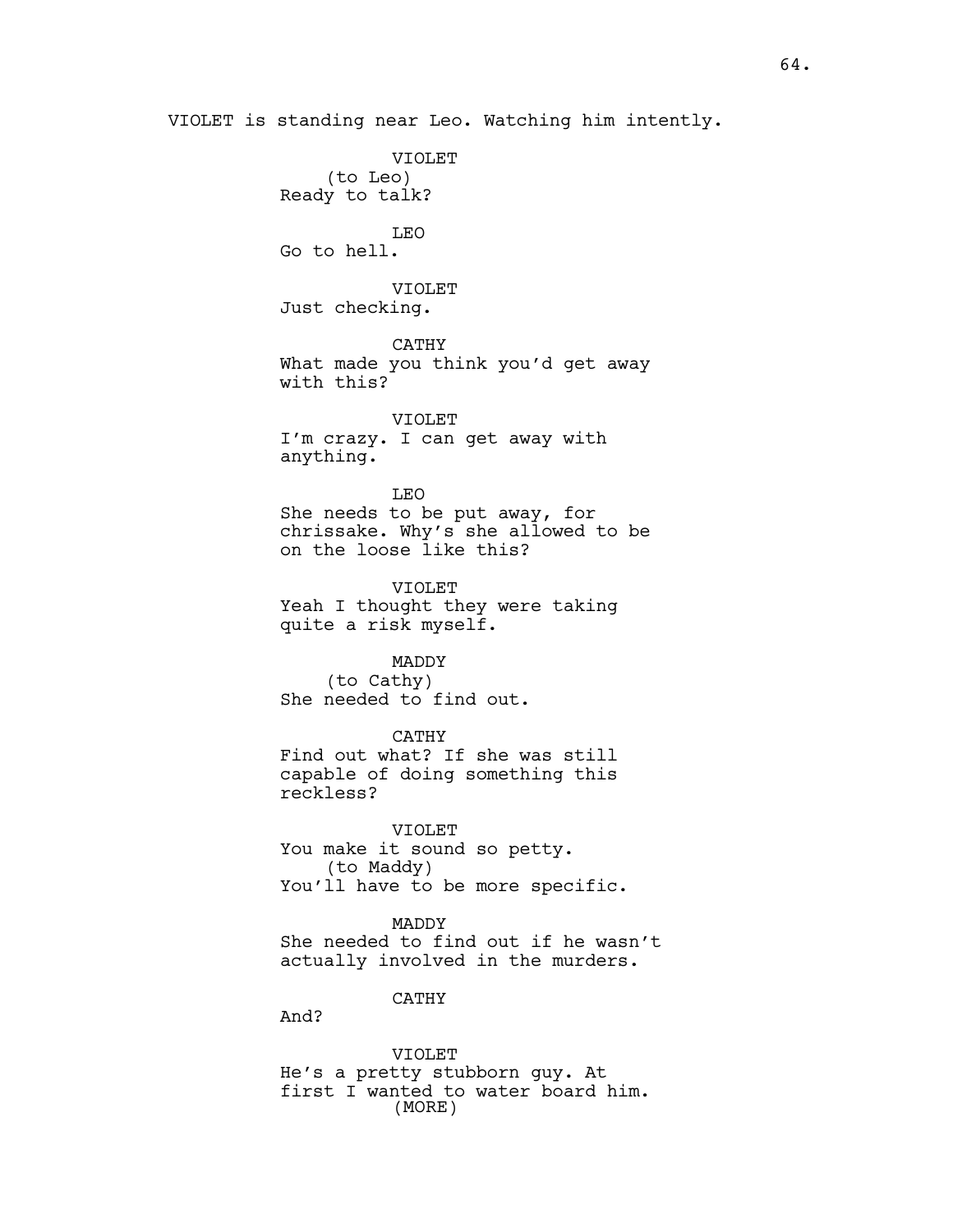But the farther we got into the diary the more pity I felt for him. VIOLET (CONT'D)

CATHY What diary?

MADDY His mother kept a record of their lives. His and my father's.

LEO That's just crazy.

MADDY We've been reading it.

LEO Whatya mean reading it? I told you, she couldn't write English.

MADDY We translated it.

LEO

What?

VIOLET Well the original is in your native tongue, as you well know.

LEO

I don't have a fucking native tongue.

VIOLET You did. Lithuanian. When you were little. You spoke it for the first four years of your life. It's in the diary.

LEO In the diary. In Lithuanian. And you translated it.

MADDY We're still at it. We got some help online. It's slow going but--

VIOLET (to Leo) But we already know a lot about how your brother treated you.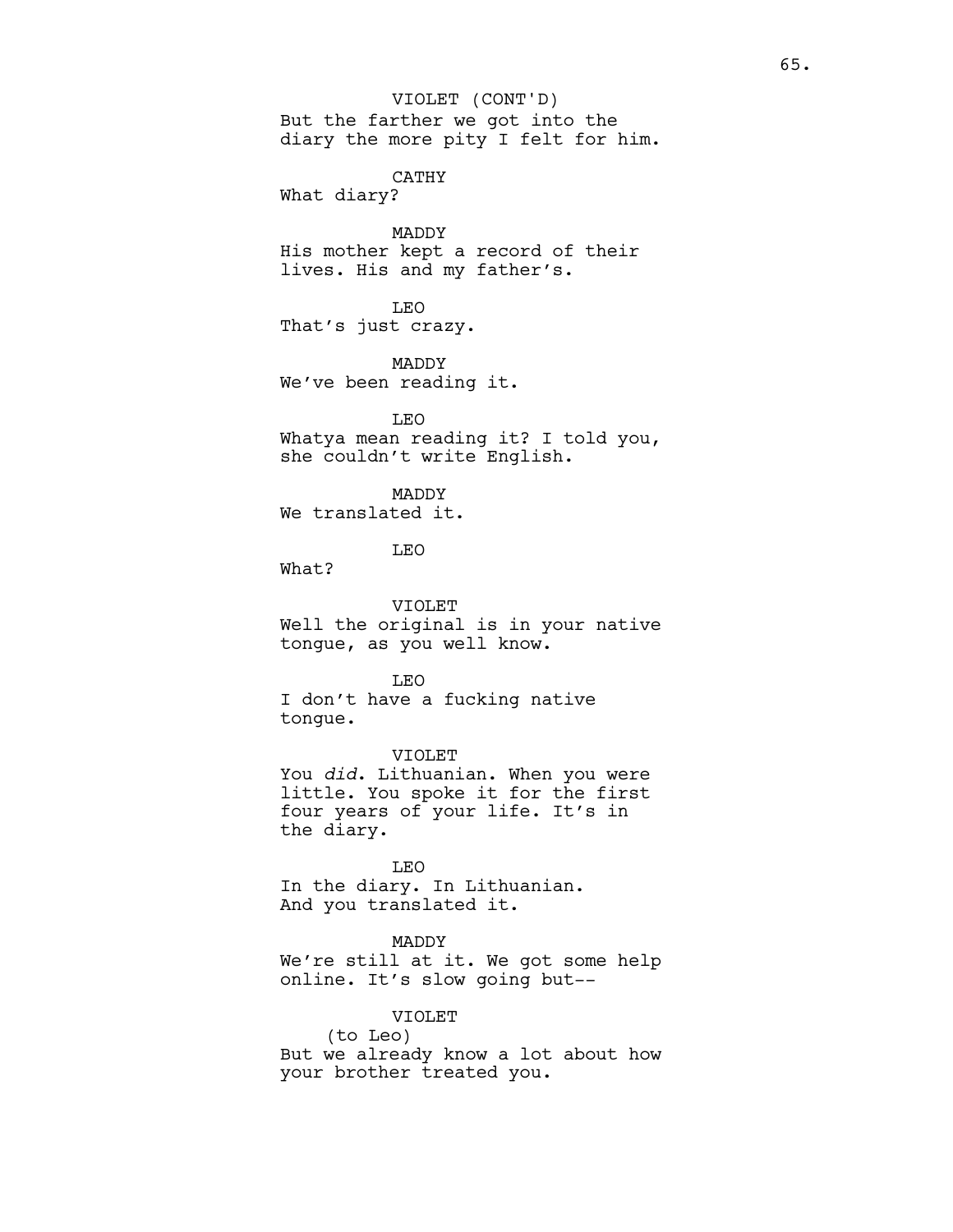LEO You mean that he was a little rough on me sometimes. That was nothing.

## MADDY

According to Nanna he put you in the hospital three times. They thought grampa was responsible for awhile.

## LEO

That sad little man. No one could've thought that. Jesus. I would've straightened them out if I'd heard anyone talking that bullshit. I loved my pop. And he loved me.

#### VIOLET

Then why didn't he protect you from Keith? It's all in the diary, Leo. Keith beat you up repeatedly. And no one stopped him.

LEO

Yeah okay... Okay, well my mum was scared of him, and my pop woulda, but it didn't start up until after he got sick and could hardly get out of bed. What's the point of all this stuff about me and Keith.

## VIOLET

You were terrified of him.

LEO When we were kids for chrissake. That all stopped when we grew up.

# CATHY

(to Violet) You don't think that's true.

## VIOLET

Keith was still pushing him around when we were married. You're a victim of domestic violence, Leo.

LEO

Fuck off.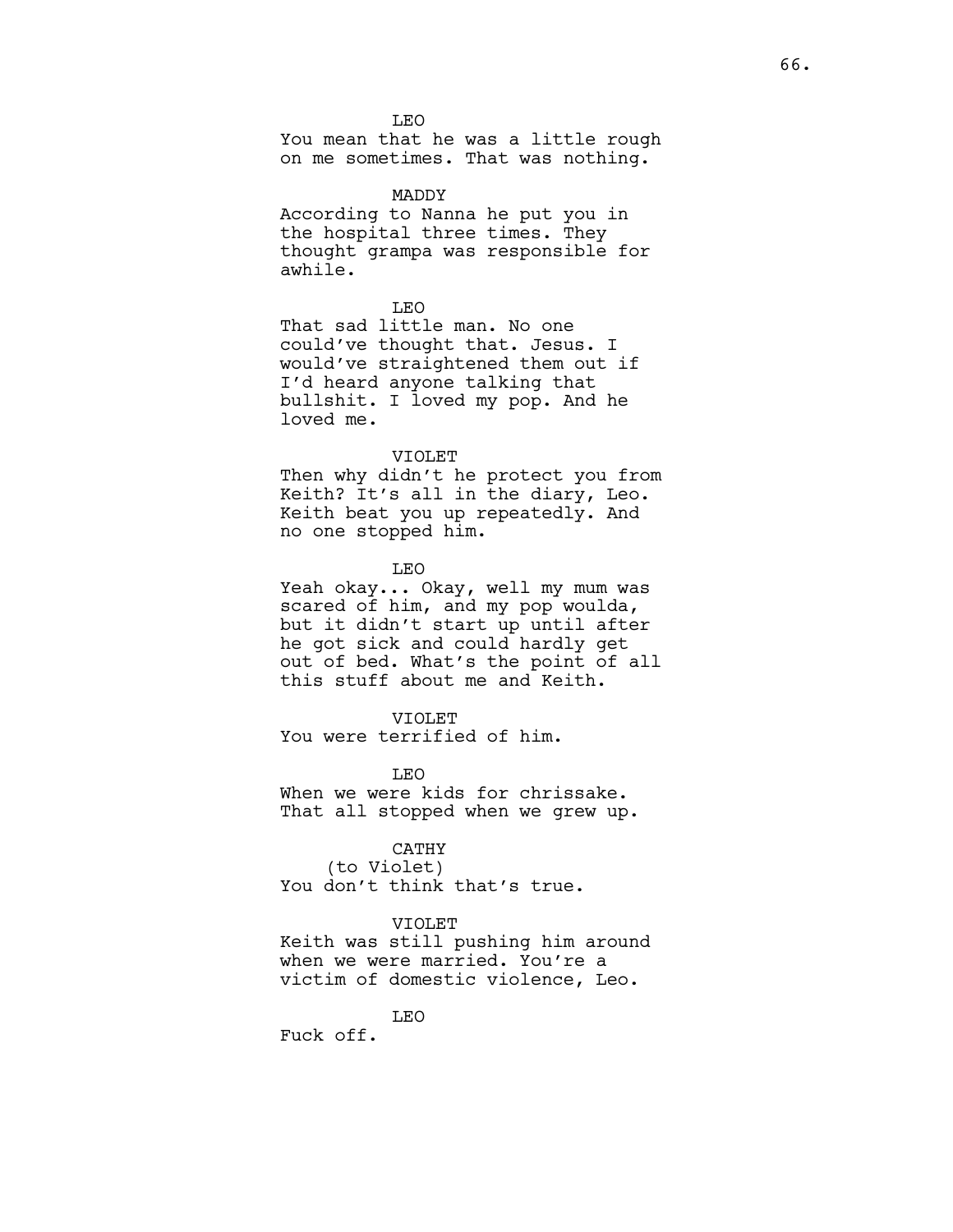VIOLET You were traumatized. That's why you continued doing everything he told you. Even when he told you to help him-- LEO (to Cathy) I want you to inform the authorities about what she's done to me. CATHY My job is to assist in her journey to good mental health. That wouldn't help. VIOLET She means I'm on to something. LEO Fuck it. (standing) I'll do it myself then. MADDY That'd probably be a mistake. She's got proof now. LEO Proof of what? Jesus. Gimme a break here. This is just-- VIOLET Sit down. LEO Look don't tell me what to do okay? I'm tired of you asking me questions. I'm tired of you assuming things. And I'm tired of you telling me what the fuck to do. Like to just piss my pants... or suck on butter. Or-- CATHY Suck on butter?

MADDY Let's leave the butter out of it, okay?

VIOLET

Leo.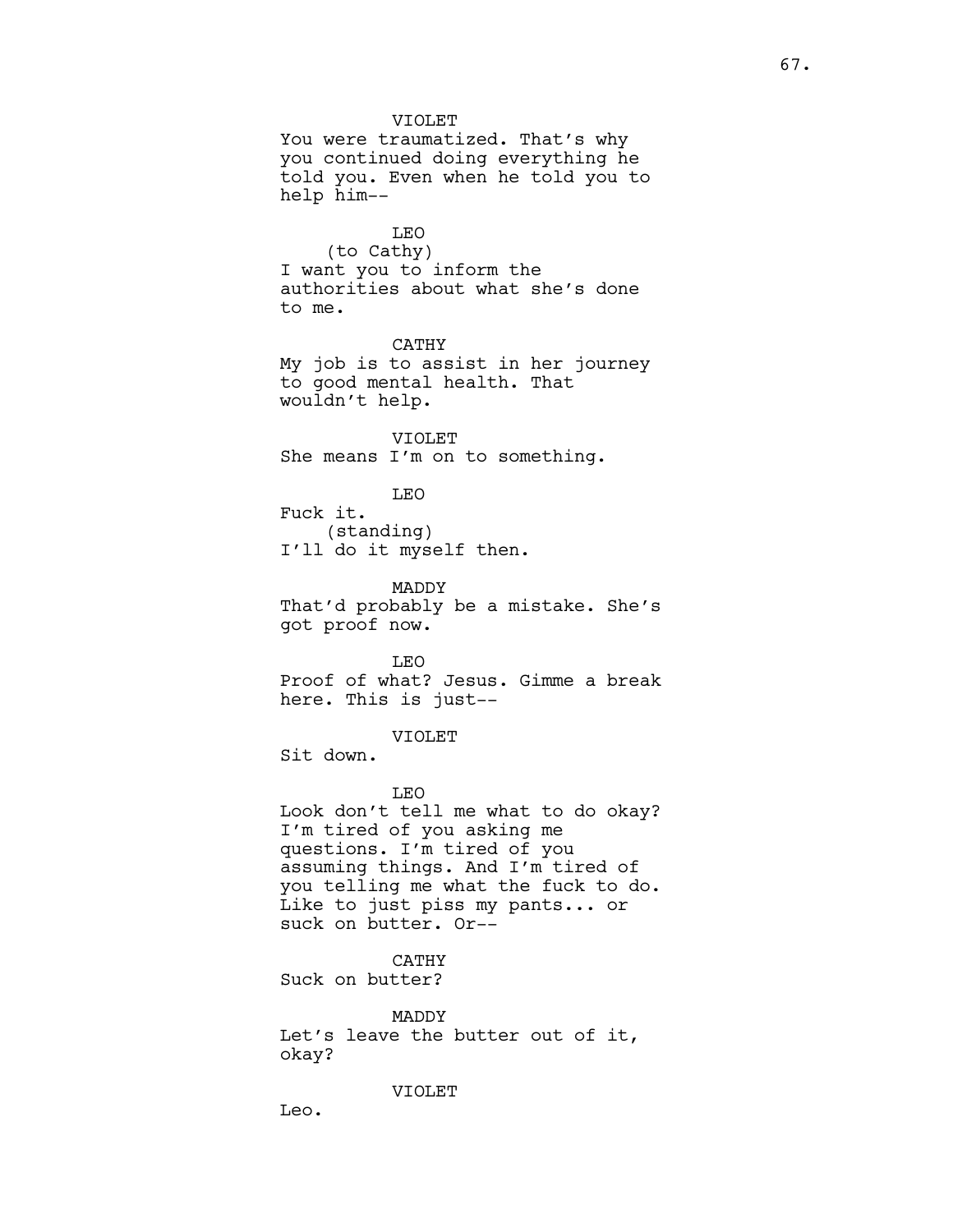LEO

What.

#### VIOLET

Sit down. I mean it. We need to resolve this matter right here. Right now. I've got all these things happening in my head. All these thoughts, memories, suspicions. And lots of voices telling me what to think about all those things. I need it all to go away. I need to silence the voices of suspicion.

Leo sits.

# LEO

(to Cathy) She's been talking like that to me for two whole days... that "voices of suspicion" crap. She has to stop. It makes me want to rip my ears off. Can you please please make her stop.

CATHY

No. But maybe you can.

MADDY

Just tell her she was right about what my dad did. All those killings.

VIOLET The old couple in the bakery. That woman lawyer. The entire family down the street. Their daughter was one of my students. Did you know that?

LEO (quietly) No...

MADDY

What?

LEO No. I didn't. (to Violet) I'm sorry...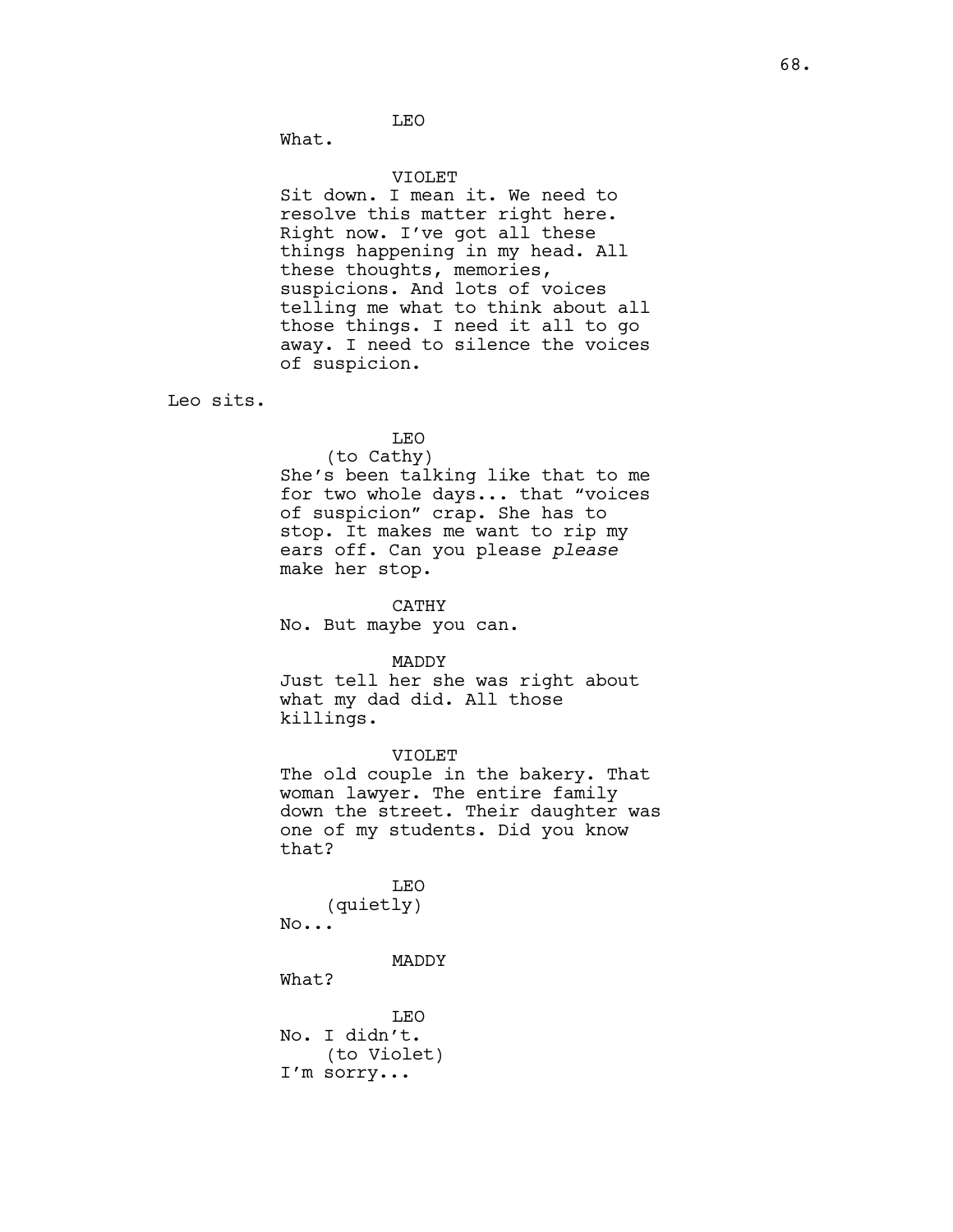VIOLET Killing that girl was the thing that set me off. (to Cathy) I blew Keith away a week after that happened.

CATHY You knew he'd done it.

VIOLET I asked him.

CATHY And he admitted it?

VIOLET No. But he didn't deny it.

LEO I'm sorry.

VIOLET Yeah you said that.

LEO

That was supposed to just be the father. He owed someone a lot of money. But the family, that girl... I never drove him after that. I mean I wouldn't have even if you hadn't killed him.

MADDY And that's really all you did for him. Drive?

LEO Yeah. And it was bullshit. He didn't need a getaway car. He was very good at it. He could usually just walk away quietly and no one was ever the wiser.

MADDY Sounds like he just wanted you to be involved.

LEO I guess. Yeah. Keep me on a leash? That kind of thing?

CATHY Yes. That kind of thing.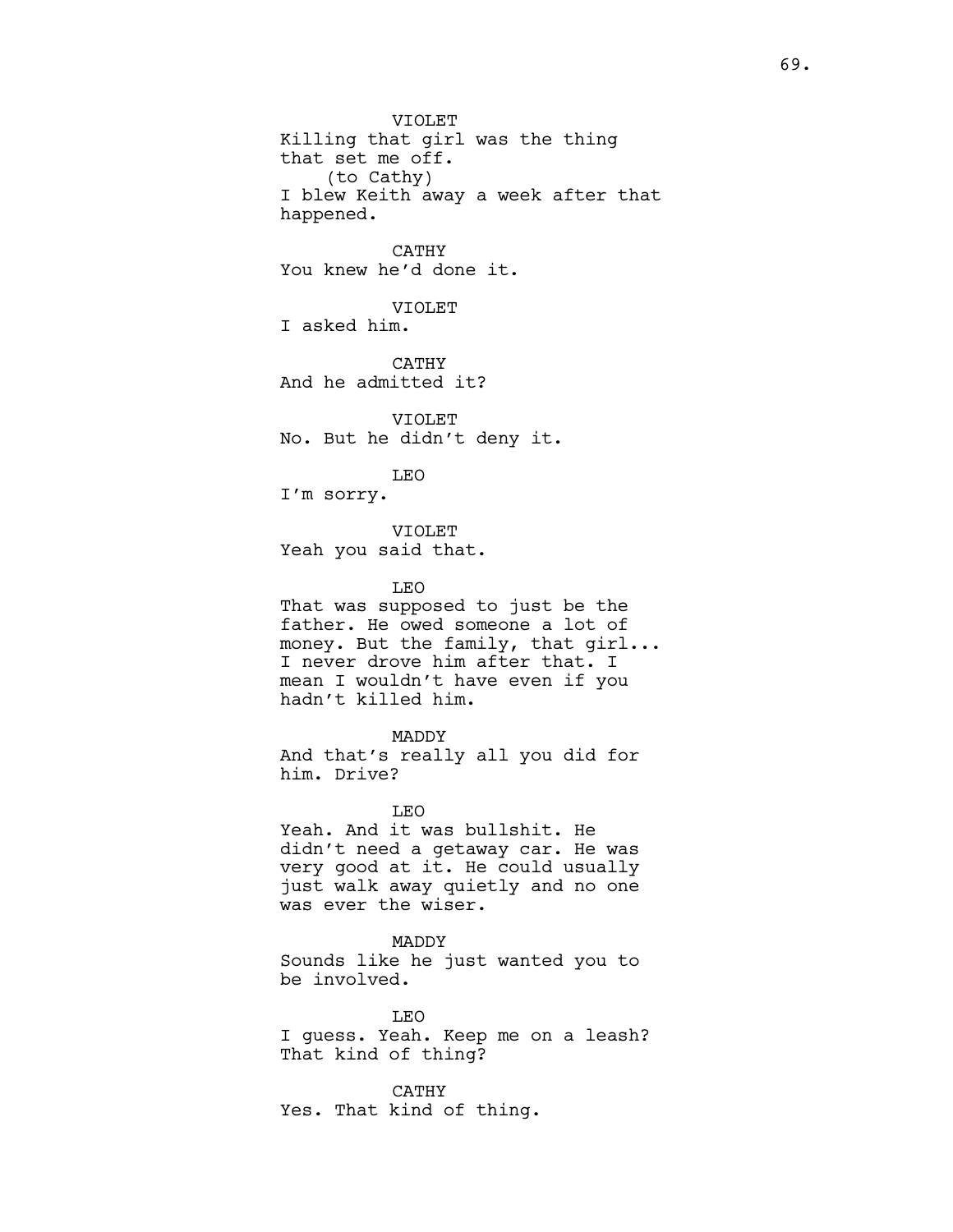LEO Okay. Okay then. So... that's that, right. (to Violet) I feel better telling you. It's been a real hardship keeping it to myself. By the way, I won't do so good in prison. I didn't do that good the first time, and this would be worse. VIOLET I know. LEO I never did any killing. Honest. VIOLET I know. LEO I won't do so good in prison. VIOLET You said that already. LEO Yeah but I thought it was worth mentioning it again. MADDY Wait a minute. Maddy cuts off the duct tape around his wrists. LEO Thanks... Can I go now? ... Nobody's saying anything. Does that mean I can't go? ... Okay so I'm just gonna go then...

Leo leaves the apartment.

VIOLET Well that clears all that up. Good for me, right.

MADDY (to Cathy) How does this affect her... situation.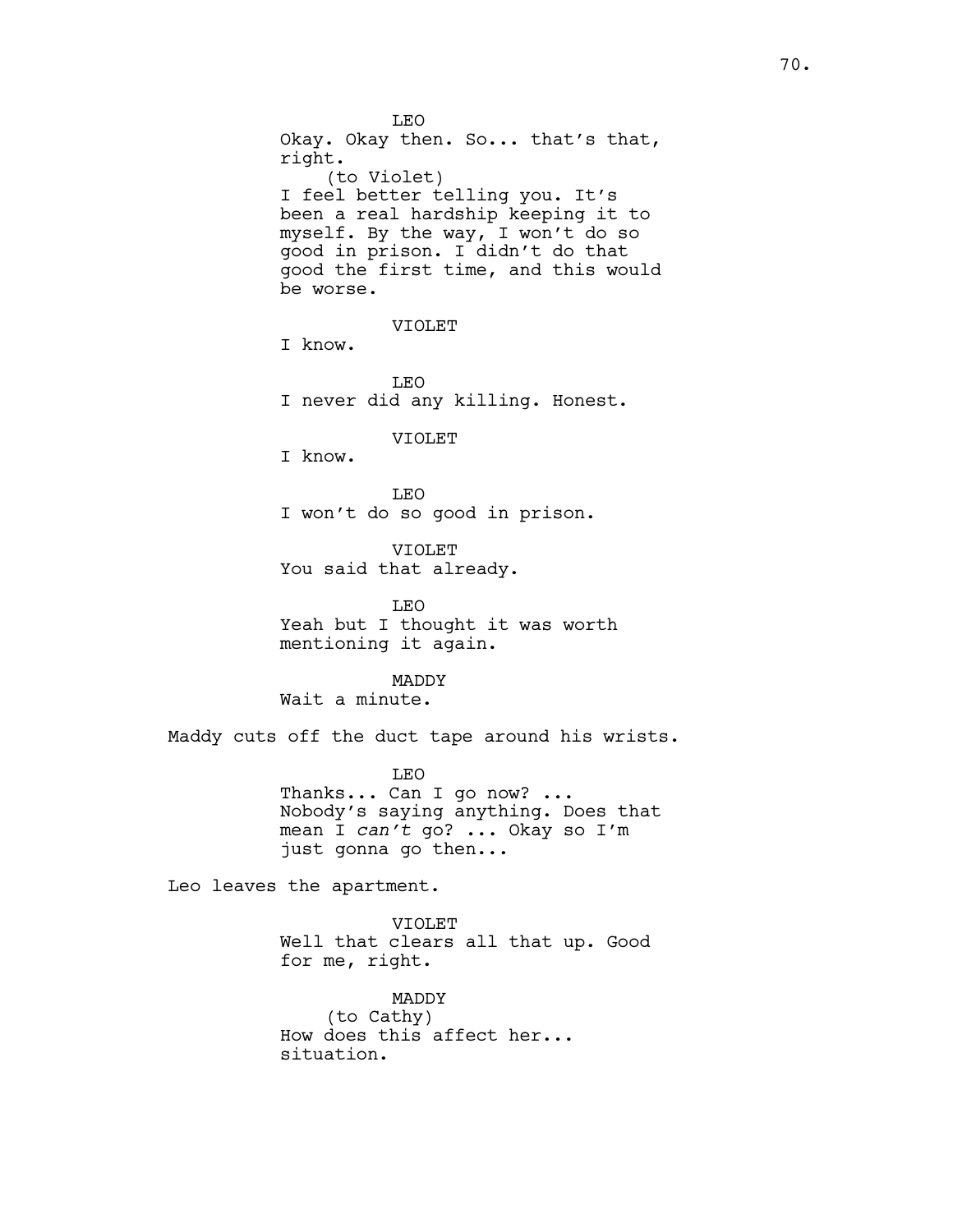CATHY

You mean with the law. I haven't got a clue about that. And as far as her mental state is concerned...

MADDY We'll just have to see if it helps?

CATHY Yes. I guess we will.

Cathy looks at Violet.

CATHY (CONT'D) Maddy, we need to talk about her medication and a few other things.

VIOLET

Not in front of me, you don't. I've heard enough about my "treatment" and my situation to last a lifetime.

CATHY (to Maddy) In the bedroom then.

They both head for the bedroom.

VIOLET

Thank you.

CATHY You're welcome.

VIOLET is just sitting there.

VIOLET (to herself) Silence. How about that, (touches her temple) Even in here... (smiles) It's been quite awhile.

Blackout.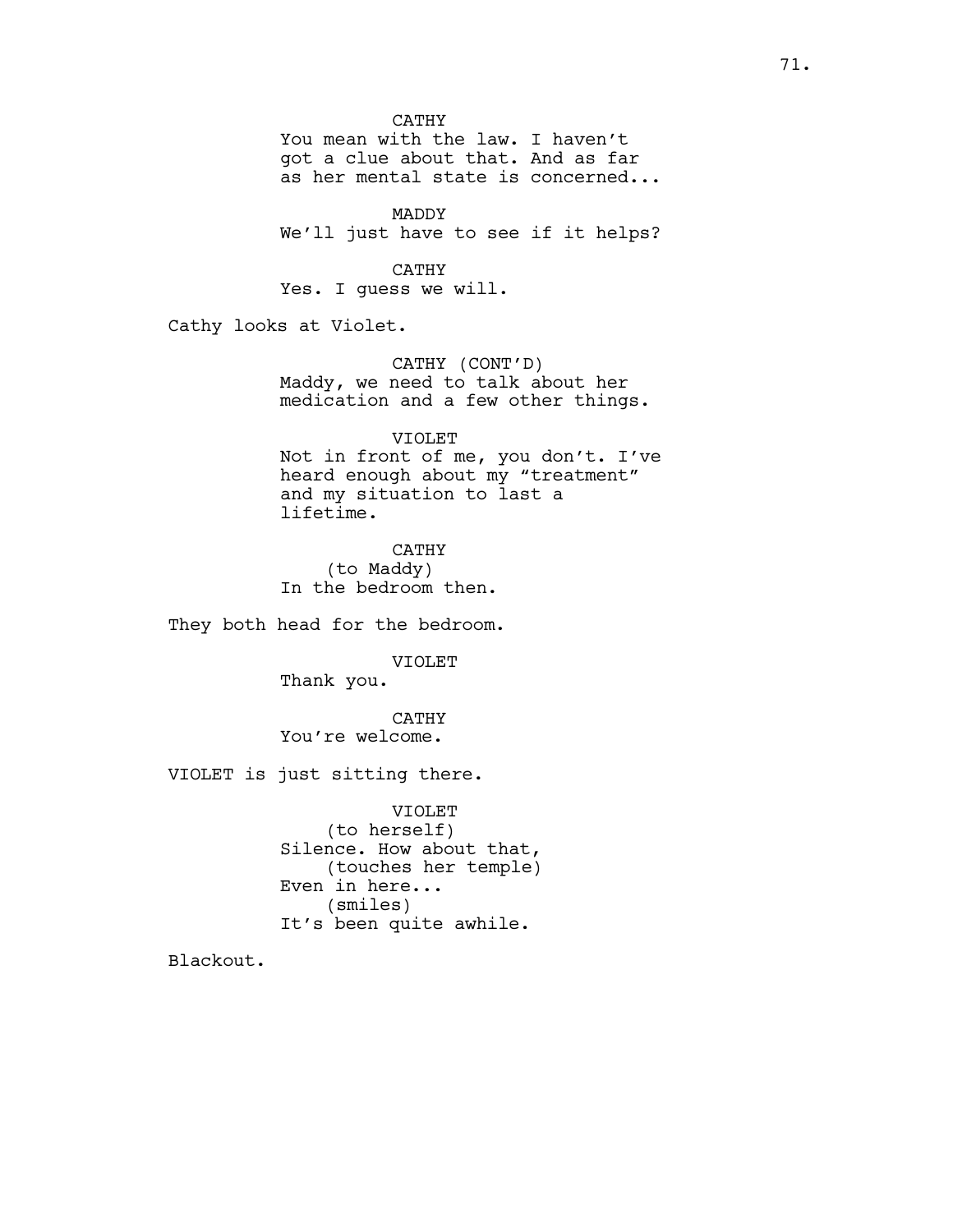SCENE 9

Darkness. The building's fire alarm is going off.

Light.

Violet is on the couch, rocking back and forth. Covering her ears.

> VIOLET Okay. Okay. Just turn it off... come on, turn it off! (MORE)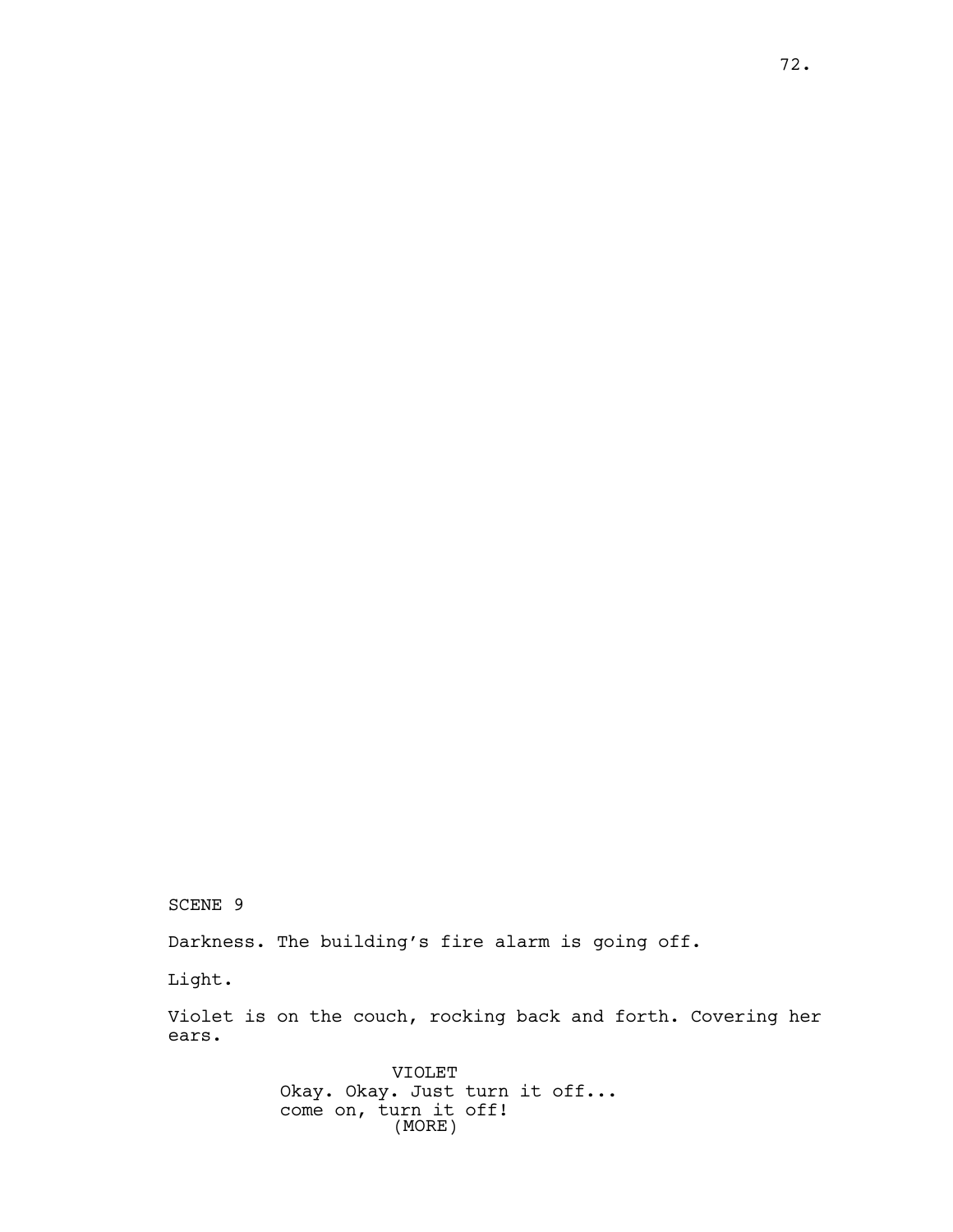(rocking)

You little bastards. I knew your father from when he was at my school He'd come into my office, slouch down in a chair and just look at me like he wanted to punch me in the face. Who was I to tell him to work a little harder, maybe try a math tutor. I even had the audacity to offer him some help myself even though it wasn't my subject. The little jerk. He was just mean and nasty. And now he has kids that are just like him. Little nasty bastards who have no respect for anything, including a person's need for a degree of tranquility... Ahhh! Turn it off!! (heads for kitchen muttering) Bastards, rotten little pricks... (returns with the large knife) Okay I guess it's up to me then. (goes towards the door, stops) Why? Why is it up to me? Well Violet, it's really quite simple. It's up to you because no one else seems to be doing anything. (unlocks the lock) Well when you put it like that... (hand on the knob) No wait. (hurries to kitchen, checks her stove) Well it's not that, so... (back to door) But if I get down there and find those disrespectful little bastards hanging around outside and laughing like they usually do, I'm going to have to take some action.

She opens the door. Smoke billows in. She quickly closes it.

VIOLET (CONT'D) Okay. This is real. This time it's real, so... get yourself together, Violet. Do you want to live or not? Well that's the kind of question a person shouldn't have to answer under pressure. Because I could go either way on that. (MORE)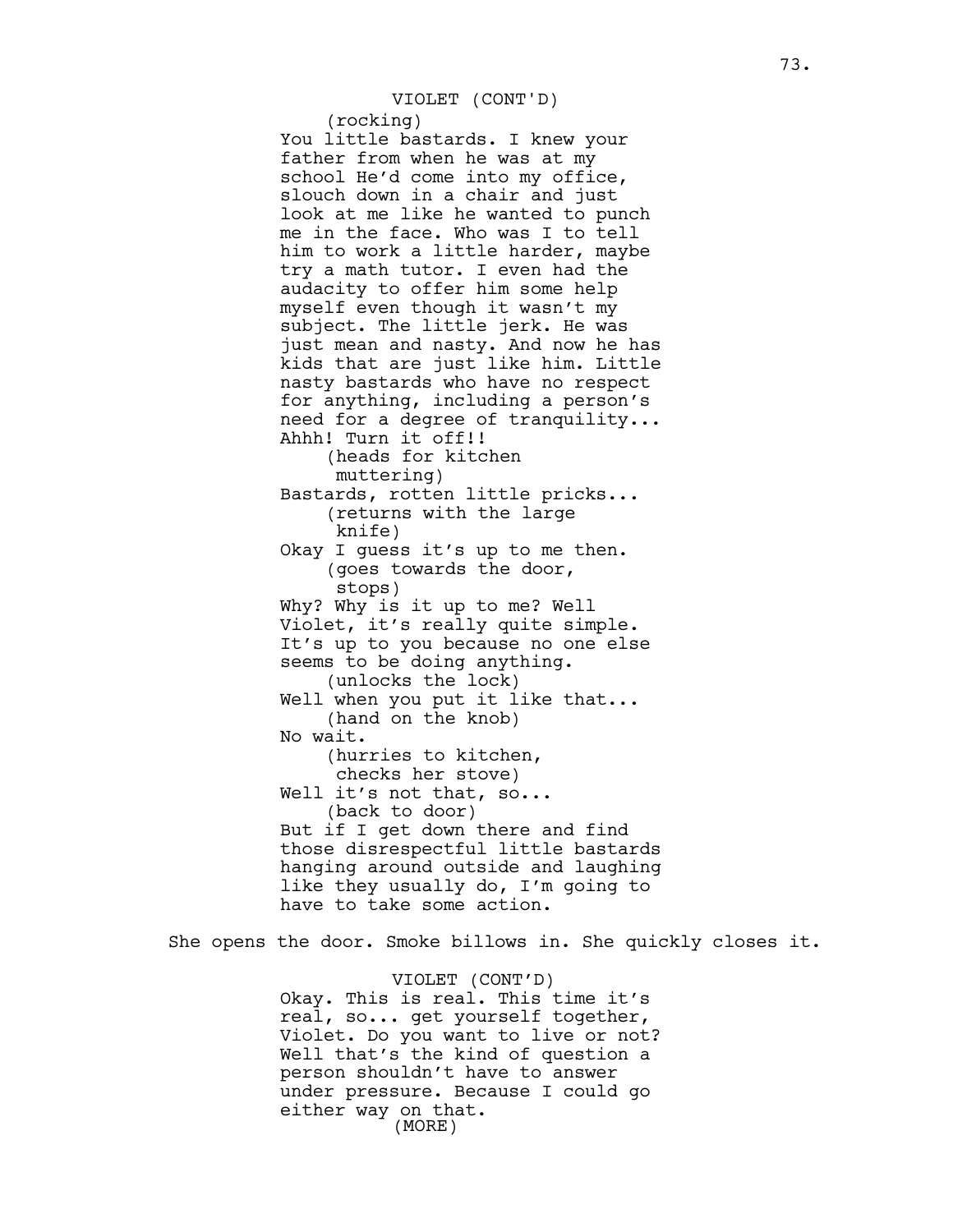(opens and closes door quickly) Yeah still real... So... let's just assume, to be on the safe side, that you don't want to die, at least not yet, that despite the confusion in your head and the heartbreaking sadness of a wasted life, both personally and professionally, that you might want to live a little longer. At least until you get to see your grandchildren again... VIOLET (CONT'D)

She opens the door and rushes out with her knife held tightly.

Blackout

SCENE 10

Violet is helping Leo into the apartment.

He has been roughed up. A bloody nose, a welt under his eye.

VIOLET You were very brave out there.

LEO They shouldn't have been taunting you like that.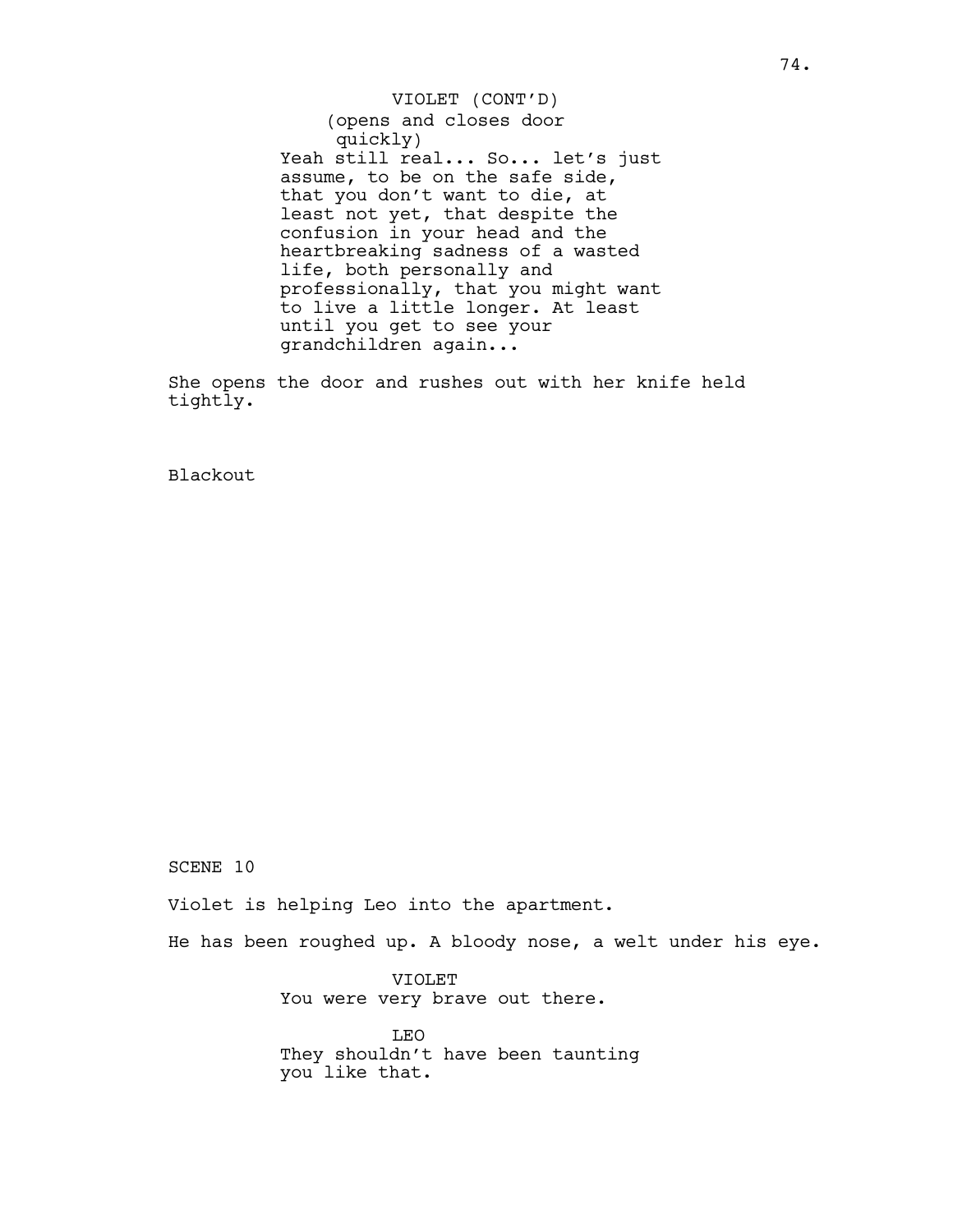## VIOLET

(helping him sit) Well I guess threatening to castrate them got them kind of worked up. I mean after I explained what that was.

LEO Whatever. They should be more understanding of your condition.

VIOLET Pease don't refer to my condition as a condition. There's just something about the word that--

LEO

I just meant... well even when you were accusing me of all that stuff with Keith I cut you a certain amount of slack.

VIOLET

That was big of you. Considering that everything I said was true.

LEO Not all of it. You started out saying I was a killer.

VIOLET

I'm sure I had a reason for that.

LEO Yeah, you were out of your head.

VIOLET No it was something else. (thinks) It was Keith. Yes. There was a time when no one knew who was doing those killings... and Keith told me he thought it could be you.

LEO

No. Why would he do that?

### VIOLET

I'll have to think about that for awhile. What were you doing hanging around in front of the building?

LEO I never left.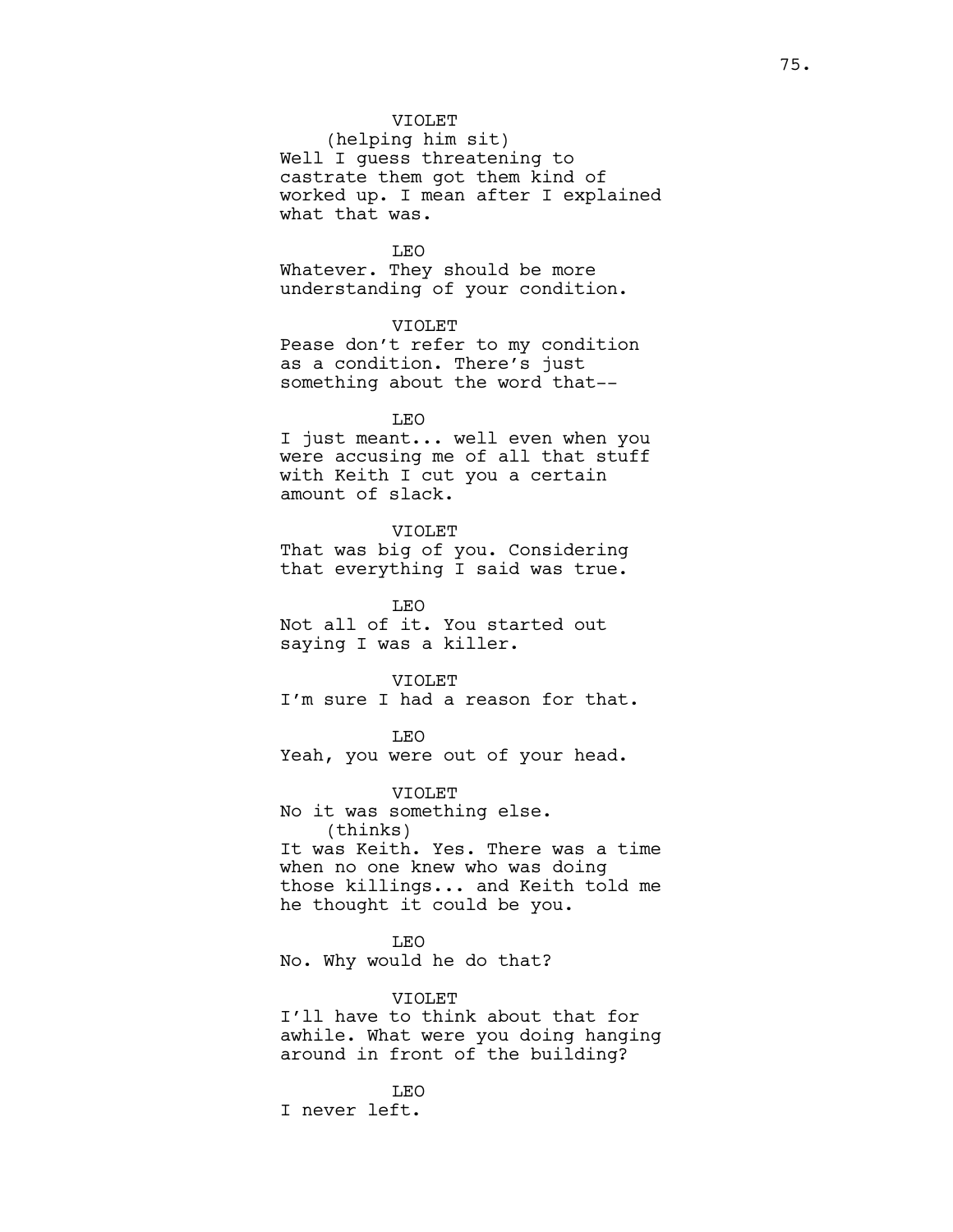...Because he was planning to kill you.

LEO

What?

## VIOLET

That's the why. He was planting suspicions about you in people's heads. And then once he'd done that, he'd plant evidence that pointed to you being the person who'd committed all those murders. And then he'd kill you, and make it look like self defense. At least that's what  $I'd$  do. What do you mean you never left?

LEO

Well I didn't know where to go. I didn't know if I should just head home or go into hiding. I mean when I saw Maddy and your nurse head off I was pretty sure they were on their way to turn me in to the cops.

#### VIOLET

Maddy had to pick up the kids from school. Cathy was probably going shopping. And she hasn't got anything on her mind except what to do with me. I feel bad about giving those kids down there such a hard time. Especially since there actually was a fire.

LEO

In the garbage chute, right?

### VIOLET

Right. And of course the little bastards could have set it. But the alarm went off on its own, and that was my issue. I mean my issue with them was the alarm. I have others, of course. Where was I?

LEO You don't think anyone's going to the police about me.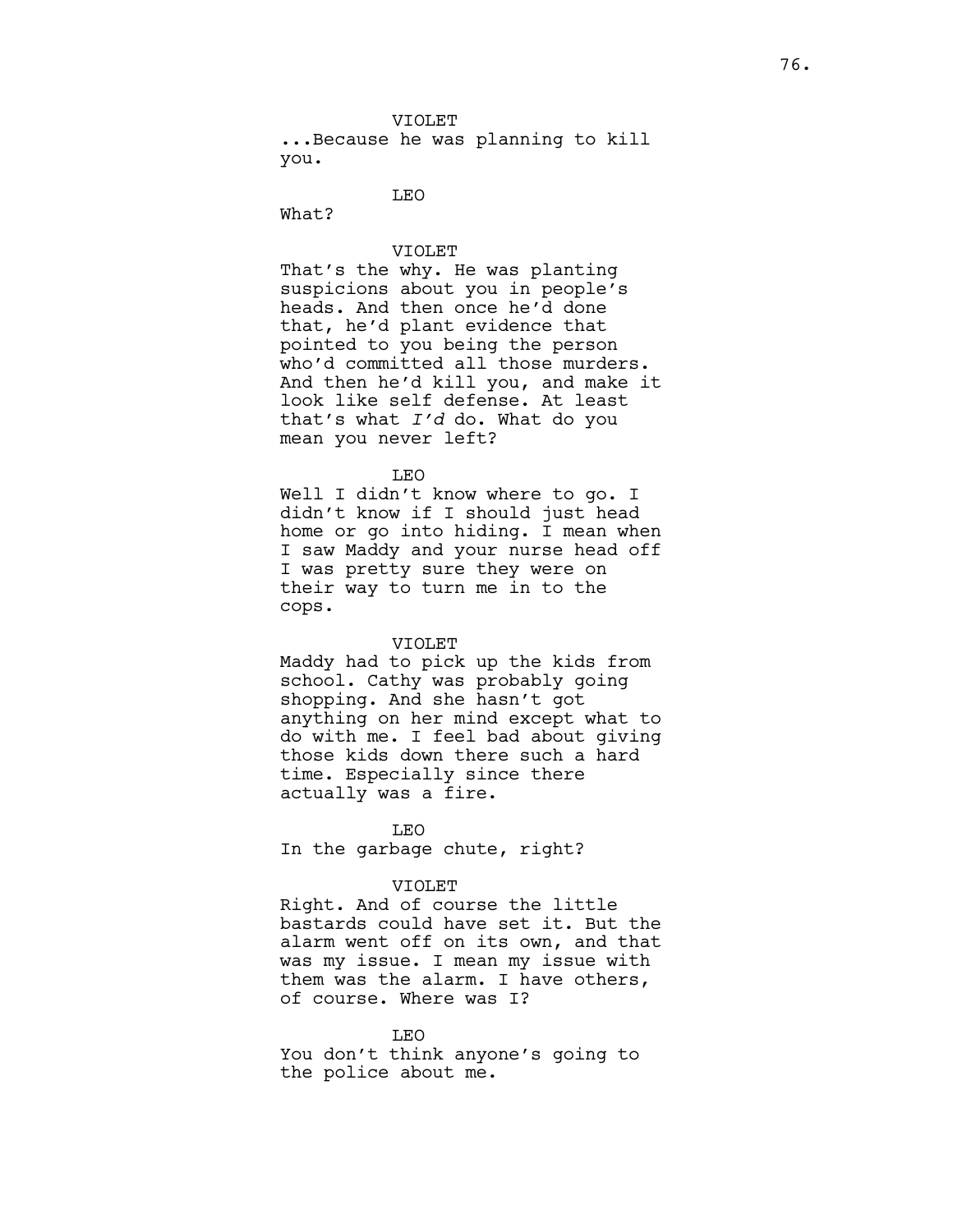VIOLET Well at least not Maddy and Cathy.

LEO And what about you?

VIOLET The last time I reported someone to the police I wound up in a psych ward.

Cathy comes in, carrying a bag of groceries.

CATHY What's he doing here?

VIOLET He saved my life.

LEO

I got a little banged up in the process.

CATHY You're talking about the incident in front of the building.

VIOLET Yes I am. What have you got there? More lousy canned goods?

CATHY You told me you only wanted to eat food from a can.

VIOLET That was because of the spiders. (to Leo) I was afraid there were spiders hiding in all the fresh vegetables.

CATHY

Right.

VIOLET Right. But you convinced me that there weren't.

CATHY I did? You know, you have to tell me when that happens, Violet. (MORE)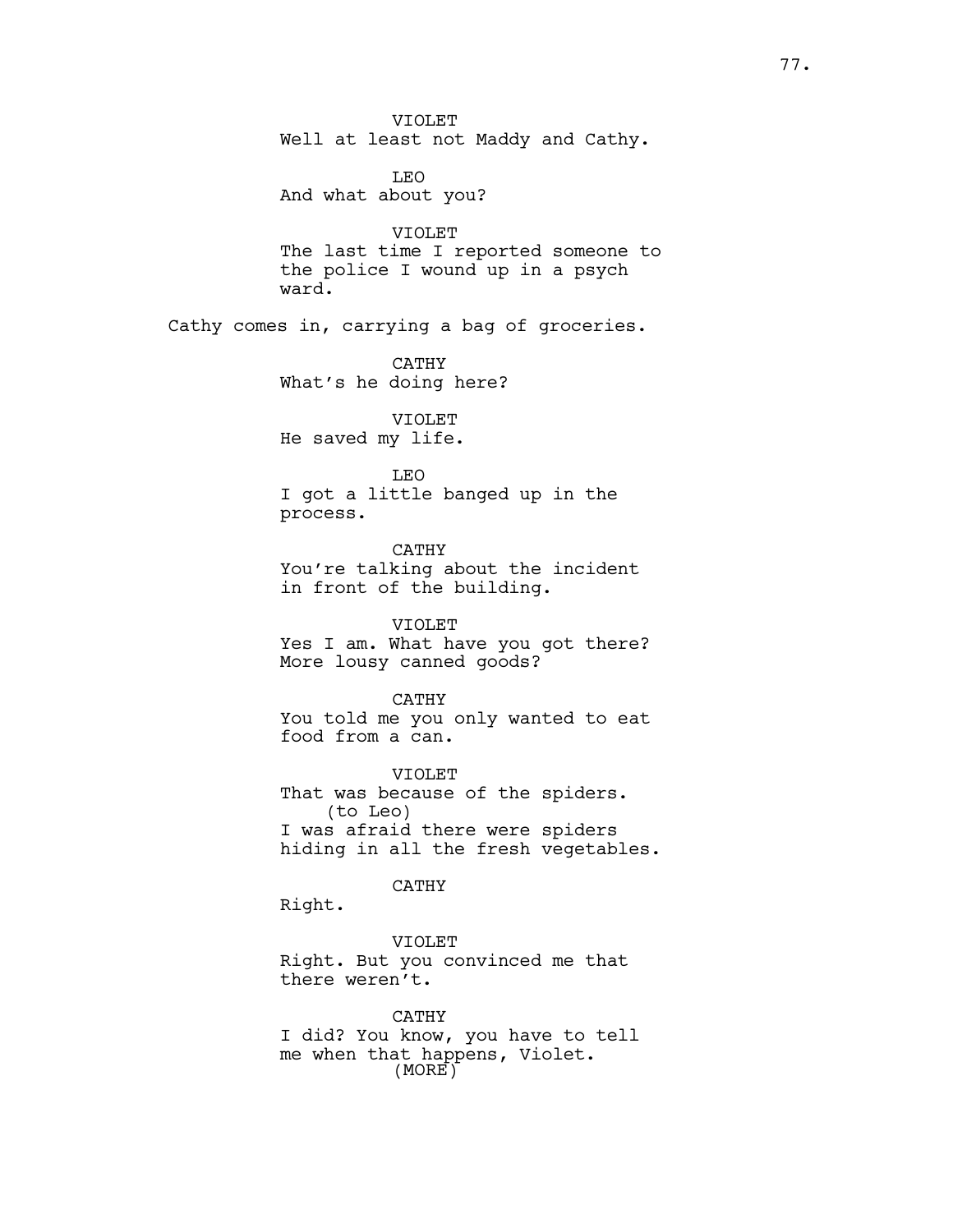When I tell you something that's actually real or true, you have to let me know that it's sunk in, okay? CATHY (CONT'D)

VIOLET Sure. No need to make a big deal about it though.

CATHY Got it. So fresh fruit and vegetables are okay then.

VIOLET Like I just said, yeah.

## CATHY

(to Leo) The police are looking for you.

# LEO

(to Violet) You said she wasn't going to report me.

VIOLET I guess I was wrong.

LEO Looking for me. Jesus... I mean they might think I'm armed.

### CATHY

I didn't tell them you were armed. I just told them you were an accomplice in a number of murders.

VIOLET That sounds worse than it is.

CATHY

I think it sounds just about right actually.

LEO

Okay but the thing is, it could mean they'll be ready to shoot me on sight.

VIOLET (to Cathy) He's right. He'll need to be accompanied to the police station. (MORE)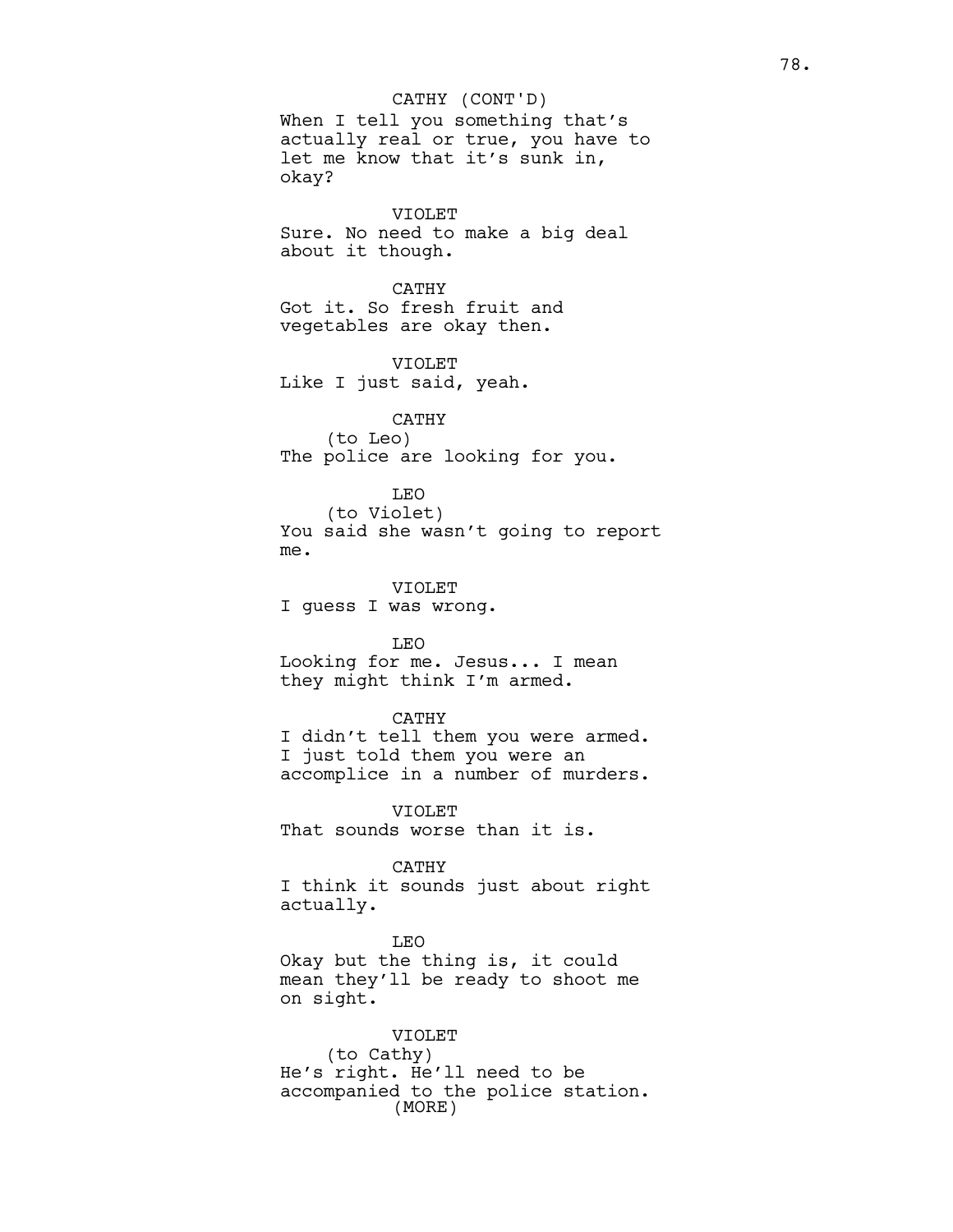(to Leo) She'll do it. VIOLET (CONT'D)

CATHY

No I wont.

VIOLET It would be the decent thing.

CATHY

I'm not taking this guy to the police station. If I have to take anyone it'll be you. They want to talk to you too.

VIOLET

About?

#### CATHY

About brandishing that knife around all those kids. I tried to explain your situation. But they still want to see you.

VIOLET I'm okay with that. I had my reasons. And I'll have no problem telling them what they were.

LEO You can take us both.

VIOLET

I was just about to suggest that. (looks at Cathy) Let's go.

She starts for the door. Leo falls in behind her.

LEO

I'm pretty nervous about what's going to happen.

### VIOLET

Yeah you're going back to prison for sure. But I'm going to testify and tell them about that abusive situation with your brother.

LEO Yeah. I think I maybe had that... post traumatic stress thing at the time.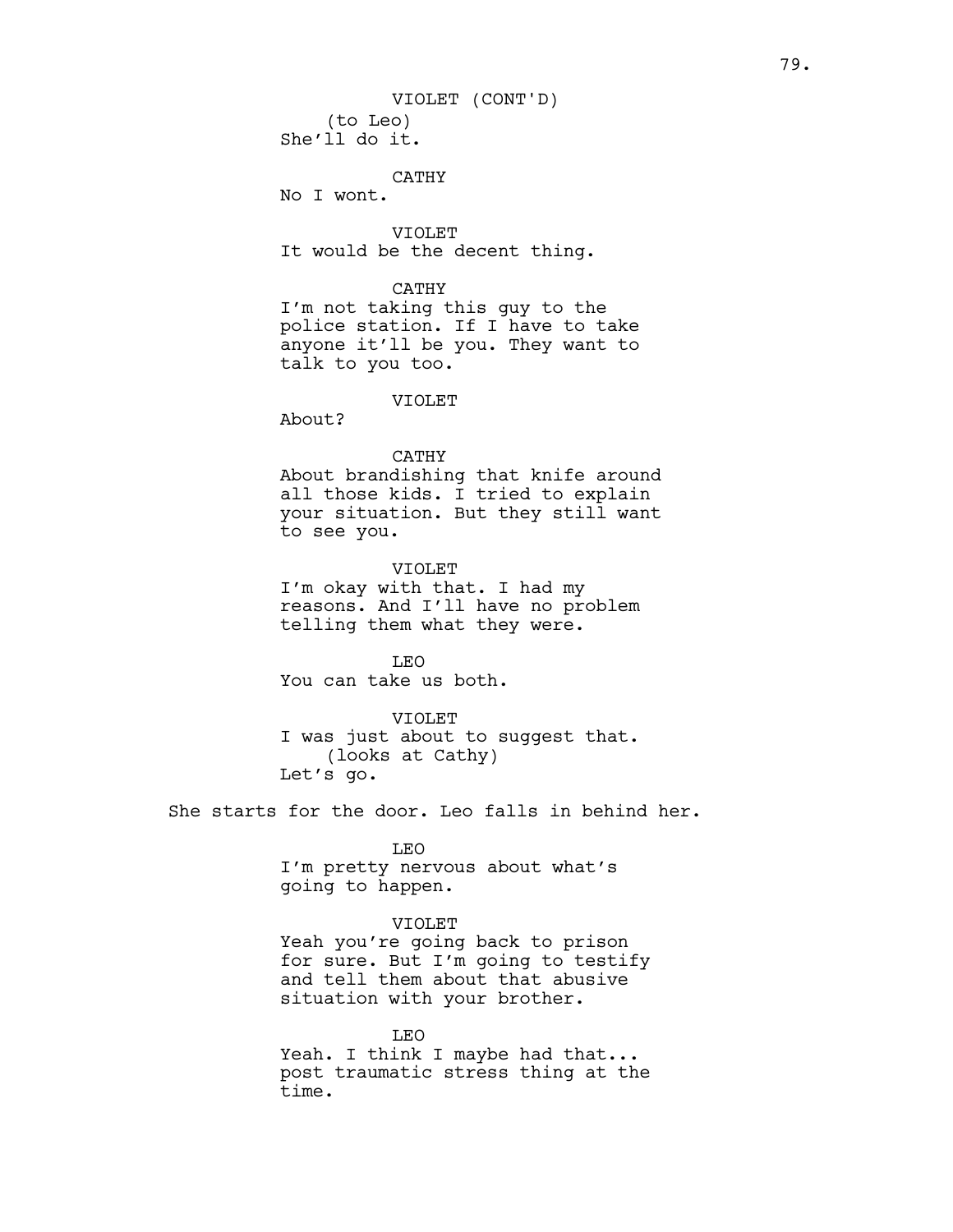VIOLET Absolutely, you did. (to Cathy) You coming or not? CATHY (on the move) You're giving yourself permission to leave the apartment? VIOLET Yeah well I already broke that agreement with myself this morning, didn't I. CATHY Yes. VIOLET So why bring it up again? CATHY I was just-- VIOLET (leaving) You were just what? Making a point? I think you should apologize. CATHY (leaving) Okay. I'm sorry. Leo follows them out. Closes door behind hi, A beat Violet comes back in. Sits on the couch. Cathy comes in. CATHY (CONT'D) What's wrong? VIOLET Promise me you won't let them put me back in the hospital. CATHY Violet. VIOLET No. I don't ask much from you, but I'm asking this. Promise.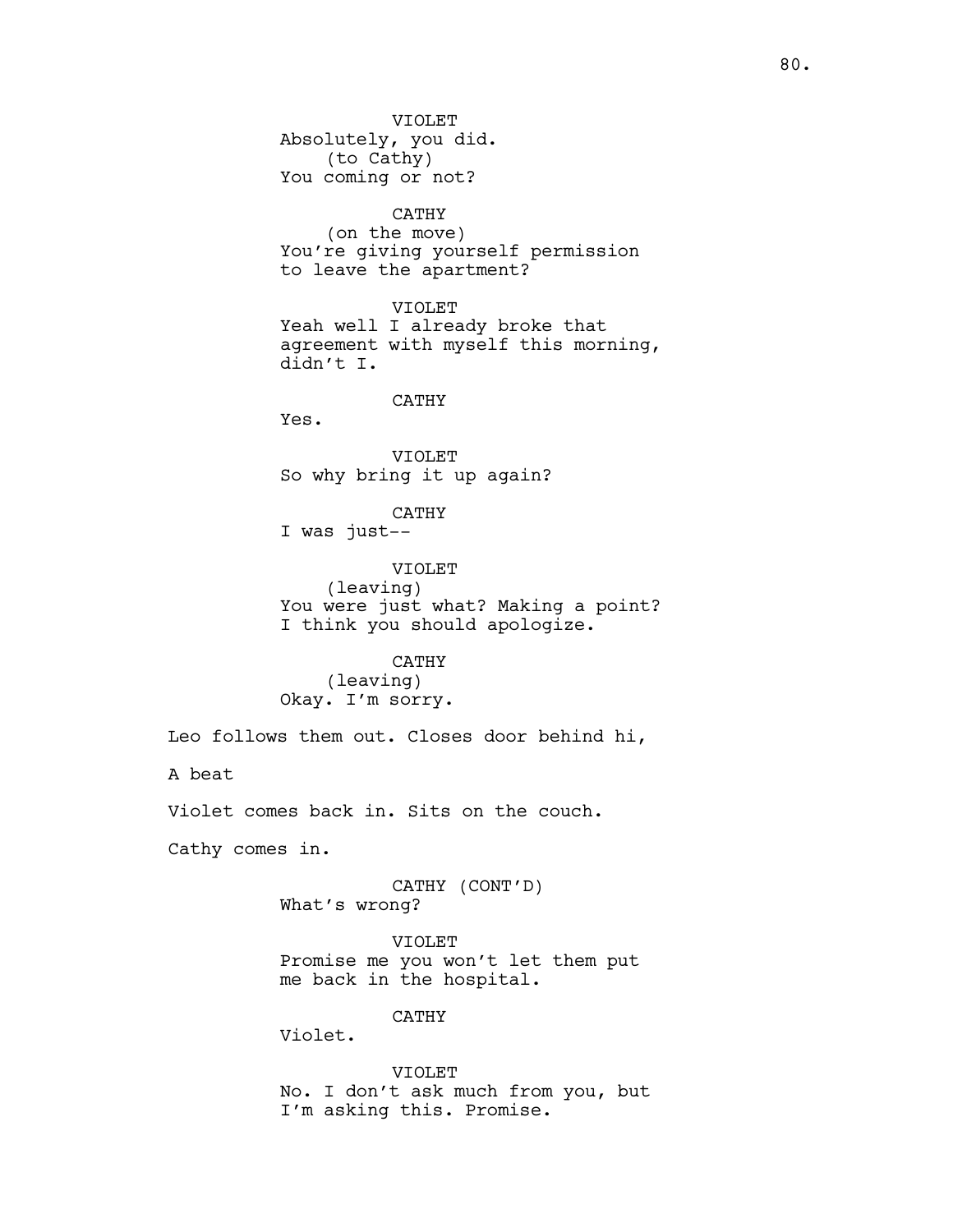CATHY Okay. I promise.

VIOLET

Good.

Violet stands and leaves. Cathy follows her. Closes the door behind her

Blackout.

SCENE 11

Maddy is waiting for Violet to come out of the bedroom.

MADDY How you doing in there, Mum?

VIOLET I'm fine, sweetie.

MADDY You don't have to fuss, you know.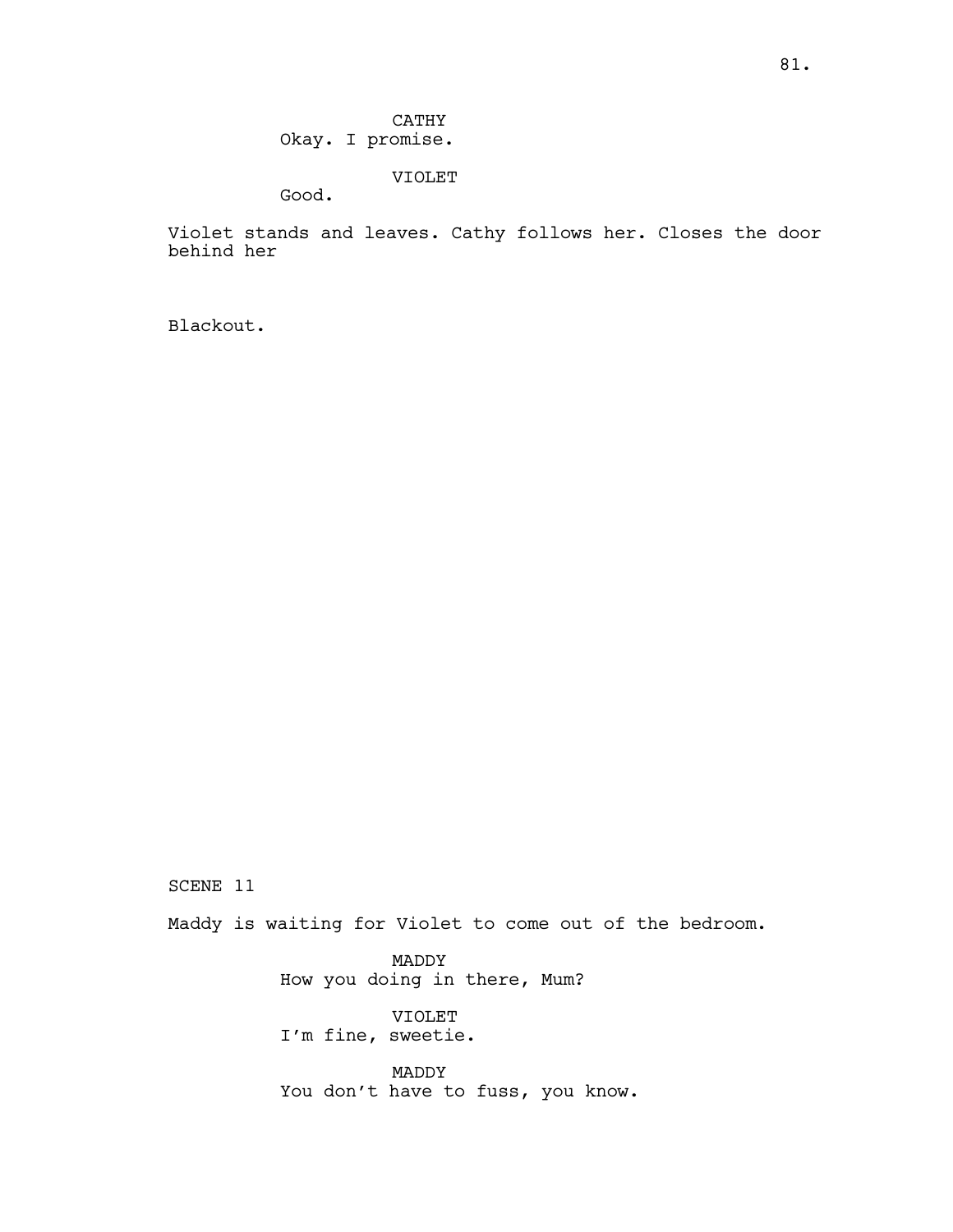VIOLET Sure I do. Want to look just right for Dennis and the kids. You sure they're on the way?

MADDY Cathy's bringing them. She wanted a chance to talk to the kids first.

VIOLET I don't like the sound of that. Suppose she exaggerates my health issues. She's inclined to do that, you know. And it might make the children nervous.

MADDY She's a professional, Mum. She knows how to handle these things.

VIOLET

If you say so.

MADDY The kids are really looking forward to this.

VIOLET So am I. It's going to be terrific fun. Really terrific... fun. (out of the bedroom) Ta-dah!!

She is dressed in a clown outfit. The total package, nose. Hair. Cheeks, Big shoes.

> VIOLET (CONT'D) I've been saving all this for years. Wanted them both to be old enough to enjoy it. Whatya think?

MADDY I think it's great.

VIOLET

You do?

MADDY

Totally...

VIOLET Whatya think Cathy will make of it?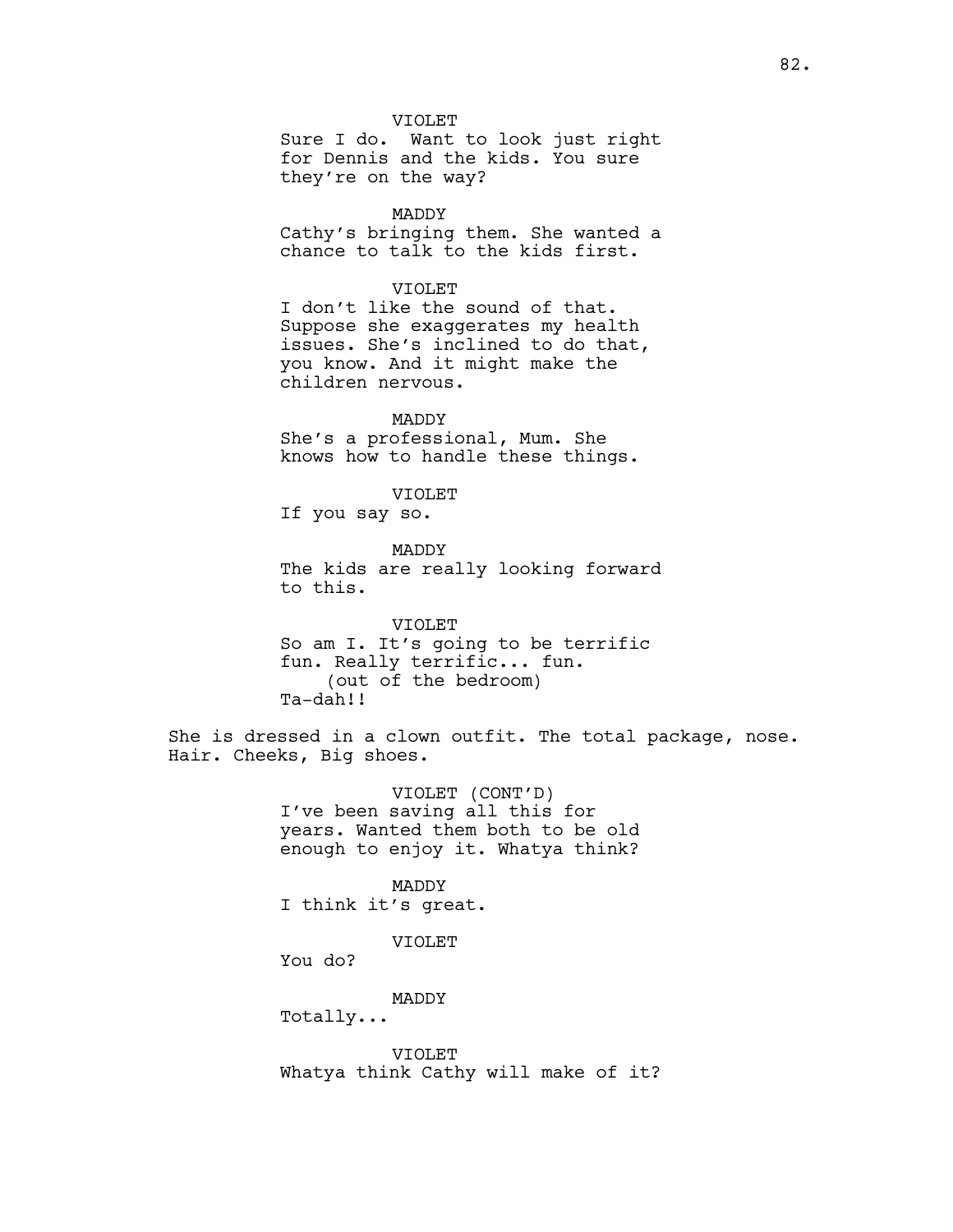MADDY She'll probably be a bit concerned. VIOLET Yeah. Dosage. We'll need to have a long talk about my dosage. MADDY Probably. But I think it's great. And the kids... VIOLET They'll love it, right. MADDY Yeah... VIOLET Well that's all that matters, isn't it. She honks her nose. Cathy knocks and enters. Sees Violet. Stops. Stares. MADDY It's just something special she's doing for her grandchildren. CATHY (a bit concerned) Oh... okay. MADDY Where are they? CATHY Down in my car. VIOLET Why didn't you bring them up? CATHY They... changed their mind. VIOLET Because of something you said? MADDY (to Cathy) What happened?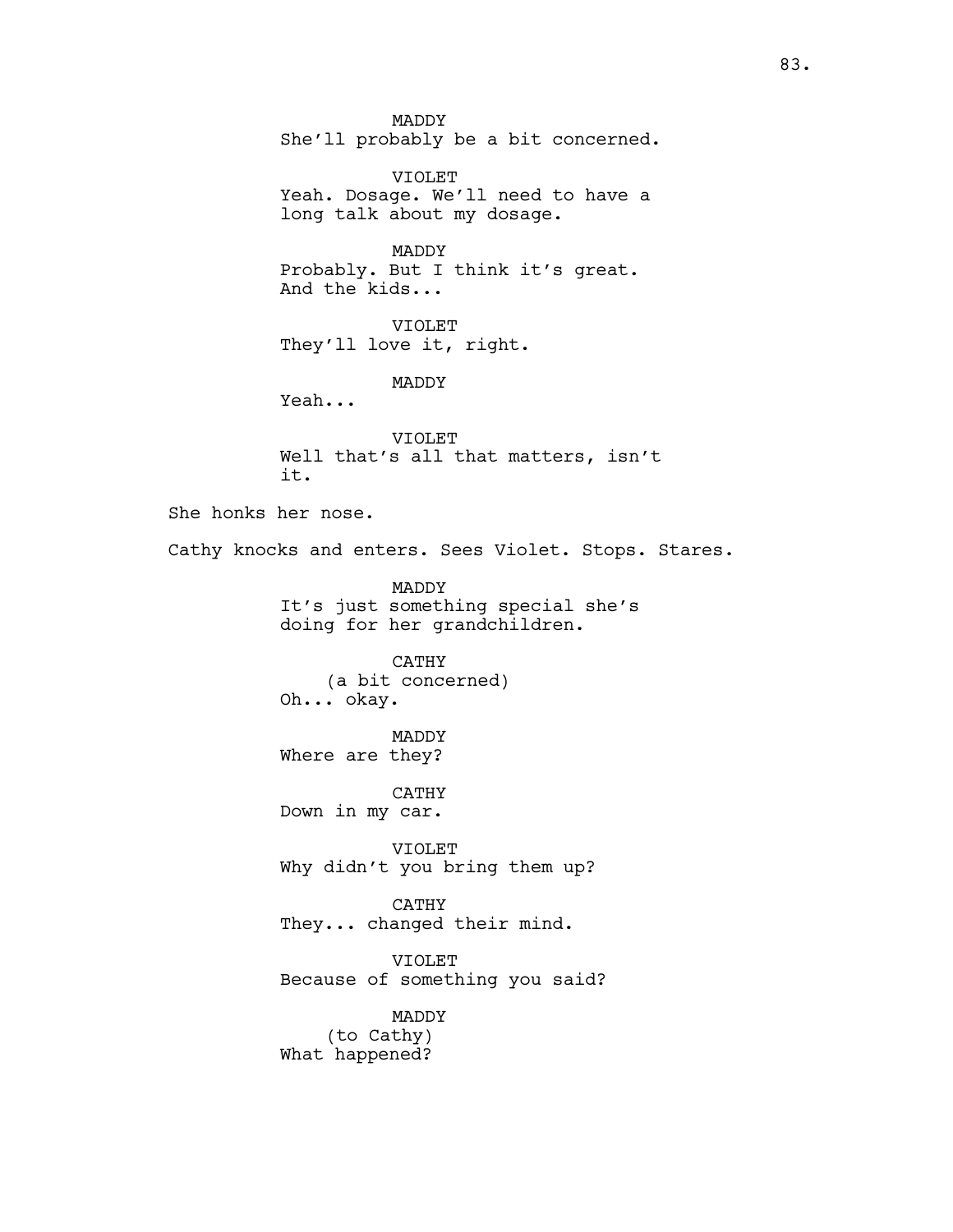CATHY Someone took a video of her menacing those kids with her knife. It was on the news. VIOLET Really? Such a small thing to be featured on the news. I mean with the world about to explode and all.

CATHY One of Dennis's friends texted him the video.

MADDY And he showed it to the kids? Idiot...

Maddy takes out her cell. Punches speed dial.

# CATHY It's gone viral, by the way.

## MADDY

Great... (into phone) Hey. What the hell were you thinking... (heads into the bedroom) Well maybe we could have talked about it first ... Whatya mean why?

She's gone.

VIOLET (sitting) Viral.

## CATHY

It means---

## VIOLET

I know what it means... I guess I won't be seeing them anytime soon.

# CATHY

There are consequences for our behaviour. Even when we're not entirely responsible for that behaviour.

VIOLET Was that one of those things you say that I need to acknowledge?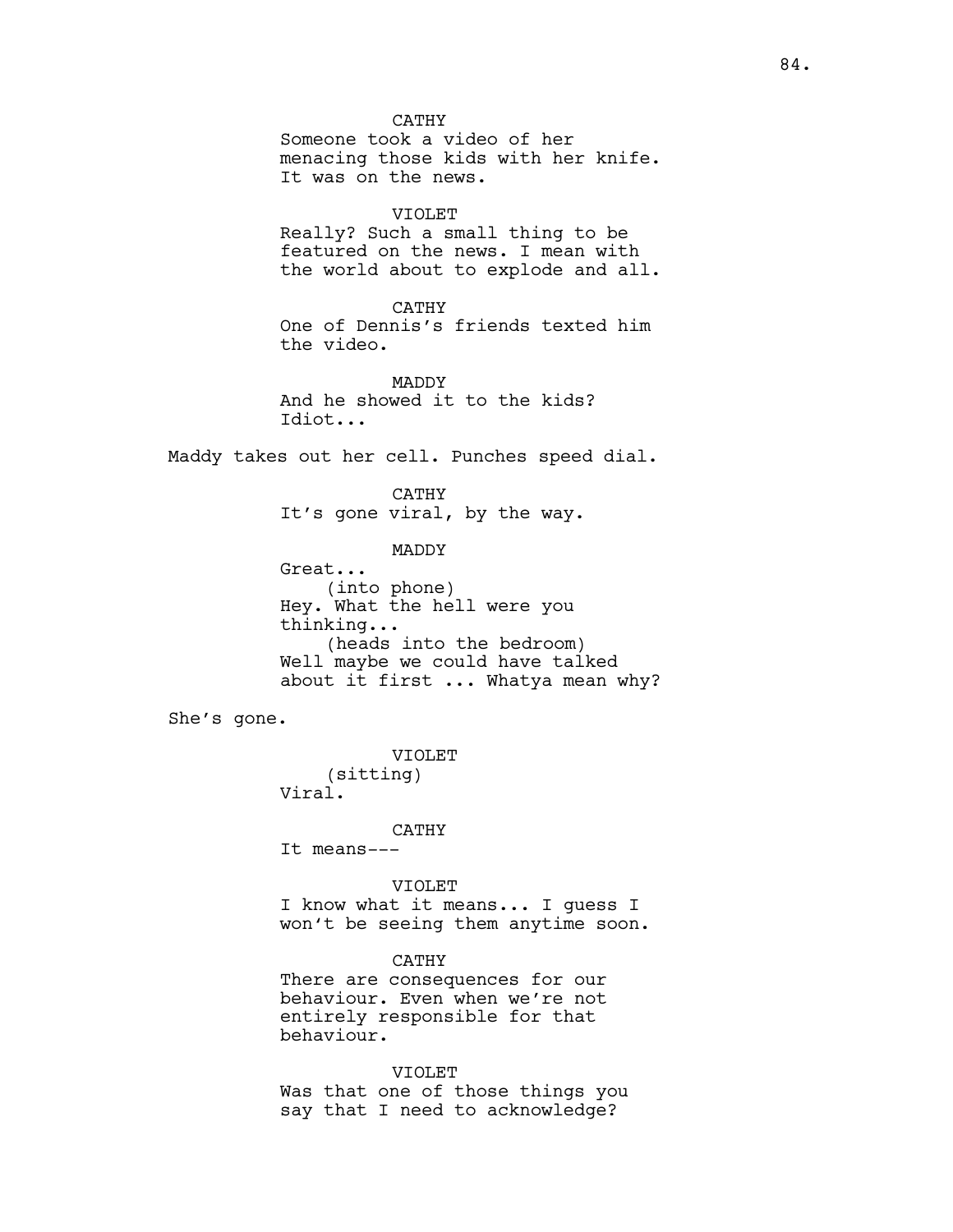# CATHY

Yes.

VIOLET Okay. I understand what you're saying.

CATHY And what it means?

VIOLET I suppose it means I have to be more heavily medicated.

CATHY Not more heavily. Just more consistently. And it also means you're going to be monitored more closely.

VIOLET In a hospital?

CATHY Well unless you'll agree to letting a health worker move in here.

VIOLET

You?

### CATHY

No.

VIOLET Well that's good. The proximity might damage our friendship.

CATHY We have people who do that short term.

# VIOLET

Well that's quite a choice, isn't it. Give up my privacy by being in a hospital. Or give it up in the comfort of my own home.

Maddy comes back in.

MADDY I can fix this, but it'll take some time.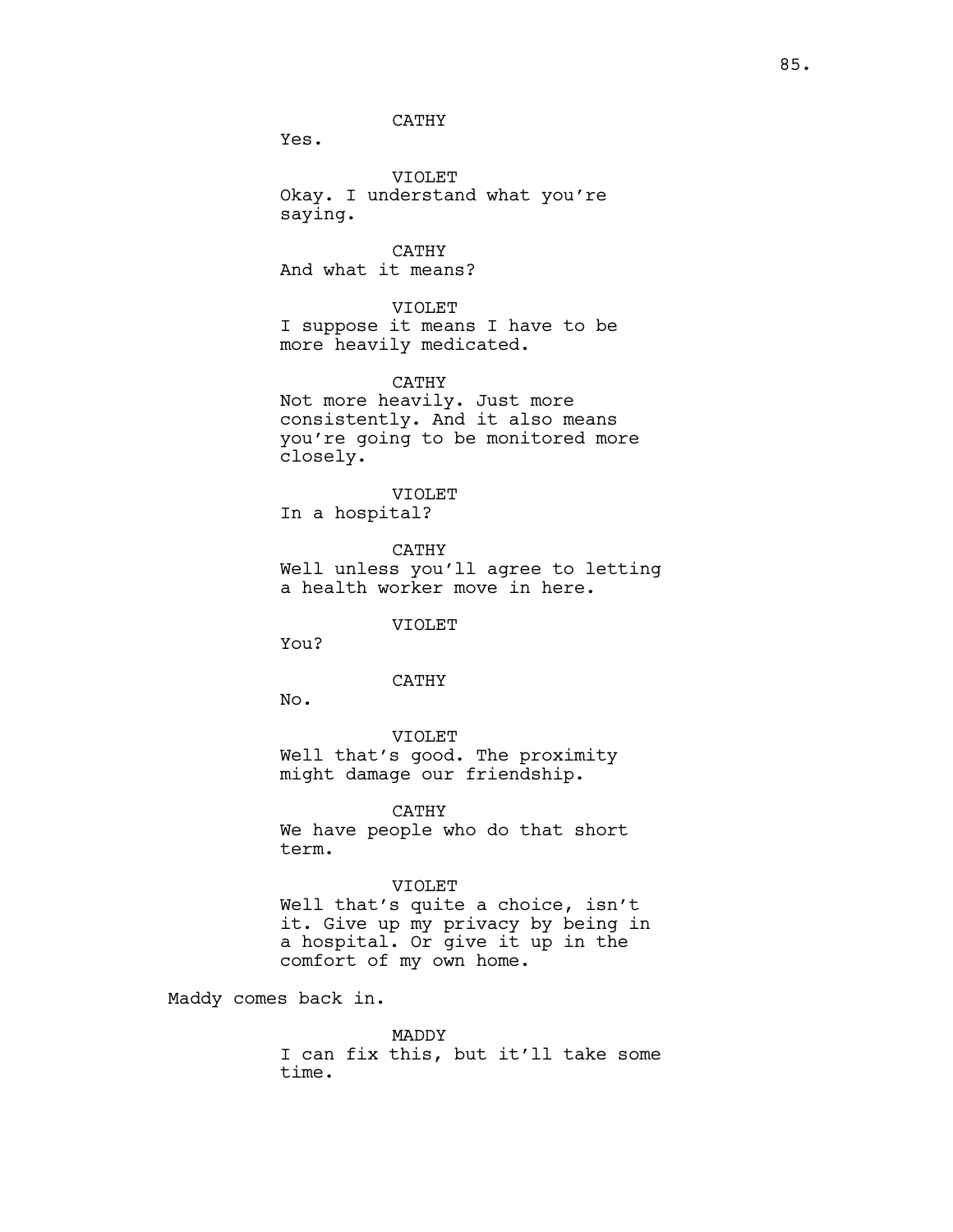CATHY Okay well... (starting out) Don't forget. You've got a court appearance tomorrow morning. I'll pick you up at 9:30.

VIOLET Are they going to put me in jail?

MADDY (to Cathy) What's she talking about?

CATHY (stopping) I wouldn't let that happen.

MADDY Neither will I.

They both look at Violet. Go and sit beside her on the couch.

CATHY I'll always try to do what's best for you. I care about you very much, Violet. Please try to believe that. We all do. All the doctors who work on your case. All the people who love you.

VIOLET Who are they?

MADDY You mean besides your family?

CATHY And me. I love you too.

Violet takes off her nose. Puts it on Cathy.

VIOLET

Say that again.

CATHY

I love you. And I admire you too. And so do many of those other teachers you worked with. They admire you as well. Not to mention all those young people you taught.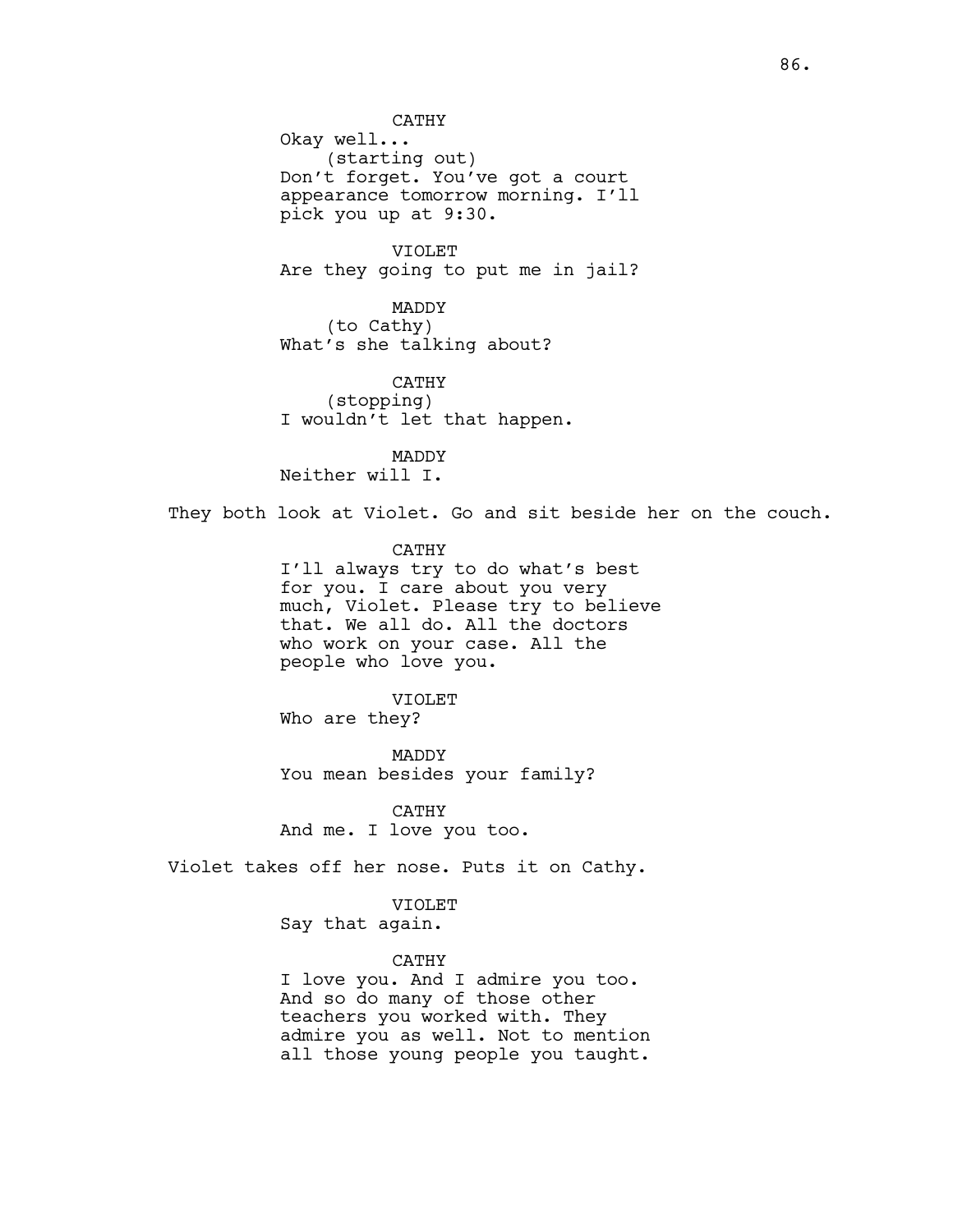### VIOLET

Especially the ones I couldn't help. I'm sure they have great respect for my capability.

MADDY What about the ones you did help?

#### VIOLET

Well they aren't in here. (touches her temple) Only Jeff Delaney and Marcus Steen are in here.

CATHY What happened to them?

### MADDY

Prison. They were both honour students, but now they're in prison. Mum, you had nothing to do with that.

## VIOLET

I saw them drifting. Drugs. Strange secretive absences from school. I knew something was going on, but there were so many others more obviously in need. I thought, "They're smart. They'll self correct."

CATHY But they didn't.

VIOLET

No. But they definitely did what they set out to do, so there's that.

## MADDY

(to Cathy) They killed Jeff's parents. No one knew why. And they never said.

## VIOLET

And now they're in... (touching her temple) Here. Those boys are in here.

## CATHY

And the others?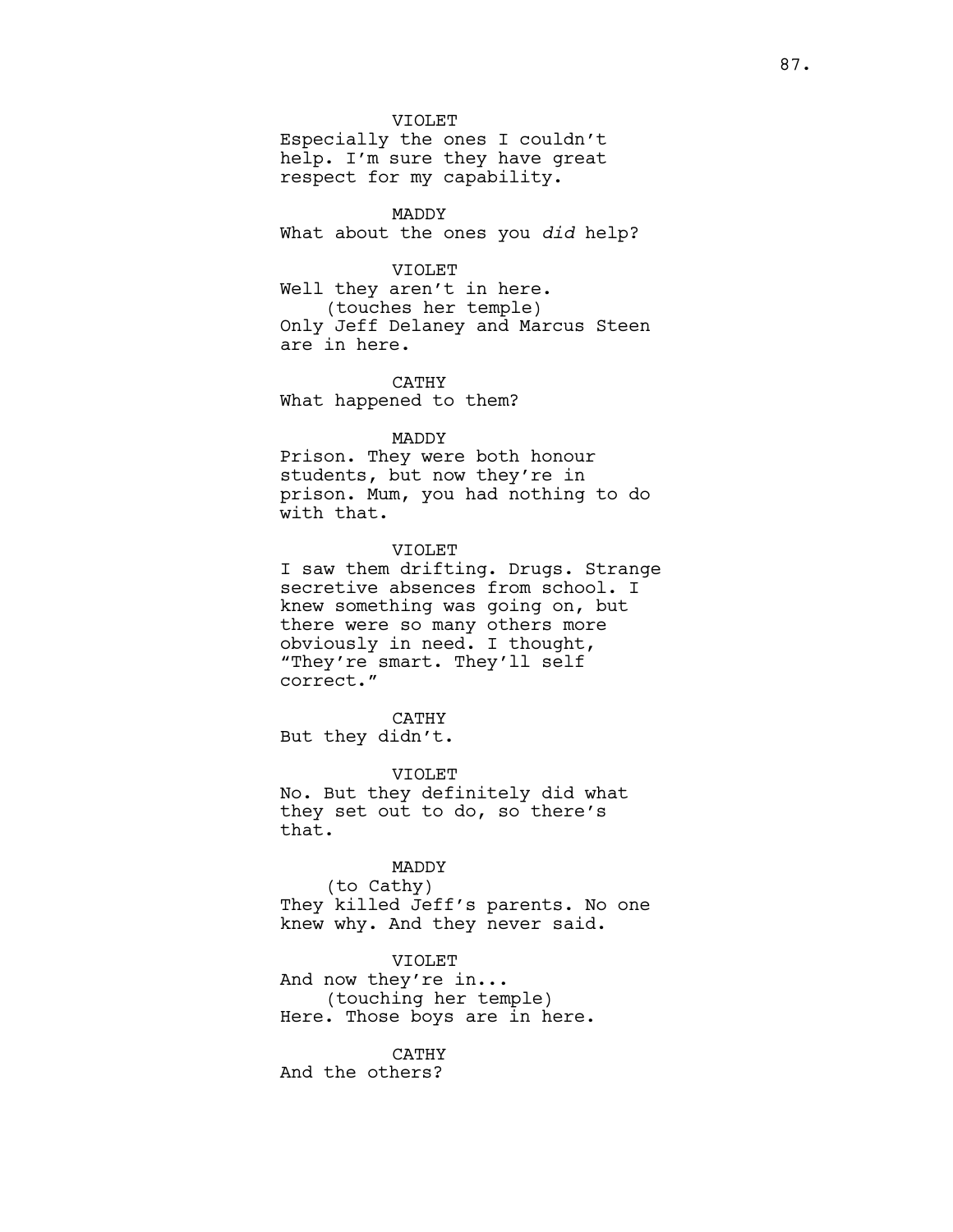### VIOLET

You mean in my head. Well there's the horrible bellowing of the heartless killer I married and the pitiful yelping of his victims...

MADDY

Mum...

### VIOLET

It's okay. (to Cathy) You can take that off your nose now. It's starting to make me nervous.

## CATHY

(takes it off) Why a clown anyway? Why not a pirate or a... vampire?

### VIOLET

I wanted to make them laugh. Clowns make kids laugh. Don't know why. They're obviously the work of the devil.

## CATHY

I agree.

### VIOLET

You do? Gee I was only kidding about that. You might need some help yourself when you finish with me.

#### CATHY

I don't think I'm ever going to finish with you, Vi. I think we're stuck with each other for a long time.

VIOLET You probably didn't mean that in a bad way. So try to re-phrase it, okay.

## MADDY

(to Cathy) Yeah, say something like... well here we are in a difficult real life situation, each with a need to stay connected. Both personally and professionally.